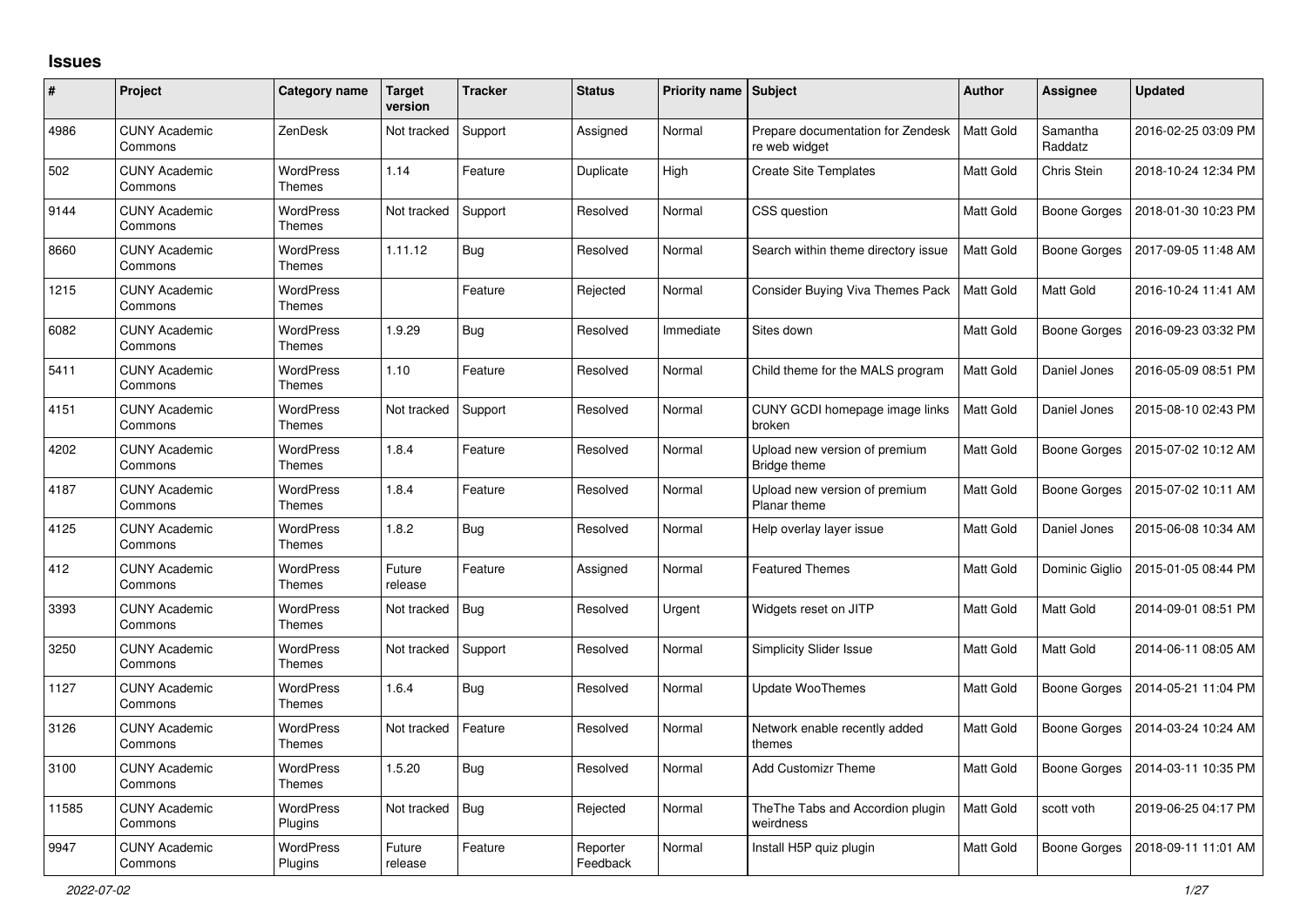| #     | Project                         | Category name               | <b>Target</b><br>version | <b>Tracker</b> | <b>Status</b> | <b>Priority name   Subject</b> |                                                                          | <b>Author</b>    | <b>Assignee</b>     | <b>Updated</b>      |
|-------|---------------------------------|-----------------------------|--------------------------|----------------|---------------|--------------------------------|--------------------------------------------------------------------------|------------------|---------------------|---------------------|
| 10228 | <b>CUNY Academic</b><br>Commons | <b>WordPress</b><br>Plugins | Not tracked              | <b>Bug</b>     | Rejected      | Normal                         | NS Cloner network activated                                              | Matt Gold        | Boone Gorges        | 2018-08-27 09:27 AM |
| 9977  | <b>CUNY Academic</b><br>Commons | <b>WordPress</b><br>Plugins | 1.13.5                   | <b>Bug</b>     | Rejected      | High                           | ACERT website down                                                       | Matt Gold        | Boone Gorges        | 2018-07-03 02:09 PM |
| 9127  | <b>CUNY Academic</b><br>Commons | <b>WordPress</b><br>Plugins |                          | Documentation  | Resolved      | Normal                         | update taxonomy of plugins                                               | Matt Gold        | scott voth          | 2018-02-12 12:03 PM |
| 5961  | <b>CUNY Academic</b><br>Commons | <b>WordPress</b><br>Plugins | 1.9.26                   | <b>Bug</b>     | Resolved      | Normal                         | Multisite Clone duplicator plugin                                        | Matt Gold        | Boone Gorges        | 2017-07-18 02:56 PM |
| 5925  | <b>CUNY Academic</b><br>Commons | <b>WordPress</b><br>Plugins | 1.9.26                   | Feature        | Resolved      | High                           | Add Github Embed plugin                                                  | Matt Gold        | Boone Gorges        | 2016-08-24 12:56 PM |
| 5631  | <b>CUNY Academic</b><br>Commons | <b>WordPress</b><br>Plugins | 1.9.17                   | Feature        | Resolved      | Normal                         | WP Super Edit Plugin                                                     | Matt Gold        | Boone Gorges        | 2016-06-01 11:57 PM |
| 5512  | <b>CUNY Academic</b><br>Commons | <b>WordPress</b><br>Plugins | 1.9.15                   | Feature        | Resolved      | Normal                         | Update premium plugin -- Google<br>Drive                                 | Matt Gold        | Boone Gorges        | 2016-05-11 11:12 PM |
| 5504  | <b>CUNY Academic</b><br>Commons | WordPress<br>Plugins        |                          | Support        | Resolved      | Normal                         | Embedding CartoDB maps                                                   | Matt Gold        | Boone Gorges        | 2016-04-30 10:49 AM |
| 3370  | <b>CUNY Academic</b><br>Commons | WordPress<br>Plugins        | Not tracked              | Outreach       | Resolved      | Normal                         | Package Registration Plugin for WP<br>Repo Release                       | Matt Gold        | Raymond Hoh         | 2016-03-08 11:57 AM |
| 3127  | <b>CUNY Academic</b><br>Commons | <b>WordPress</b><br>Plugins | Not tracked              | Documentation  | Resolved      | Normal                         | Document our Google Form embed                                           | Matt Gold        | scott voth          | 2016-01-26 11:27 AM |
| 1095  | <b>CUNY Academic</b><br>Commons | <b>WordPress</b><br>Plugins | Not tracked              | Feature        | Rejected      | Normal                         | Install ComicPress Theme and<br>Plugin                                   | Matt Gold        | Boone Gorges        | 2016-01-26 12:19 AM |
| 812   | <b>CUNY Academic</b><br>Commons | <b>WordPress</b><br>Plugins | Not tracked              | Feature        | Resolved      | Normal                         | Wiki Inc on the Main Commons blog                                        | Matt Gold        | Boone Gorges        | 2016-01-26 12:19 AM |
| 497   | <b>CUNY Academic</b><br>Commons | WordPress<br>Plugins        | Future<br>release        | Feature        | Assigned      | Normal                         | Drag and Drop Ordering on Gallery<br>Post Plugin                         | Matt Gold        | Ron Rennick         | 2015-11-09 06:18 PM |
| 4803  | <b>CUNY Academic</b><br>Commons | <b>WordPress</b><br>Plugins | 1.8.14                   | Feature        | Resolved      | Normal                         | Update Slider Revolution Plugin                                          | Matt Gold        | Boone Gorges        | 2015-10-22 03:26 AM |
| 4010  | <b>CUNY Academic</b><br>Commons | WordPress<br>Plugins        | 1.7.20                   | <b>Bug</b>     | Resolved      | High                           | GC Digital Fellows site down                                             | Matt Gold        |                     | 2015-04-22 10:30 AM |
| 3969  | <b>CUNY Academic</b><br>Commons | <b>WordPress</b><br>Plugins | 1.7.18                   | Bug            | Resolved      | Normal                         | External Group Blogs plugin causing<br>duplicate items of the same post: | <b>Matt Gold</b> | Raymond Hoh         | 2015-04-10 07:51 PM |
| 275   | <b>CUNY Academic</b><br>Commons | <b>WordPress</b><br>Plugins |                          | Feature        | Deferred      | Normal                         | Develop Document Repository<br><b>Plugin for Wordpress</b>               | Matt Gold        | Boone Gorges        | 2015-04-01 09:27 PM |
| 38    | <b>CUNY Academic</b><br>Commons | <b>WordPress</b><br>Plugins | Future<br>release        | Feature        | Deferred      | Normal                         | Possible Upgrade to Sitewide Tags<br>Plugin                              | Matt Gold        |                     | 2015-04-01 09:18 PM |
| 3914  | CUNY Academic<br>Commons        | WordPress<br>Plugins        | 1.7.15.1                 | Feature        | Resolved      | High                           | Upgrade Yoast's SEO plugin                                               | Matt Gold        | <b>Boone Gorges</b> | 2015-03-13 05:30 PM |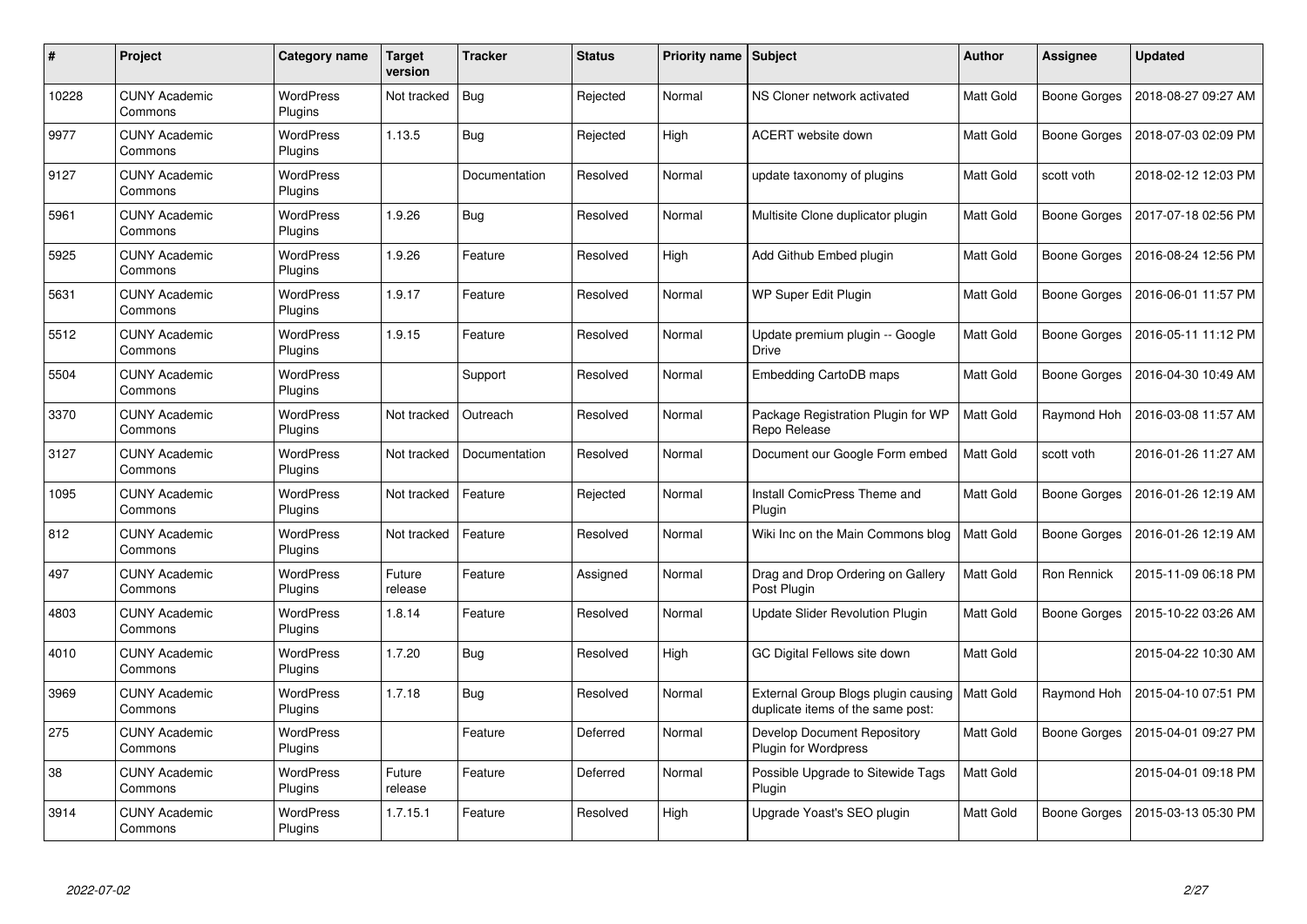| #     | Project                         | Category name               | <b>Target</b><br>version | <b>Tracker</b> | <b>Status</b>        | Priority name Subject |                                                                                 | <b>Author</b>    | <b>Assignee</b>     | <b>Updated</b>      |
|-------|---------------------------------|-----------------------------|--------------------------|----------------|----------------------|-----------------------|---------------------------------------------------------------------------------|------------------|---------------------|---------------------|
| 3760  | <b>CUNY Academic</b><br>Commons | WordPress<br>Plugins        | 1.7.11                   | Feature        | Resolved             | Normal                | Add WP Accessiblity Plugin                                                      | Matt Gold        | Raymond Hoh         | 2015-02-02 02:30 AM |
| 364   | <b>CUNY Academic</b><br>Commons | <b>WordPress</b><br>Plugins | Future<br>release        | Feature        | <b>New</b>           | Normal                | <b>Bulletin Board</b>                                                           | Matt Gold        |                     | 2015-01-05 08:50 PM |
| 1562  | <b>CUNY Academic</b><br>Commons | WordPress<br>Plugins        | Future<br>release        | Feature        | Assigned             | Low                   | Play with NYT Collaborative<br><b>Authoring Tool</b>                            | Matt Gold        | Boone Gorges        | 2015-01-05 08:47 PM |
| 658   | <b>CUNY Academic</b><br>Commons | WordPress<br>Plugins        | Future<br>release        | Feature        | Assigned             | Normal                | Rebulid Sitewide Tag Suggestion                                                 | Matt Gold        | Boone Gorges        | 2015-01-05 08:47 PM |
| 3672  | <b>CUNY Academic</b><br>Commons | WordPress<br>Plugins        | 1.7.4                    | Feature        | Resolved             | Normal                | Force captcha on existing contact<br>forms                                      | Matt Gold        | Boone Gorges        | 2014-11-21 12:20 PM |
| 2223  | <b>CUNY Academic</b><br>Commons | <b>WordPress</b><br>Plugins | Future<br>release        | Feature        | Assigned             | Low                   | Add Participad to the CUNY<br><b>Academic Commons</b>                           | Matt Gold        | Boone Gorges        | 2014-09-17 10:03 PM |
| 3452  | <b>CUNY Academic</b><br>Commons | WordPress<br>Plugins        |                          | Support        | Resolved             | Normal                | Github/Markdown Plugins and<br>Questions                                        | Matt Gold        | Boone Gorges        | 2014-09-08 10:27 AM |
| 765   | <b>CUNY Academic</b><br>Commons | WordPress<br>Plugins        |                          | Bug            | Rejected             | Low                   | Subscribe2 Weirdness                                                            | <b>Matt Gold</b> | <b>Boone Gorges</b> | 2014-05-01 09:43 AM |
| 10859 | <b>CUNY Academic</b><br>Commons | WordPress<br>(misc)         |                          | Support        | Resolved             | Low                   | Prevent trackbacks on previously<br>published pages and posts                   | Matt Gold        | <b>Boone Gorges</b> | 2018-12-23 07:17 PM |
| 7112  | <b>CUNY Academic</b><br>Commons | WordPress<br>(misc)         | 1.14                     | Feature        | Resolved             | Normal                | Add Copyright option/question to<br>users on blog creation wizard               | Matt Gold        | Raymond Hoh         | 2018-11-14 10:34 AM |
| 10040 | <b>CUNY Academic</b><br>Commons | WordPress<br>(misc)         | Not tracked              | Bug            | Reporter<br>Feedback | Normal                | User doesn't see full list of themes                                            | Matt Gold        | Boone Gorges        | 2018-07-25 10:12 AM |
| 9492  | <b>CUNY Academic</b><br>Commons | WordPress<br>(misc)         | Not tracked              | Support        | Resolved             | Normal                | Importing Wikispaces Articles to<br><b>Blogs in Academic Commons</b>            | Matt Gold        | Raymond Hoh         | 2018-05-21 03:58 PM |
| 9622  | <b>CUNY Academic</b><br>Commons | WordPress<br>(misc)         | 1.12.13                  | Feature        | Resolved             | Normal                | Redirect site URL                                                               | Matt Gold        | Boone Gorges        | 2018-04-19 11:45 AM |
| 1200  | <b>CUNY Academic</b><br>Commons | <b>WordPress</b><br>(misc)  | Not tracked              | Feature        | Rejected             | Normal                | Create Changelog for the Commons                                                | Matt Gold        | Boone Gorges        | 2017-11-15 05:06 PM |
| 7908  | <b>CUNY Academic</b><br>Commons | WordPress<br>(misc)         | Not tracked              | <b>Bug</b>     | Resolved             | Low                   | Top nav inconsistent height issue                                               | Matt Gold        | <b>Boone Gorges</b> | 2017-04-04 09:45 PM |
| 7907  | <b>CUNY Academic</b><br>Commons | WordPress<br>(misc)         |                          | <b>Bug</b>     | Resolved             | High                  | Site header image shows up for<br>logged in user but not for logged out<br>user | Matt Gold        | <b>Boone Gorges</b> | 2017-04-04 03:16 PM |
| 6075  | <b>CUNY Academic</b><br>Commons | WordPress<br>(misc)         | 1.9.32                   | Bug            | Resolved             | Normal                | Suppress useless warnings on<br>sub-blog dashboards                             | Matt Gold        | Daniel Jones        | 2016-11-01 10:06 PM |
| 2695  | <b>CUNY Academic</b><br>Commons | <b>WordPress</b><br>(misc)  | 1.10                     | Feature        | Resolved             | Normal                | Create Private File Uploads for<br><b>Blogs</b>                                 | Matt Gold        | Boone Gorges        | 2016-10-18 09:45 AM |
| 5767  | <b>CUNY Academic</b><br>Commons | WordPress<br>(misc)         | 1.9.20                   | Feature        | Resolved             | Normal                | Migrate the social paper cbox site<br>into the Commons                          | Matt Gold        | Boone Gorges        | 2016-07-21 03:52 PM |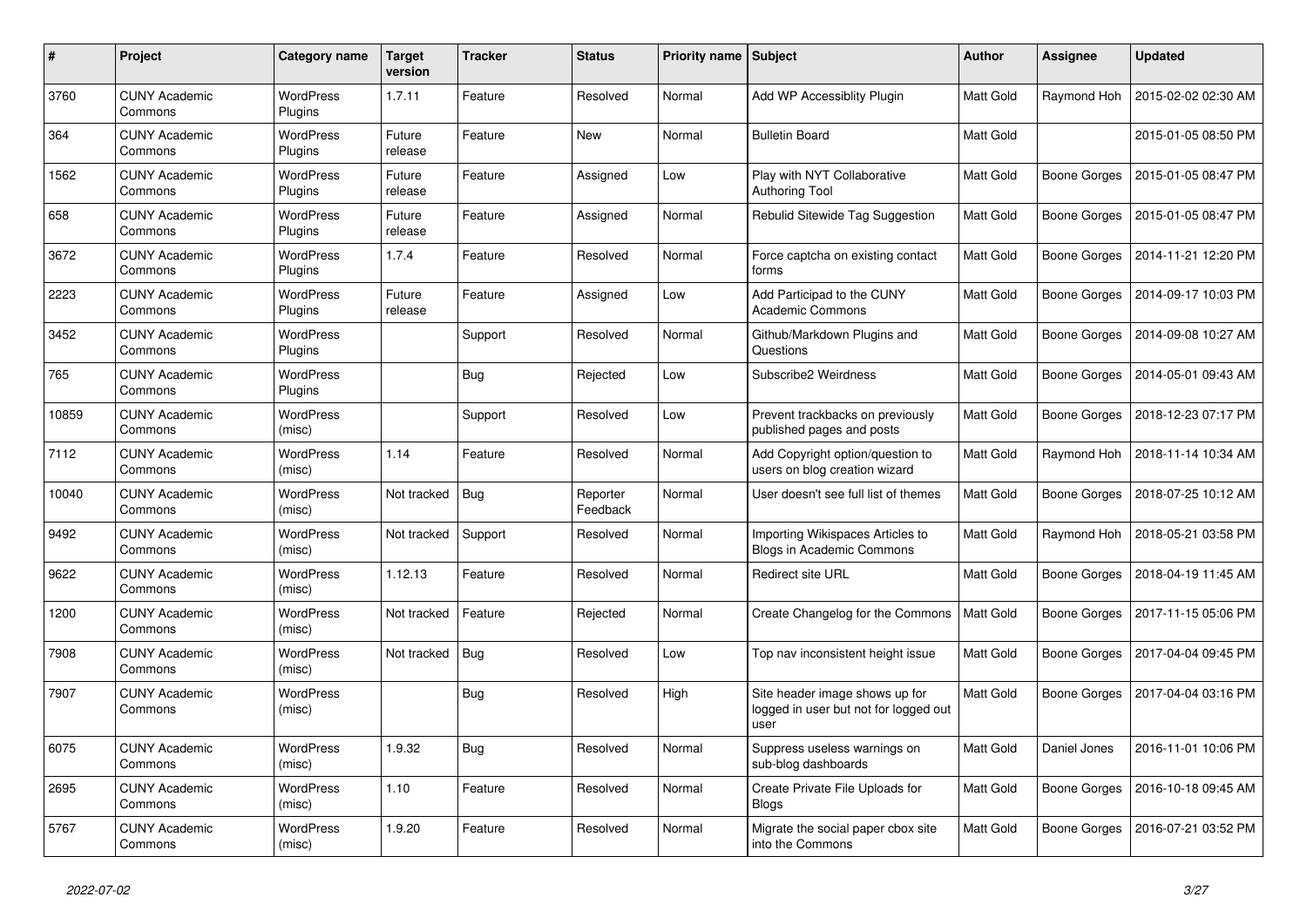| #    | Project                         | Category name              | <b>Target</b><br>version | <b>Tracker</b> | <b>Status</b> | <b>Priority name</b> | <b>Subject</b>                                                                      | <b>Author</b>    | <b>Assignee</b>      | <b>Updated</b>      |
|------|---------------------------------|----------------------------|--------------------------|----------------|---------------|----------------------|-------------------------------------------------------------------------------------|------------------|----------------------|---------------------|
| 5736 | <b>CUNY Academic</b><br>Commons | WordPress<br>(misc)        | Not tracked              | Support        | Resolved      | Normal               | Create GCDI dev site                                                                | Matt Gold        | <b>Boone Gorges</b>  | 2016-06-27 04:23 PM |
| 5556 | <b>CUNY Academic</b><br>Commons | WordPress<br>(misc)        | 1.9.16                   | <b>Bug</b>     | Resolved      | Normal               | Blog comment leads to unauthorized   Matt Gold<br>post warning                      |                  | <b>Boone Gorges</b>  | 2016-05-21 11:12 PM |
| 3657 | <b>CUNY Academic</b><br>Commons | <b>WordPress</b><br>(misc) | Not tracked              | Feature        | <b>New</b>    | Normal               | Create alert for GC email addresses                                                 | <b>Matt Gold</b> | Matt Gold            | 2016-04-14 11:29 PM |
| 1382 | <b>CUNY Academic</b><br>Commons | WordPress<br>(misc)        | Not tracked              | Outreach       | Resolved      | Normal               | <b>Add Recent Commons</b><br>Presentations to "Campus<br>Outreach" Tab on News Blog | Matt Gold        | scott voth           | 2016-03-04 08:48 AM |
| 861  | <b>CUNY Academic</b><br>Commons | <b>WordPress</b><br>(misc) | Not tracked              | Feature        | Rejected      | Normal               | Embed Wikipedia Page in About<br>Page                                               | <b>Matt Gold</b> | <b>Matt Gold</b>     | 2016-02-23 06:00 PM |
| 636  | <b>CUNY Academic</b><br>Commons | <b>WordPress</b><br>(misc) | Not tracked              | Support        | Assigned      | Normal               | Create Lynda.com-like Table of<br>Contents for Prospective Tutorial<br>Screencasts  | <b>Matt Gold</b> | scott voth           | 2016-02-23 03:12 PM |
| 4180 | <b>CUNY Academic</b><br>Commons | WordPress<br>(misc)        | Not tracked              | Bug            | Resolved      | High                 | Cache issues: site deletion process                                                 | <b>Matt Gold</b> | <b>Boone Gorges</b>  | 2016-02-07 10:05 PM |
| 3518 | <b>CUNY Academic</b><br>Commons | WordPress<br>(misc)        | Not tracked              | Support        | Rejected      | Normal               | Moderated comment spam                                                              | <b>Matt Gold</b> | <b>Boone Gorges</b>  | 2016-01-26 03:26 PM |
| 2150 | <b>CUNY Academic</b><br>Commons | <b>WordPress</b><br>(misc) | Not tracked              | Support        | Rejected      | Normal               | Issue getting new member onto the<br>Commons                                        | Matt Gold        | Matt Gold            | 2016-01-26 11:03 AM |
| 1260 | <b>CUNY Academic</b><br>Commons | WordPress<br>(misc)        | Not tracked              | Outreach       | Resolved      | Normal               | Send email blast                                                                    | Matt Gold        | Michael Smith        | 2016-01-26 11:01 AM |
| 637  | <b>CUNY Academic</b><br>Commons | WordPress<br>(misc)        | Not tracked              | Outreach       | Resolved      | Normal               | Create Table of Contents for<br>Hour-Long Commons presentation                      | Matt Gold        | <b>Michael Smith</b> | 2016-01-26 10:55 AM |
| 2084 | <b>CUNY Academic</b><br>Commons | WordPress<br>(misc)        | Not tracked              | Support        | Rejected      | Normal               | User reports redirect error                                                         | Matt Gold        | <b>Boone Gorges</b>  | 2016-01-26 12:27 AM |
| 1177 | <b>CUNY Academic</b><br>Commons | <b>WordPress</b><br>(misc) | Not tracked              | Support        | Rejected      | Normal               | Member claims that a previously<br>created account has disappeared                  | <b>Matt Gold</b> | <b>Boone Gorges</b>  | 2016-01-26 12:23 AM |
| 1103 | <b>CUNY Academic</b><br>Commons | WordPress<br>(misc)        | Not tracked              | Support        | Resolved      | Normal               | Slideshare Embeds?                                                                  | <b>Matt Gold</b> | <b>Boone Gorges</b>  | 2016-01-26 12:21 AM |
| 708  | <b>CUNY Academic</b><br>Commons | WordPress<br>(misc)        | Not tracked              | Support        | Rejected      | Normal               | Question about Backup                                                               | <b>Matt Gold</b> | Boone Gorges         | 2016-01-26 12:17 AM |
| 4923 | <b>CUNY Academic</b><br>Commons | <b>WordPress</b><br>(misc) | Not tracked              | Support        | Resolved      | Normal               | Comment posting censoring                                                           | Matt Gold        | Boone Gorges         | 2015-11-20 10:37 PM |
| 1105 | <b>CUNY Academic</b><br>Commons | WordPress<br>(misc)        | Future<br>release        | Feature        | Assigned      | Normal               | Rephrase Blog Privacy Options                                                       | Matt Gold        | Samantha<br>Raddatz  | 2015-11-09 06:19 PM |
| 365  | <b>CUNY Academic</b><br>Commons | WordPress<br>(misc)        | Future<br>release        | Feature        | Assigned      | Normal               | <b>Create Mouseover Tooltips</b><br>throughout Site                                 | <b>Matt Gold</b> | Chris Stein          | 2015-11-09 06:18 PM |
| 287  | <b>CUNY Academic</b><br>Commons | WordPress<br>(misc)        | Future<br>release        | Feature        | Assigned      | Normal               | Create troubleshooting tool for<br>account sign-up                                  | Matt Gold        | <b>Boone Gorges</b>  | 2015-11-09 06:17 PM |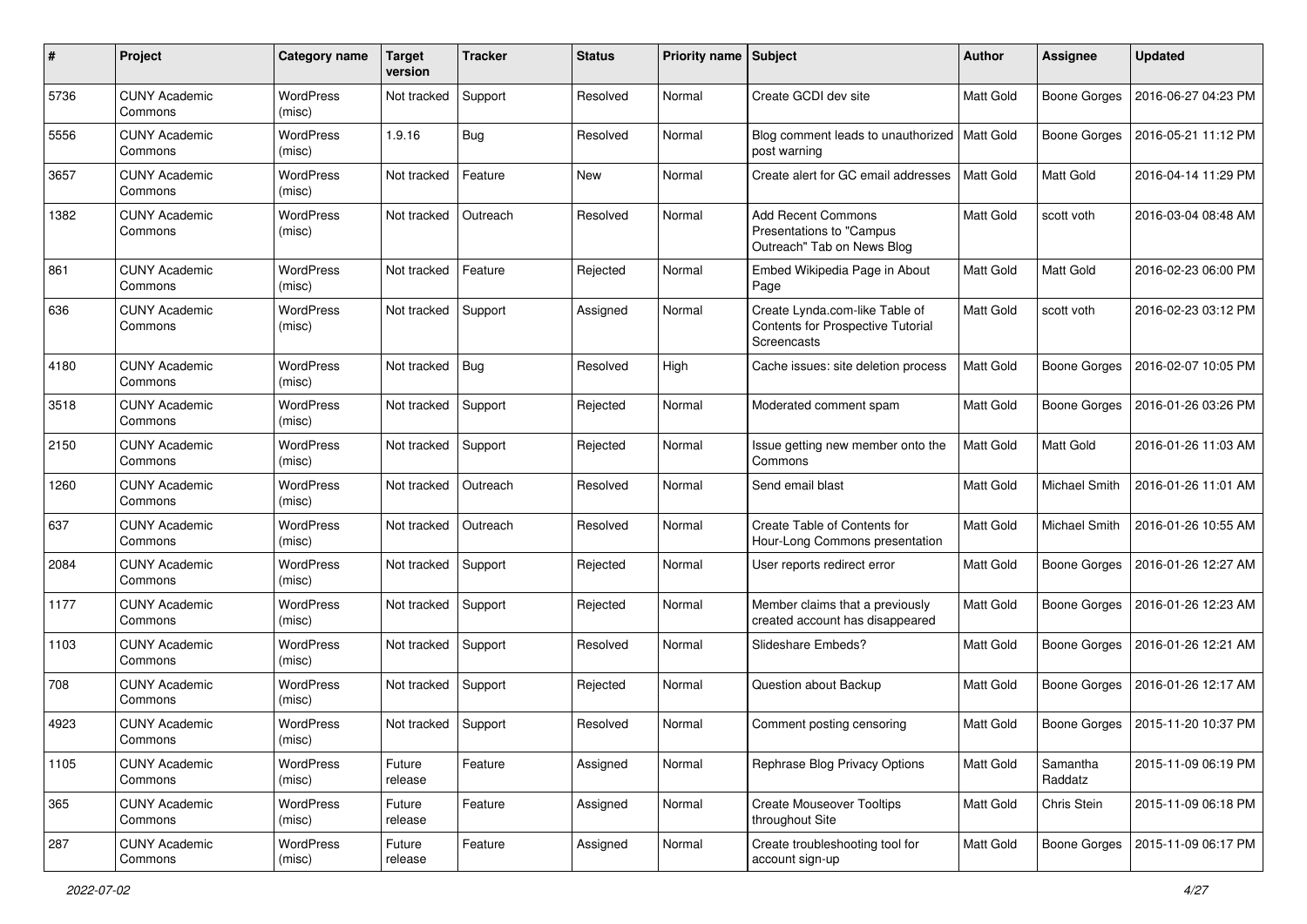| #    | Project                         | Category name              | <b>Target</b><br>version | <b>Tracker</b> | <b>Status</b> | <b>Priority name   Subject</b> |                                                                | Author           | <b>Assignee</b>     | <b>Updated</b>      |
|------|---------------------------------|----------------------------|--------------------------|----------------|---------------|--------------------------------|----------------------------------------------------------------|------------------|---------------------|---------------------|
| 1981 | <b>CUNY Academic</b><br>Commons | <b>WordPress</b><br>(misc) |                          | Feature        | Rejected      | Normal                         | Create a WordPress-based<br>alternative to UserVoice           | Matt Gold        | Boone Gorges        | 2015-11-09 02:50 PM |
| 4315 | <b>CUNY Academic</b><br>Commons | WordPress<br>(misc)        | Not tracked              | Bug            | Resolved      | Normal                         | Authentication request                                         | Matt Gold        | Boone Gorges        | 2015-07-21 05:55 PM |
| 3625 | <b>CUNY Academic</b><br>Commons | <b>WordPress</b><br>(misc) |                          | <b>Bug</b>     | Rejected      | Normal                         | Unable to manually create account<br>for non-CUNY (gmail) user | Matt Gold        | Boone Gorges        | 2015-06-01 03:09 PM |
| 3759 | <b>CUNY Academic</b><br>Commons | <b>WordPress</b><br>(misc) | Future<br>release        | Feature        | Assigned      | Normal                         | Review Interface for Adding Users to<br><b>Blogs</b>           | <b>Matt Gold</b> | <b>Boone Gorges</b> | 2015-03-24 05:52 PM |
| 446  | <b>CUNY Academic</b><br>Commons | <b>WordPress</b><br>(misc) | 1.8                      | Feature        | Resolved      | Normal                         | Create better account activation<br>error messages             | Matt Gold        | Daniel Jones        | 2015-03-05 11:23 AM |
| 3761 | <b>CUNY Academic</b><br>Commons | <b>WordPress</b><br>(misc) |                          | Bug            | Rejected      | Normal                         | User reports that Add Users by<br>Email Address not working    | Matt Gold        | Daniel Jones        | 2015-02-12 09:01 AM |
| 3729 | <b>CUNY Academic</b><br>Commons | <b>WordPress</b><br>(misc) | 1.7.11                   | Feature        | Resolved      | Normal                         | Add 'contact us' line to failed login<br>screen                | Matt Gold        | Daniel Jones        | 2015-02-02 01:16 AM |
| 3676 | <b>CUNY Academic</b><br>Commons | WordPress<br>(misc)        | 1.7.4                    | Feature        | Resolved      | High                           | Update WP to 4.0.1                                             | Matt Gold        | Boone Gorges        | 2014-11-21 10:49 AM |
| 2924 | <b>CUNY Academic</b><br>Commons | <b>WordPress</b><br>(misc) | 1.7.4                    | Feature        | Resolved      | Normal                         | Make header of Help blog a<br>clickable link to the homepage   | Matt Gold        | Dominic Giglio      | 2014-11-14 04:35 PM |
| 3550 | <b>CUNY Academic</b><br>Commons | <b>WordPress</b><br>(misc) |                          | Bug            | Rejected      | Low                            | <b>Scribd Embed Issue</b>                                      | Matt Gold        | scott voth          | 2014-11-01 02:49 PM |
| 3480 | <b>CUNY Academic</b><br>Commons | <b>WordPress</b><br>(misc) | Not tracked              | <b>Bug</b>     | Resolved      | High                           | Games site shows up as<br>archived/suspended                   | Matt Gold        | Boone Gorges        | 2014-09-21 09:34 PM |
| 3451 | <b>CUNY Academic</b><br>Commons | <b>WordPress</b><br>(misc) | 1.7                      | <b>Bug</b>     | Resolved      | Normal                         | Edit delete blog text                                          | Matt Gold        | Raymond Hoh         | 2014-09-15 08:27 PM |
| 3278 | <b>CUNY Academic</b><br>Commons | <b>WordPress</b><br>(misc) |                          | Bug            | Rejected      | Normal                         | TinyMCE 4 - Pasting from Word to<br>Firefox strips formatting  | Matt Gold        | Raymond Hoh         | 2014-06-24 08:42 AM |
| 2959 | <b>CUNY Academic</b><br>Commons | <b>WordPress</b><br>(misc) | Not tracked              | <b>Bug</b>     | Resolved      | Normal                         | <b>CUNY Academic Commons SEO</b><br>issues                     | Matt Gold        | Boone Gorges        | 2014-05-06 01:43 PM |
| 3202 | <b>CUNY Academic</b><br>Commons | WordPress<br>(misc)        | Not tracked              | Support        | Resolved      | Normal                         | Replicate site content for staging<br>site                     | Matt Gold        | Boone Gorges        | 2014-05-06 11:02 AM |
| 2673 | <b>CUNY Academic</b><br>Commons | <b>WordPress</b><br>(misc) |                          | <b>Bug</b>     | Rejected      | Normal                         | Spam Registration                                              | Matt Gold        | Dominic Giglio      | 2014-05-01 08:14 PM |
| 1658 | <b>CUNY Academic</b><br>Commons | WordPress<br>(misc)        |                          | Bug            | Rejected      | Normal                         | Zeteo Journal Redirect Error                                   | Matt Gold        | Boone Gorges        | 2014-05-01 03:38 PM |
| 192  | <b>CUNY Academic</b><br>Commons | <b>WordPress</b><br>(misc) |                          | <b>Bug</b>     | Rejected      | Normal                         | Google Custom Search on Blogs                                  | Matt Gold        | Chris Stein         | 2014-05-01 09:18 AM |
| 3152 | <b>CUNY Academic</b><br>Commons | <b>WordPress</b><br>(misc) |                          | <b>Bug</b>     | Rejected      | Normal                         | Cookie/Session weirdness                                       | Matt Gold        | Boone Gorges        | 2014-04-27 02:41 PM |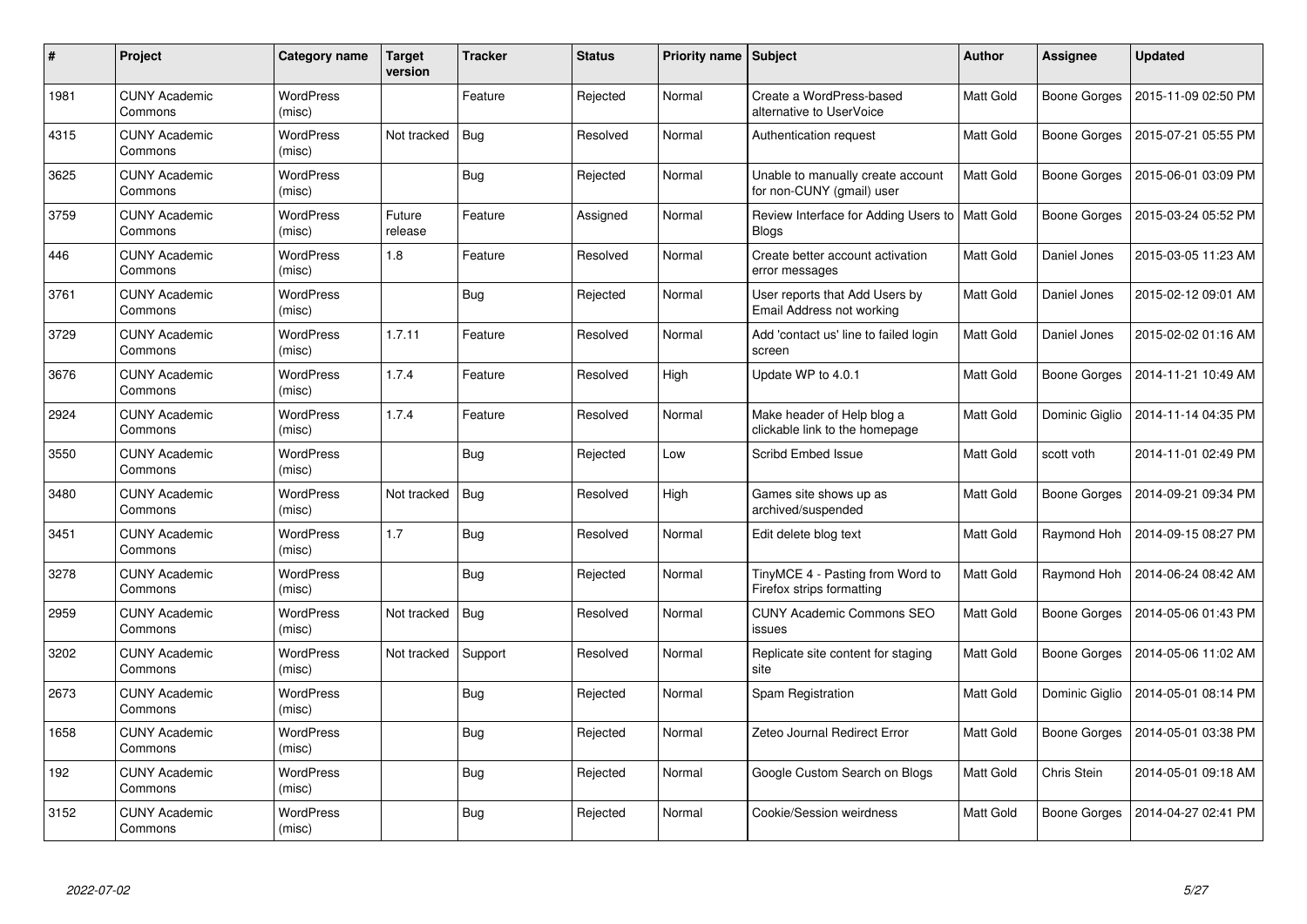| #    | Project                         | Category name              | <b>Target</b><br>version | <b>Tracker</b> | <b>Status</b> | <b>Priority name   Subject</b> |                                                             | Author           | <b>Assignee</b>     | <b>Updated</b>      |
|------|---------------------------------|----------------------------|--------------------------|----------------|---------------|--------------------------------|-------------------------------------------------------------|------------------|---------------------|---------------------|
| 2702 | <b>CUNY Academic</b><br>Commons | <b>WordPress</b><br>(misc) | Not tracked              | Publicity      | Resolved      | High                           | Revise GCDI text                                            | Matt Gold        | scott voth          | 2014-02-08 02:37 PM |
| 2885 | <b>CUNY Academic</b><br>Commons | <b>WordPress</b><br>(misc) | Not tracked              | Documentation  | Resolved      | Normal                         | Update analytics documentation                              | Matt Gold        | scott voth          | 2014-02-08 01:40 PM |
| 2151 | <b>CUNY Academic</b><br>Commons | <b>WordPress</b><br>(misc) | Not tracked              | Support        | Resolved      | Low                            | Slow page load on a blog                                    | Matt Gold        | scott voth          | 2014-02-08 10:18 AM |
| 1673 | <b>CUNY Academic</b><br>Commons | <b>WordPress</b><br>(misc) | Not tracked              | Support        | Resolved      | Normal                         | Add link to redmine on help page                            | Matt Gold        | scott voth          | 2014-02-08 09:50 AM |
| 2960 | <b>CUNY Academic</b><br>Commons | <b>WordPress</b><br>(misc) | 1.5.16                   | Bug            | Resolved      | Normal                         | Add WP Accessibility Plugin                                 | Matt Gold        | <b>Boone Gorges</b> | 2014-02-01 02:55 PM |
| 2975 | <b>CUNY Academic</b><br>Commons | <b>WordPress</b><br>(misc) | Not tracked              | Feature        | Resolved      | Normal                         | cuny.is shortlink request                                   | Matt Gold        | Boone Gorges        | 2014-01-24 12:29 AM |
| 2948 | <b>CUNY Academic</b><br>Commons | <b>WordPress</b><br>(misc) | Not tracked              | Feature        | Resolved      | Normal                         | Allow epub file uploads to blogs                            | Matt Gold        | Boone Gorges        | 2014-01-02 02:58 PM |
| 2942 | <b>CUNY Academic</b><br>Commons | WordPress<br>(misc)        | Not tracked              | Feature        | Resolved      | Normal                         | Create cuny is redirect for Digital GC   Matt Gold<br>site  |                  | Boone Gorges        | 2013-12-20 08:54 AM |
| 2918 | <b>CUNY Academic</b><br>Commons | <b>WordPress</b><br>(misc) | 1.5.11                   | <b>Bug</b>     | Resolved      | Normal                         | Add Sensitive WP Theme                                      | Matt Gold        | Boone Gorges        | 2013-12-03 03:17 PM |
| 2866 | <b>CUNY Academic</b><br>Commons | <b>WordPress</b><br>(misc) |                          | Bug            | Resolved      | Normal                         | UserVoice Widget changes                                    | <b>Matt Gold</b> | Boone Gorges        | 2013-11-05 04:50 PM |
| 2847 | <b>CUNY Academic</b><br>Commons | <b>WordPress</b><br>(misc) | 1.5.7                    | Feature        | Resolved      | Normal                         | Add Archive.org WP Plugin                                   | Matt Gold        | <b>Boone Gorges</b> | 2013-11-01 02:41 PM |
| 2839 | <b>CUNY Academic</b><br>Commons | <b>WordPress</b><br>(misc) | 1.5.6                    | Feature        | Resolved      | Normal                         | <b>Add Storify Plugin</b>                                   | Matt Gold        | <b>Boone Gorges</b> | 2013-10-26 07:21 PM |
| 2806 | <b>CUNY Academic</b><br>Commons | <b>WordPress</b><br>(misc) | 1.5.5                    | Feature        | Rejected      | Normal                         | Add Bones Theme                                             | <b>Matt Gold</b> | Boone Gorges        | 2013-10-11 11:28 AM |
| 2770 | <b>CUNY Academic</b><br>Commons | <b>WordPress</b><br>(misc) |                          | <b>Bug</b>     | Resolved      | Normal                         | <b>Create Access to Network Admin</b><br>from new Admin Bar | Matt Gold        | Boone Gorges        | 2013-09-10 12:31 PM |
| 2780 | <b>CUNY Academic</b><br>Commons | <b>WordPress</b><br>(misc) |                          | Feature        | Resolved      | Normal                         | Shortlink request                                           | Matt Gold        | <b>Boone Gorges</b> | 2013-09-09 11:38 AM |
| 374  | <b>CUNY Academic</b><br>Commons | WordPress<br>(misc)        | Not tracked              | Support        | Resolved      | Normal                         | Ask CUNY Campuses to Whitelist<br>Commons Domain            | Matt Gold        | Sarah<br>Morgano    | 2013-09-08 10:12 PM |
| 2178 | <b>CUNY Academic</b><br>Commons | <b>WordPress</b><br>(misc) | 1.5.1                    | Feature        | Resolved      | Low                            | Show More Link at bottom of Who's<br>Online Homepage list   | Matt Gold        | Dominic Giglio      | 2013-09-01 01:57 PM |
| 2761 | <b>CUNY Academic</b><br>Commons | <b>WordPress</b><br>(misc) |                          | Bug            | Duplicate     | Low                            | Resize profile avatar on blog<br>dashboard                  | Matt Gold        | Boone Gorges        | 2013-08-28 08:43 AM |
| 2697 | <b>CUNY Academic</b><br>Commons | <b>WordPress</b><br>(misc) | 1.5                      | Feature        | Resolved      | Normal                         | Add WP Document Revisions Plugin                            | Matt Gold        | <b>Boone Gorges</b> | 2013-08-22 11:28 AM |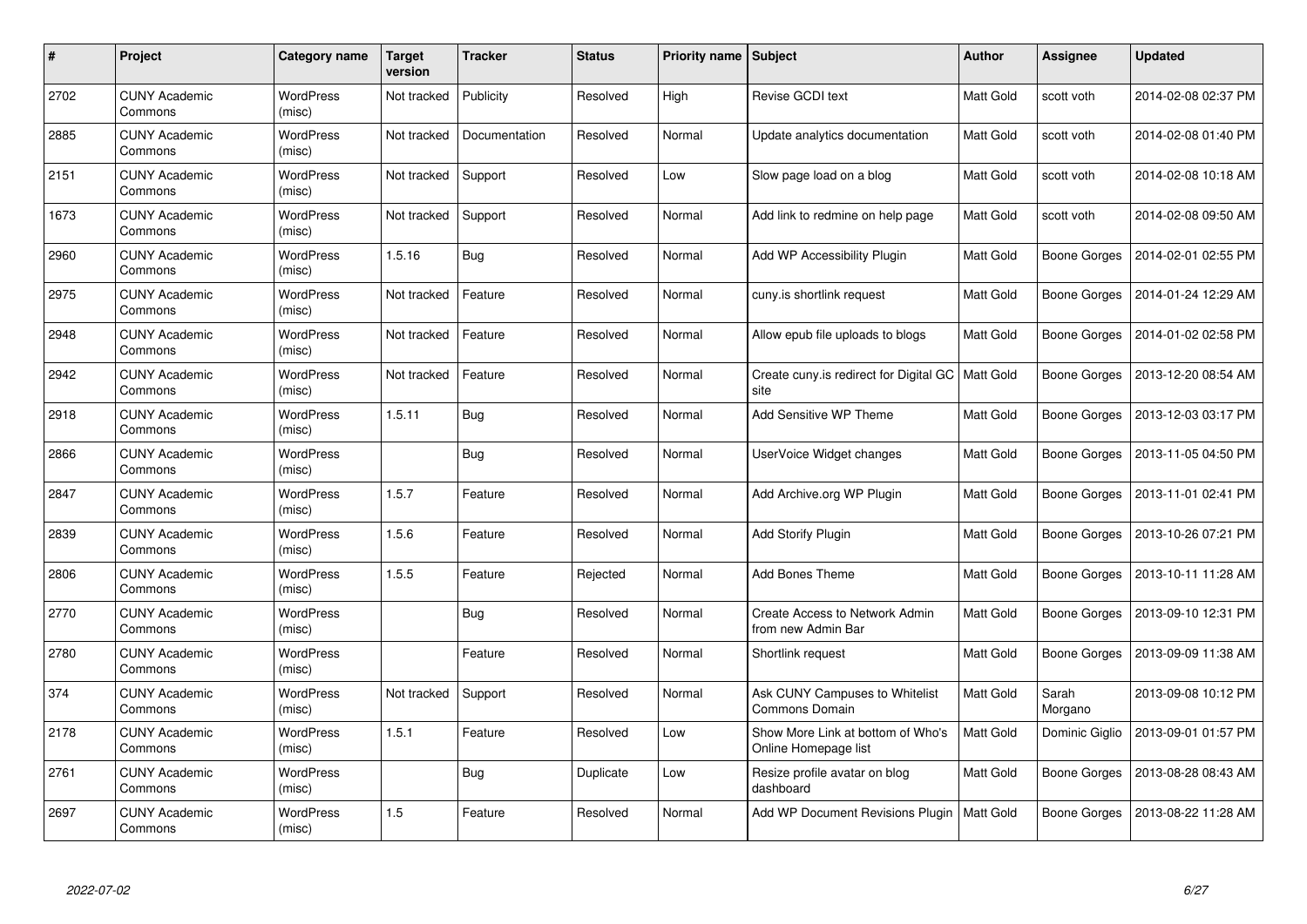| #    | <b>Project</b>                  | Category name              | <b>Target</b><br>version | <b>Tracker</b> | <b>Status</b> | <b>Priority name   Subject</b> |                                                                                 | Author    | <b>Assignee</b>     | <b>Updated</b>      |
|------|---------------------------------|----------------------------|--------------------------|----------------|---------------|--------------------------------|---------------------------------------------------------------------------------|-----------|---------------------|---------------------|
| 85   | <b>CUNY Academic</b><br>Commons | <b>WordPress</b><br>(misc) | 1.5                      | Feature        | Resolved      | Low                            | <b>Twitter List Page</b>                                                        | Matt Gold | Dominic Giglio      | 2013-08-22 10:11 AM |
| 2161 | <b>CUNY Academic</b><br>Commons | <b>WordPress</b><br>(misc) | 1.5                      | Support        | Resolved      | Normal                         | <b>Account Confirmation Email Edits</b>                                         | Matt Gold | Chris Stein         | 2013-08-21 04:54 PM |
| 2000 | <b>CUNY Academic</b><br>Commons | <b>WordPress</b><br>(misc) | 1.5                      | Feature        | Resolved      | Normal                         | Inconsistent Font sizes in site footer                                          | Matt Gold | Dominic Giglio      | 2013-08-21 02:39 PM |
| 1458 | <b>CUNY Academic</b><br>Commons | <b>WordPress</b><br>(misc) | 1.5                      | Feature        | Resolved      | Low                            | HTTPS for the Commons?                                                          | Matt Gold | Raymond Hoh         | 2013-08-20 10:07 AM |
| 2684 | <b>CUNY Academic</b><br>Commons | <b>WordPress</b><br>(misc) |                          | <b>Bug</b>     | Rejected      | Normal                         | Authentication/Cookie problems                                                  | Matt Gold | Boone Gorges        | 2013-07-25 10:09 PM |
| 2564 | <b>CUNY Academic</b><br>Commons | <b>WordPress</b><br>(misc) | 1.4.32                   | <b>Bug</b>     | Resolved      | High                           | Editing blog posts connected to<br>groups creates activity<br>item/notification | Matt Gold | <b>Boone Gorges</b> | 2013-07-17 08:39 AM |
| 2661 | <b>CUNY Academic</b><br>Commons | <b>WordPress</b><br>(misc) | 1.4.31                   | Feature        | Resolved      | Normal                         | Install Password-Protected Plugin                                               | Matt Gold | <b>Boone Gorges</b> | 2013-07-11 11:44 AM |
| 2653 | <b>CUNY Academic</b><br>Commons | <b>WordPress</b><br>(misc) | 1.4.31                   | Feature        | Resolved      | Normal                         | Add AR2 beta theme                                                              | Matt Gold | Boone Gorges        | 2013-07-11 11:42 AM |
| 2640 | <b>CUNY Academic</b><br>Commons | <b>WordPress</b><br>(misc) | 1.4.31                   | Feature        | Resolved      | Normal                         | Plugin Request: Page Excerpt                                                    | Matt Gold | Boone Gorges        | 2013-07-10 11:30 AM |
| 2629 | <b>CUNY Academic</b><br>Commons | <b>WordPress</b><br>(misc) | 1.5                      | <b>Bug</b>     | Rejected      | Urgent                         | images not showing in slider on<br>homepage                                     | Matt Gold | Raymond Hoh         | 2013-07-10 11:10 AM |
| 2635 | <b>CUNY Academic</b><br>Commons | <b>WordPress</b><br>(misc) | Not tracked              | Support        | Resolved      | High                           | Recover content of deleted blog<br>from backup                                  | Matt Gold | <b>Matt Gold</b>    | 2013-06-17 10:53 AM |
| 2538 | <b>CUNY Academic</b><br>Commons | <b>WordPress</b><br>(misc) | 1.4.25                   | <b>Bug</b>     | Resolved      | High                           | Add security plugins                                                            | Matt Gold | Boone Gorges        | 2013-04-22 10:37 AM |
| 2520 | <b>CUNY Academic</b><br>Commons | <b>WordPress</b><br>(misc) | 1.4.22                   | <b>Bug</b>     | Resolved      | Normal                         | Add Edit Flow Plugin                                                            | Matt Gold | Boone Gorges        | 2013-03-20 02:01 PM |
| 2517 | <b>CUNY Academic</b><br>Commons | WordPress<br>(misc)        | 1.4.22                   | <b>Bug</b>     | Resolved      | Normal                         | Add Constant Contact Plugin                                                     | Matt Gold | Boone Gorges        | 2013-03-20 01:53 PM |
| 2483 | <b>CUNY Academic</b><br>Commons | <b>WordPress</b><br>(misc) | 1.4.21                   | Feature        | Resolved      | Normal                         | Advanced iFrame plugin request                                                  | Matt Gold | Boone Gorges        | 2013-03-11 03:06 PM |
| 2478 | <b>CUNY Academic</b><br>Commons | WordPress<br>(misc)        | 1.4.21                   | Feature        | Resolved      | Normal                         | Ensure that sitewide footer is<br>responsive                                    | Matt Gold | Chris Stein         | 2013-03-01 04:17 PM |
| 2429 | <b>CUNY Academic</b><br>Commons | <b>WordPress</b><br>(misc) |                          | Bug            | Rejected      | Normal                         | Add User Switching Plugin?                                                      | Matt Gold | Boone Gorges        | 2013-02-28 10:51 AM |
| 2422 | <b>CUNY Academic</b><br>Commons | <b>WordPress</b><br>(misc) | Not tracked              | <b>Bug</b>     | Resolved      | Normal                         | Repeating posts on<br>news.commons.gc.cuny.edu                                  | Matt Gold | <b>Matt Gold</b>    | 2013-02-09 01:05 PM |
| 2366 | <b>CUNY Academic</b><br>Commons | WordPress<br>(misc)        | 1.4.16                   | Feature        | Resolved      | Low                            | Remove Kingsize plugin                                                          | Matt Gold | Boone Gorges        | 2013-01-08 04:23 PM |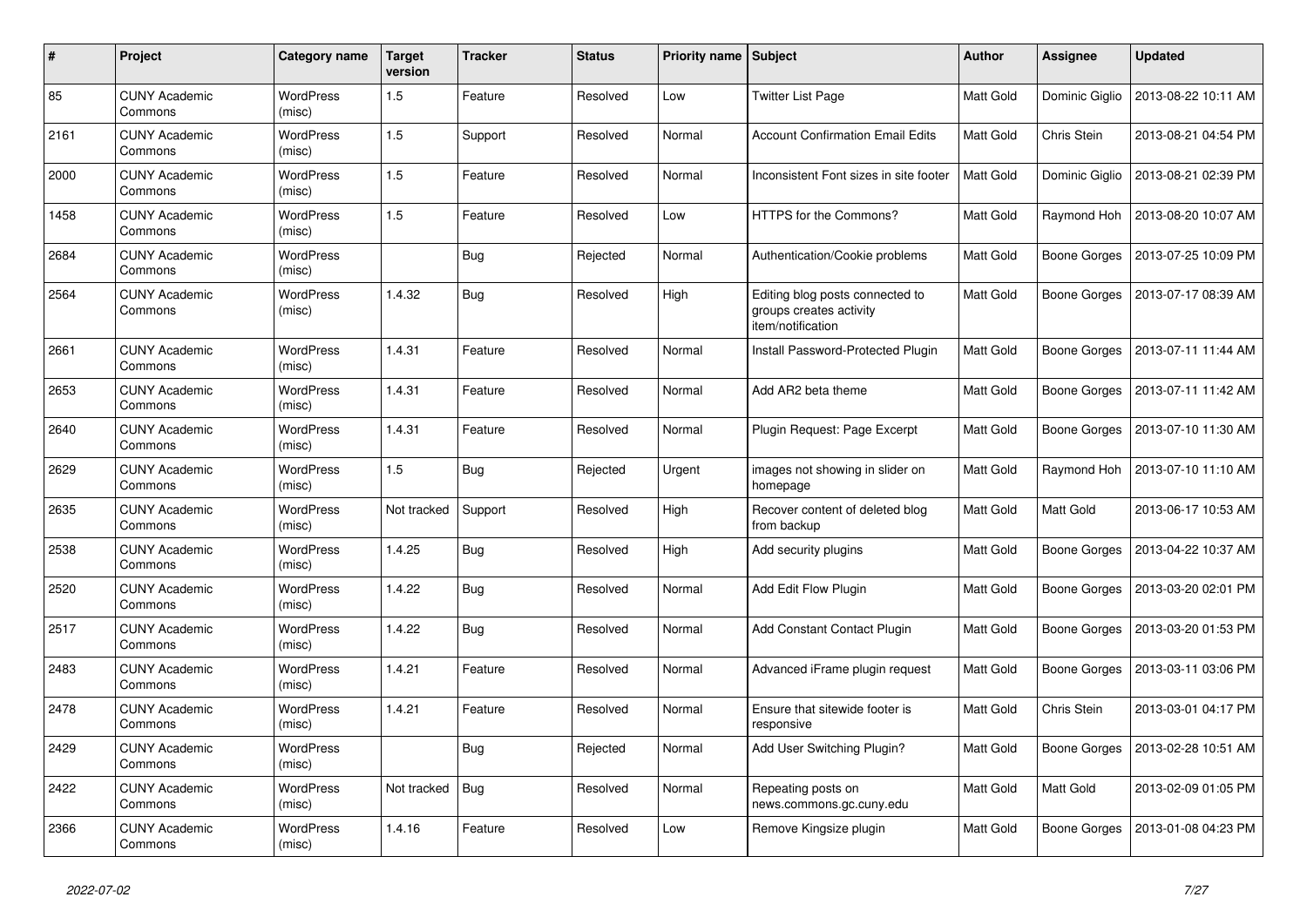| #    | Project                         | Category name              | <b>Target</b><br>version | <b>Tracker</b> | <b>Status</b> | <b>Priority name   Subject</b> |                                                          | <b>Author</b>    | <b>Assignee</b> | <b>Updated</b>      |
|------|---------------------------------|----------------------------|--------------------------|----------------|---------------|--------------------------------|----------------------------------------------------------|------------------|-----------------|---------------------|
| 2346 | <b>CUNY Academic</b><br>Commons | <b>WordPress</b><br>(misc) | 1.4.16                   | Feature        | Resolved      | Normal                         | Add Enable Media Replace Plugin                          | Matt Gold        | Boone Gorges    | 2013-01-08 03:53 PM |
| 2361 | <b>CUNY Academic</b><br>Commons | <b>WordPress</b><br>(misc) | 1.4.15                   | Feature        | Resolved      | Urgent                         | Add KingSize Theme                                       | Matt Gold        | Boone Gorges    | 2013-01-02 11:41 AM |
| 2363 | <b>CUNY Academic</b><br>Commons | <b>WordPress</b><br>(misc) | 1.4.16                   | <b>Bug</b>     | Resolved      | Normal                         | HTTP Error 500 (Internal Server<br>Error) on GC DSL blog | Matt Gold        | Boone Gorges    | 2013-01-02 10:10 AM |
| 2245 | <b>CUNY Academic</b><br>Commons | <b>WordPress</b><br>(misc) | 1.4.15                   | Bug            | Resolved      | High                           | Domain mapping issues -- Site<br>warnings                | Matt Gold        | Dominic Giglio  | 2012-12-27 03:59 PM |
| 2114 | <b>CUNY Academic</b><br>Commons | <b>WordPress</b><br>(misc) |                          | <b>Bug</b>     | Rejected      | Low                            | Can't find config settings for Simpler<br>iPaper plugin  | <b>Matt Gold</b> | Dominic Giglio  | 2012-12-18 09:54 AM |
| 2247 | <b>CUNY Academic</b><br>Commons | <b>WordPress</b><br>(misc) | 1.4.13                   | <b>Bug</b>     | Resolved      | Low                            | Subdomain site login/nav bar issue                       | Matt Gold        | Dominic Giglio  | 2012-12-12 02:25 AM |
| 2089 | <b>CUNY Academic</b><br>Commons | <b>WordPress</b><br>(misc) | 1.4.13                   | Bug            | Rejected      | Normal                         | Possible blog email notification issue                   | <b>Matt Gold</b> | Boone Gorges    | 2012-12-11 06:59 PM |
| 2312 | <b>CUNY Academic</b><br>Commons | WordPress<br>(misc)        | 1.4.12                   | Feature        | Resolved      | Normal                         | <b>Upload Gravity Forms Plugin</b>                       | Matt Gold        | Dominic Giglio  | 2012-12-03 07:58 PM |
| 2296 | <b>CUNY Academic</b><br>Commons | <b>WordPress</b><br>(misc) | 1.4.12                   | Feature        | Resolved      | Normal                         | Add WP Retina Plugin                                     | Matt Gold        | Dominic Giglio  | 2012-12-02 09:10 AM |
| 2323 | <b>CUNY Academic</b><br>Commons | <b>WordPress</b><br>(misc) | 1.4.12                   | Feature        | Resolved      | Normal                         | Add four themeforest themes                              | Matt Gold        | Dominic Giglio  | 2012-12-01 02:30 PM |
| 2299 | <b>CUNY Academic</b><br>Commons | <b>WordPress</b><br>(misc) | 1.4.12                   | Feature        | Resolved      | Normal                         | Add Shaken Grid Premium Theme                            | Matt Gold        | Dominic Giglio  | 2012-11-29 04:01 PM |
| 2313 | <b>CUNY Academic</b><br>Commons | <b>WordPress</b><br>(misc) | 1.4.12                   | Feature        | Resolved      | Normal                         | <b>Add Recovery Theme</b>                                | Matt Gold        | Dominic Giglio  | 2012-11-29 04:01 PM |
| 2301 | <b>CUNY Academic</b><br>Commons | <b>WordPress</b><br>(misc) | 1.4.12                   | Feature        | Resolved      | Normal                         | Add Twenty Twelve JP365 Child<br>Theme                   | Matt Gold        | Dominic Giglio  | 2012-11-29 03:41 PM |
| 2230 | <b>CUNY Academic</b><br>Commons | <b>WordPress</b><br>(misc) | 1.4.10                   | <b>Bug</b>     | Resolved      | High                           | MESTC page scrambled                                     | Matt Gold        | Dominic Giglio  | 2012-11-20 02:39 PM |
| 2029 | <b>CUNY Academic</b><br>Commons | WordPress<br>(misc)        | 1.4.11                   | <b>Bug</b>     | Resolved      | Normal                         | CForms error                                             | Matt Gold        | Dominic Giglio  | 2012-11-17 02:15 PM |
| 2250 | <b>CUNY Academic</b><br>Commons | WordPress<br>(misc)        |                          | <b>Bug</b>     | Rejected      | Normal                         | Livestreaming page error                                 | Matt Gold        | Boone Gorges    | 2012-11-15 11:35 AM |
| 2241 | <b>CUNY Academic</b><br>Commons | <b>WordPress</b><br>(misc) | Not tracked              | Feature        | Resolved      | Normal                         | New premium themes                                       | Matt Gold        | Boone Gorges    | 2012-11-11 10:09 PM |
| 2240 | <b>CUNY Academic</b><br>Commons | <b>WordPress</b><br>(misc) | 1.4.10                   | <b>Bug</b>     | Resolved      | Normal                         | Update Luna theme                                        | Matt Gold        | Dominic Giglio  | 2012-11-11 04:27 PM |
| 2204 | CUNY Academic<br>Commons        | WordPress<br>(misc)        | 1.4.10                   | <b>Bug</b>     | Resolved      | Normal                         | User Doesn't Come up in Add New<br>User Autocomplete     | Matt Gold        | Dominic Giglio  | 2012-11-11 12:50 AM |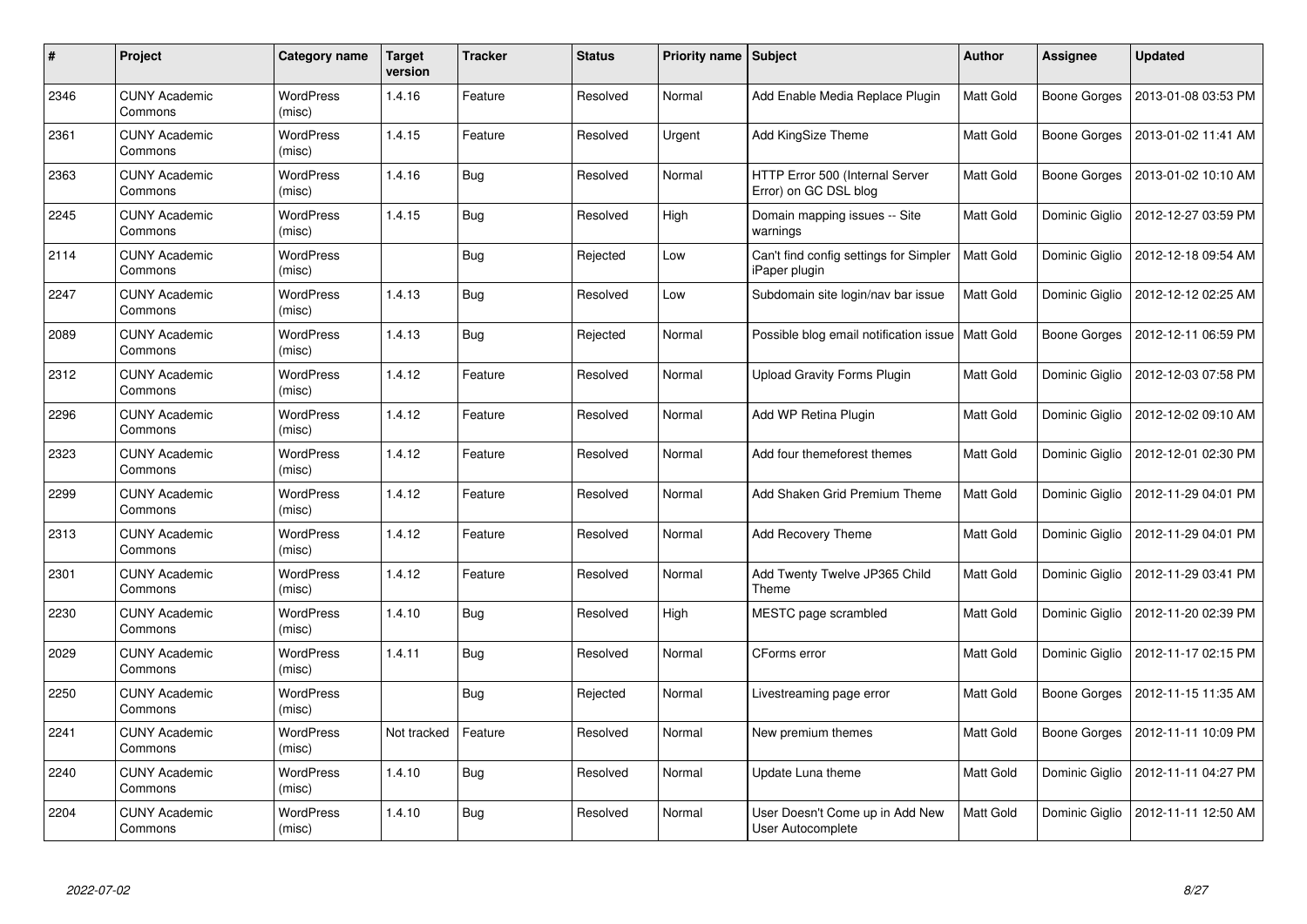| #    | Project                         | Category name              | <b>Target</b><br>version | <b>Tracker</b> | <b>Status</b> | <b>Priority name   Subject</b> |                                                                    | <b>Author</b>    | <b>Assignee</b> | <b>Updated</b>      |
|------|---------------------------------|----------------------------|--------------------------|----------------|---------------|--------------------------------|--------------------------------------------------------------------|------------------|-----------------|---------------------|
| 2203 | <b>CUNY Academic</b><br>Commons | <b>WordPress</b><br>(misc) | 1.4.9                    | Feature        | Resolved      | Normal                         | Enable uploading of sav files                                      | Matt Gold        | Boone Gorges    | 2012-11-03 04:37 PM |
| 1939 | <b>CUNY Academic</b><br>Commons | <b>WordPress</b><br>(misc) | Not tracked              | Feature        | Resolved      | Low                            | <b>Give Community Facilitators Access</b><br>to Image Credits Page | Matt Gold        | Boone Gorges    | 2012-11-01 11:33 PM |
| 2210 | <b>CUNY Academic</b><br>Commons | <b>WordPress</b><br>(misc) | 1.4.9                    | <b>Bug</b>     | Resolved      | Normal                         | Add Twenty Twelve Theme                                            | Matt Gold        | Boone Gorges    | 2012-11-01 10:26 AM |
| 2044 | <b>CUNY Academic</b><br>Commons | <b>WordPress</b><br>(misc) | 1.4.7                    | Bug            | Resolved      | Normal                         | Comment field asks for name info<br>when user logged in            | Matt Gold        | Dominic Giglio  | 2012-10-11 08:34 PM |
| 2113 | <b>CUNY Academic</b><br>Commons | <b>WordPress</b><br>(misc) | 1.4.6                    | Support        | Resolved      | Normal                         | Add google docs shortcode<br>documentation to plugin               | Matt Gold        | Raymond Hoh     | 2012-09-30 10:57 PM |
| 2002 | <b>CUNY Academic</b><br>Commons | <b>WordPress</b><br>(misc) | 1.4.6                    | Feature        | Resolved      | Normal                         | Create Livestream video<br>space/channel for the Commons           | Matt Gold        | Michael Smith   | 2012-09-30 05:52 PM |
| 2104 | <b>CUNY Academic</b><br>Commons | <b>WordPress</b><br>(misc) | 1.4.6                    | Bug            | Resolved      | Low                            | WordPress Database Backup Plugin<br>Error                          | Matt Gold        | Dominic Giglio  | 2012-09-13 03:45 PM |
| 2115 | <b>CUNY Academic</b><br>Commons | WordPress<br>(misc)        | 1.4.4                    | <b>Bug</b>     | Resolved      | Normal                         | Update Site Footer to reflect current<br>number of CUNY campuses   | Matt Gold        | Dominic Giglio  | 2012-09-10 02:47 PM |
| 2099 | <b>CUNY Academic</b><br>Commons | <b>WordPress</b><br>(misc) | Not tracked              | Bug            | Resolved      | Normal                         | <b>Gallery Slide Widget Reset</b>                                  | Matt Gold        | Boone Gorges    | 2012-09-04 06:26 PM |
| 2068 | <b>CUNY Academic</b><br>Commons | <b>WordPress</b><br>(misc) | Not tracked              | Support        | Resolved      | Urgent                         | User Blog Not Accessible                                           | Matt Gold        | Boone Gorges    | 2012-08-28 07:35 PM |
| 2060 | <b>CUNY Academic</b><br>Commons | <b>WordPress</b><br>(misc) | 1.4.3                    | Support        | Resolved      | Normal                         | Add Digital University Theme to<br>Commons                         | Matt Gold        | Dominic Giglio  | 2012-08-27 03:38 PM |
| 2055 | <b>CUNY Academic</b><br>Commons | <b>WordPress</b><br>(misc) | 1.4.3                    | <b>Bug</b>     | Resolved      | High                           | Non-CUNY Sign-Ups not enabled                                      | Matt Gold        | Boone Gorges    | 2012-08-23 12:51 PM |
| 2058 | <b>CUNY Academic</b><br>Commons | <b>WordPress</b><br>(misc) | 1.4.6                    | Bug            | Rejected      | Normal                         | Page shift on clicking Log in box                                  | Matt Gold        | Boone Gorges    | 2012-08-20 05:53 PM |
| 2051 | <b>CUNY Academic</b><br>Commons | <b>WordPress</b><br>(misc) | Not tracked              | Bug            | Rejected      | Normal                         | User finds Commons blocked due to<br>virus warning                 | <b>Matt Gold</b> |                 | 2012-08-17 04:35 PM |
| 2038 | <b>CUNY Academic</b><br>Commons | WordPress<br>(misc)        | 1.4.2                    | <b>Bug</b>     | Resolved      | Normal                         | Fixing homepage spacing                                            | Matt Gold        | Matt Gold       | 2012-08-13 10:12 PM |
| 2034 | <b>CUNY Academic</b><br>Commons | <b>WordPress</b><br>(misc) | 1.4.2                    | <b>Bug</b>     | Resolved      | Urgent                         | Spacing issue on reply-by-email                                    | Matt Gold        | Raymond Hoh     | 2012-08-13 02:41 PM |
| 2043 | <b>CUNY Academic</b><br>Commons | <b>WordPress</b><br>(misc) | 1.4.2                    | <b>Bug</b>     | Rejected      | Low                            | Site Title Character Limit?                                        | Matt Gold        | Boone Gorges    | 2012-08-13 01:02 PM |
| 2036 | <b>CUNY Academic</b><br>Commons | <b>WordPress</b><br>(misc) | 1.4.1                    | Bug            | Resolved      | Normal                         | Drop-down styling error                                            | Matt Gold        | Raymond Hoh     | 2012-08-11 01:31 PM |
| 2019 | <b>CUNY Academic</b><br>Commons | <b>WordPress</b><br>(misc) | 1.4                      | Bug            | Resolved      | High                           | Unable to Add New User to Blog                                     | Matt Gold        | Boone Gorges    | 2012-08-08 04:21 PM |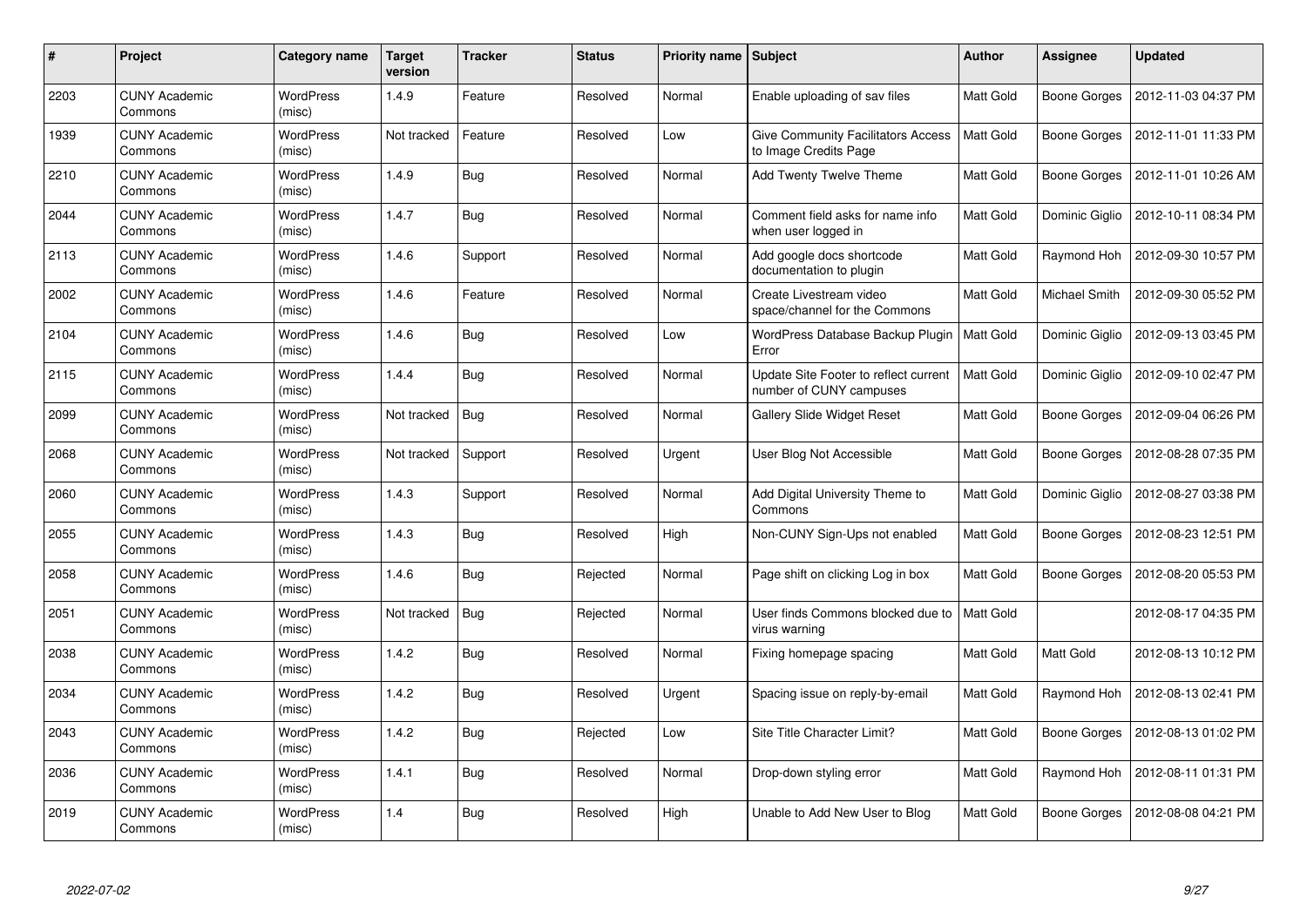| $\#$ | Project                         | Category name              | <b>Target</b><br>version | <b>Tracker</b> | <b>Status</b> | <b>Priority name   Subject</b> |                                                                  | Author           | <b>Assignee</b>     | <b>Updated</b>      |
|------|---------------------------------|----------------------------|--------------------------|----------------|---------------|--------------------------------|------------------------------------------------------------------|------------------|---------------------|---------------------|
| 2021 | <b>CUNY Academic</b><br>Commons | <b>WordPress</b><br>(misc) | 1.5                      | Feature        | Rejected      | Low                            | Buy gravity forms                                                | Matt Gold        | Matt Gold           | 2012-08-07 05:00 PM |
| 1867 | <b>CUNY Academic</b><br>Commons | <b>WordPress</b><br>(misc) | 1.4                      | Feature        | Resolved      | Normal                         | Homepage redesign join/login/tour<br>space                       | Matt Gold        | Raymond Hoh         | 2012-08-07 01:49 PM |
| 2015 | <b>CUNY Academic</b><br>Commons | WordPress<br>(misc)        | 1.4                      | Feature        | Resolved      | Low                            | <b>Add Minimatica Theme</b>                                      | Matt Gold        | Boone Gorges        | 2012-08-06 01:33 PM |
| 2018 | <b>CUNY Academic</b><br>Commons | <b>WordPress</b><br>(misc) | 1.4                      | <b>Bug</b>     | Resolved      | High                           | WP Nav Bar Overflow                                              | Matt Gold        | <b>Boone Gorges</b> | 2012-08-06 12:58 PM |
| 1623 | <b>CUNY Academic</b><br>Commons | <b>WordPress</b><br>(misc) | 1.4                      | Feature        | Resolved      | Low                            | Install Anthologize                                              | Matt Gold        | Boone Gorges        | 2012-08-01 03:25 PM |
| 1999 | <b>CUNY Academic</b><br>Commons | WordPress<br>(misc)        | 1.4                      | Feature        | Resolved      | Normal                         | <b>Update Registration Page</b>                                  | Matt Gold        | Boone Gorges        | 2012-08-01 08:11 AM |
| 2007 | <b>CUNY Academic</b><br>Commons | <b>WordPress</b><br>(misc) | 1.3.17                   | Feature        | Resolved      | Normal                         | Add Events Manager Plugin                                        | Matt Gold        | Boone Gorges        | 2012-07-30 09:19 AM |
| 1951 | <b>CUNY Academic</b><br>Commons | WordPress<br>(misc)        | Not tracked              | Bug            | Resolved      | Normal                         | Check RSS feed of GCDI site                                      | Matt Gold        | Boone Gorges        | 2012-07-19 10:00 PM |
| 1481 | <b>CUNY Academic</b><br>Commons | <b>WordPress</b><br>(misc) | Future<br>release        | Bug            | Resolved      | Low                            | Seeing nocache in URL after logging<br>in                        | <b>Matt Gold</b> | Boone Gorges        | 2012-07-16 12:58 PM |
| 1995 | <b>CUNY Academic</b><br>Commons | WordPress<br>(misc)        | 1.3.17                   | <b>Bug</b>     | Rejected      | High                           | Featured Content Box Only<br>Rendering on Login                  | Matt Gold        | Boone Gorges        | 2012-07-15 10:21 AM |
| 452  | <b>CUNY Academic</b><br>Commons | <b>WordPress</b><br>(misc) |                          | Bug            | Rejected      | Low                            | Errors on Plugin Activation                                      | Matt Gold        | Boone Gorges        | 2012-07-12 04:25 PM |
| 655  | <b>CUNY Academic</b><br>Commons | <b>WordPress</b><br>(misc) | Future<br>release        | <b>Bug</b>     | Rejected      | Low                            | exclude front page categories plugin<br>not working              | Matt Gold        | Dominic Giglio      | 2012-07-12 08:18 AM |
| 1829 | <b>CUNY Academic</b><br>Commons | <b>WordPress</b><br>(misc) |                          | <b>Bug</b>     | Rejected      | High                           | 'No Image' checkbox on Featured<br>Content widget is not working | Matt Gold        | Dominic Giglio      | 2012-07-04 06:02 PM |
| 1922 | <b>CUNY Academic</b><br>Commons | WordPress<br>(misc)        | Not tracked              | Support        | Resolved      | Normal                         | Archiving files from a WP blog                                   | Matt Gold        | Boone Gorges        | 2012-06-12 11:33 AM |
| 1931 | <b>CUNY Academic</b><br>Commons | WordPress<br>(misc)        | Not tracked              | <b>Bug</b>     | Rejected      | Normal                         | Deleted Blog visible to admin, but<br>not to standard users      | Matt Gold        | Boone Gorges        | 2012-06-12 09:14 AM |
| 1934 | <b>CUNY Academic</b><br>Commons | WordPress<br>(misc)        | 1.3.14                   | Feature        | Resolved      | Normal                         | Add Q and A Plugin                                               | Matt Gold        | Boone Gorges        | 2012-06-12 09:12 AM |
| 1933 | <b>CUNY Academic</b><br>Commons | WordPress<br>(misc)        | 1.3.14                   | Feature        | Resolved      | Normal                         | Add WP-Markdown Plugin                                           | Matt Gold        | Boone Gorges        | 2012-06-12 08:56 AM |
| 1930 | <b>CUNY Academic</b><br>Commons | WordPress<br>(misc)        | 1.3.14                   | Feature        | Resolved      | Normal                         | Install CollabPress                                              | Matt Gold        | Boone Gorges        | 2012-06-12 08:44 AM |
| 1920 | <b>CUNY Academic</b><br>Commons | WordPress<br>(misc)        | Not tracked              | Feature        | Resolved      | Normal                         | Create A Page on the Commons --<br>Landing Page for email        | Matt Gold        | scott voth          | 2012-06-08 11:02 PM |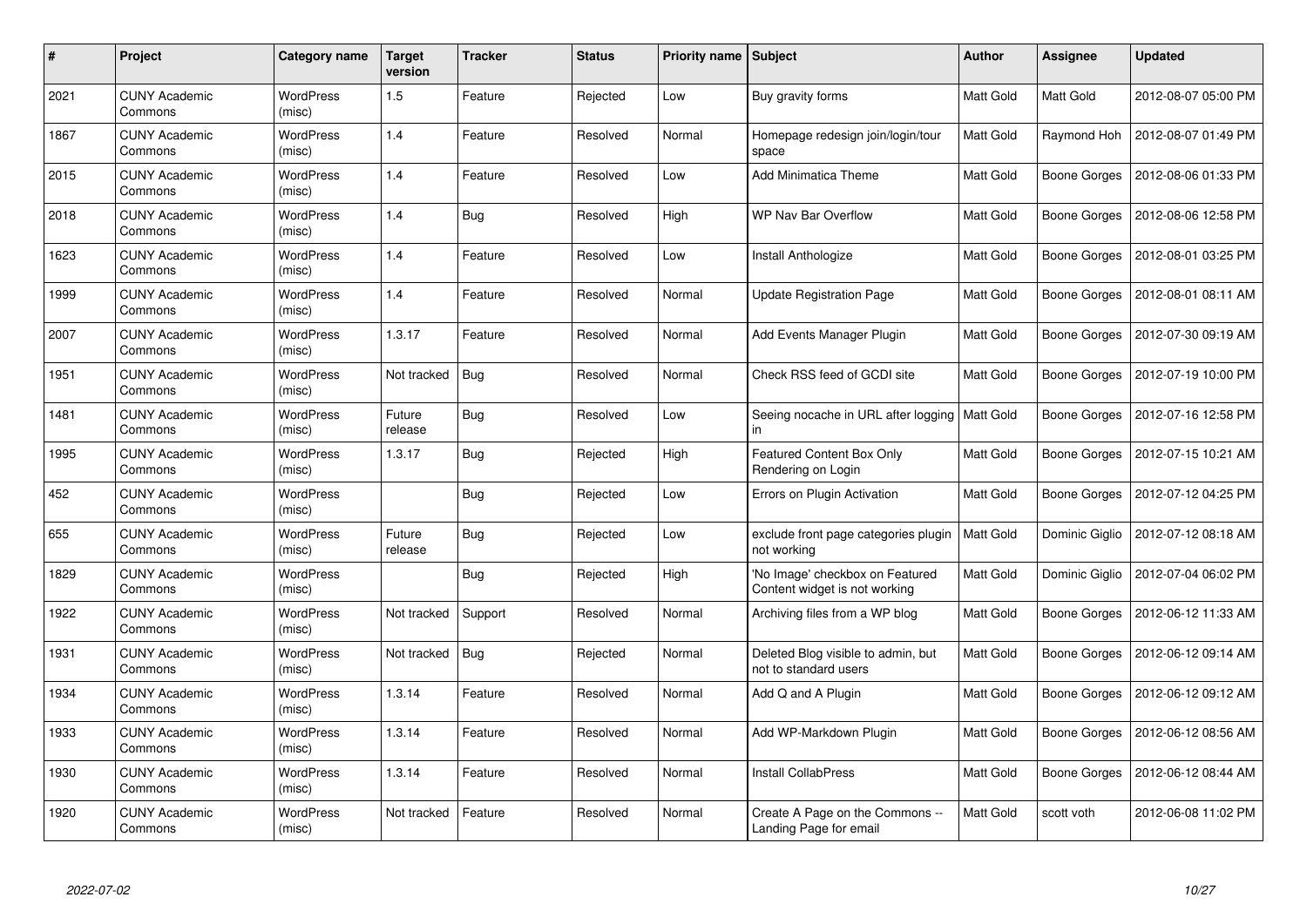| #    | Project                         | Category name              | <b>Target</b><br>version | <b>Tracker</b> | <b>Status</b> | <b>Priority name   Subject</b> |                                                           | Author           | <b>Assignee</b>     | <b>Updated</b>      |
|------|---------------------------------|----------------------------|--------------------------|----------------|---------------|--------------------------------|-----------------------------------------------------------|------------------|---------------------|---------------------|
| 1395 | <b>CUNY Academic</b><br>Commons | <b>WordPress</b><br>(misc) | Not tracked              | Feature        | Resolved      | Normal                         | Create Commons Buzz Post about<br>Digital Campus Episode  | <b>Matt Gold</b> | scott voth          | 2012-06-08 10:31 PM |
| 1557 | <b>CUNY Academic</b><br>Commons | <b>WordPress</b><br>(misc) | 1.4                      | Feature        | Resolved      | Normal                         | Confirmation Message on Adding<br>New Users to Blog       | Matt Gold        | Boone Gorges        | 2012-05-31 01:53 AM |
| 1916 | <b>CUNY Academic</b><br>Commons | <b>WordPress</b><br>(misc) | 1.3.14                   | <b>Bug</b>     | Resolved      | High                           | Images Breaking on Help Blog and<br><b>Ground Control</b> | Matt Gold        | Boone Gorges        | 2012-05-26 07:54 PM |
| 1911 | <b>CUNY Academic</b><br>Commons | <b>WordPress</b><br>(misc) | 1.3.13                   | Feature        | Resolved      | Normal                         | <b>Install TheThe Tabs and Accordions</b><br>Plugin       | Matt Gold        | <b>Boone Gorges</b> | 2012-05-23 04:13 PM |
| 1912 | <b>CUNY Academic</b><br>Commons | <b>WordPress</b><br>(misc) | 1.3.13                   | Bug            | Resolved      | Normal                         | Install the VéritéCo Timeline Plugin                      | Matt Gold        | Boone Gorges        | 2012-05-23 04:13 PM |
| 1872 | <b>CUNY Academic</b><br>Commons | WordPress<br>(misc)        | 1.3.13                   | <b>Bug</b>     | Resolved      | Normal                         | Update Woo Framework                                      | Matt Gold        | <b>Boone Gorges</b> | 2012-05-22 11:36 AM |
| 1901 | <b>CUNY Academic</b><br>Commons | <b>WordPress</b><br>(misc) | Not tracked              | Bug            | Rejected      | Normal                         | Commons Down                                              | <b>Matt Gold</b> |                     | 2012-05-22 09:59 AM |
| 1902 | <b>CUNY Academic</b><br>Commons | WordPress<br>(misc)        | Not tracked              | <b>Bug</b>     | Resolved      | Normal                         | CF access to home page slide<br>creation                  | Matt Gold        | Boone Gorges        | 2012-05-22 09:04 AM |
| 1885 | <b>CUNY Academic</b><br>Commons | <b>WordPress</b><br>(misc) | 1.3.13                   | <b>Bug</b>     | Resolved      | Normal                         | TinyMCE button error                                      | Matt Gold        | Boone Gorges        | 2012-05-17 11:15 AM |
| 1889 | <b>CUNY Academic</b><br>Commons | <b>WordPress</b><br>(misc) | 1.3.13                   | Feature        | Resolved      | Normal                         | Add jQuery Lightbox plugin                                | Matt Gold        | <b>Boone Gorges</b> | 2012-05-17 11:11 AM |
| 1849 | <b>CUNY Academic</b><br>Commons | <b>WordPress</b><br>(misc) | Not tracked              | Bug            | Resolved      | Normal                         | FAQ Hard to Read on Help Blog                             | Matt Gold        | Sarah<br>Morgano    | 2012-05-16 02:45 PM |
| 1891 | <b>CUNY Academic</b><br>Commons | <b>WordPress</b><br>(misc) | Not tracked              | Support        | Resolved      | Normal                         | Question about PDF file names                             | Matt Gold        | <b>Boone Gorges</b> | 2012-05-15 12:26 PM |
| 1863 | <b>CUNY Academic</b><br>Commons | <b>WordPress</b><br>(misc) | 1.3.13                   | Feature        | Resolved      | Normal                         | <b>Add WP Publication Repository</b><br>plugin            | Matt Gold        | Boone Gorges        | 2012-05-10 01:57 AM |
| 1886 | <b>CUNY Academic</b><br>Commons | WordPress<br>(misc)        | 1.3.13                   | <b>Bug</b>     | Rejected      | Low                            | Test reliability of firestats plugin                      | Matt Gold        | Boone Gorges        | 2012-05-09 09:37 PM |
| 1462 | <b>CUNY Academic</b><br>Commons | WordPress<br>(misc)        | 1.3.13                   | Support        | Resolved      | Normal                         | Allowing registration by cuny tv<br>domains               | Matt Gold        | Boone Gorges        | 2012-05-02 12:16 PM |
| 1853 | <b>CUNY Academic</b><br>Commons | WordPress<br>(misc)        | Not tracked              | <b>Bug</b>     | Resolved      | Normal                         | CDev public?                                              | Matt Gold        |                     | 2012-04-24 06:20 PM |
| 1841 | <b>CUNY Academic</b><br>Commons | WordPress<br>(misc)        | Not tracked              | Support        | Resolved      | Normal                         | Can't find network admin menu                             | Matt Gold        | Boone Gorges        | 2012-04-19 10:30 PM |
| 1827 | <b>CUNY Academic</b><br>Commons | WordPress<br>(misc)        | Not tracked              | Feature        | Resolved      | Normal                         | Domain mapping request                                    | Matt Gold        |                     | 2012-04-16 01:20 PM |
| 1835 | CUNY Academic<br>Commons        | <b>WordPress</b><br>(misc) | Not tracked              | Support        | Rejected      | Normal                         | Domain mapping request                                    | Matt Gold        | Boone Gorges        | 2012-04-16 01:15 PM |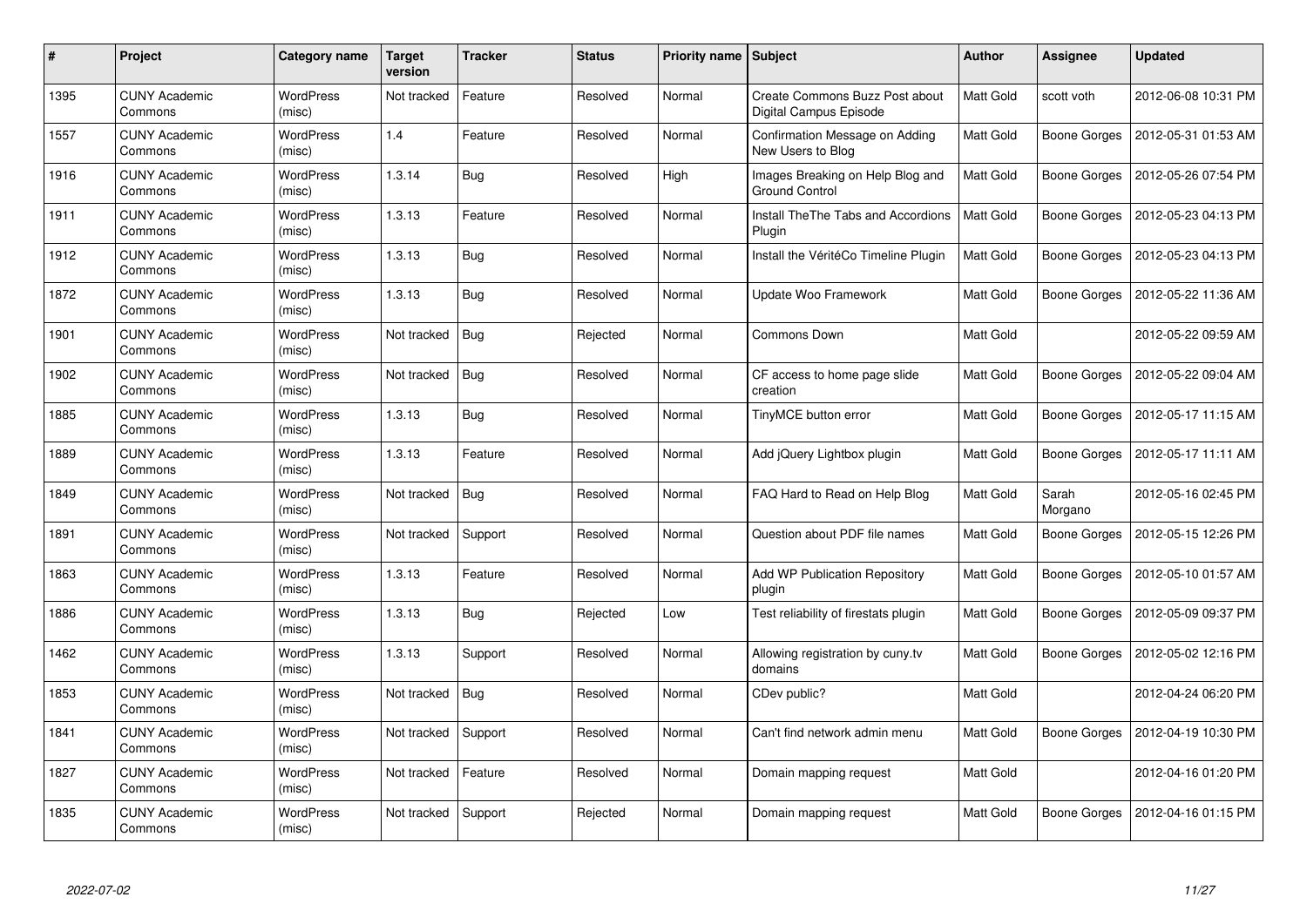| #    | Project                         | Category name              | <b>Target</b><br>version | <b>Tracker</b> | <b>Status</b> | <b>Priority name   Subject</b> |                                                                   | Author           | <b>Assignee</b>     | <b>Updated</b>      |
|------|---------------------------------|----------------------------|--------------------------|----------------|---------------|--------------------------------|-------------------------------------------------------------------|------------------|---------------------|---------------------|
| 1561 | <b>CUNY Academic</b><br>Commons | <b>WordPress</b><br>(misc) | 1.3.12                   | Outreach       | Resolved      | Normal                         | Add Social Media Icons back to top<br>of side column of News page | Matt Gold        | Boone Gorges        | 2012-04-12 04:39 PM |
| 1818 | <b>CUNY Academic</b><br>Commons | <b>WordPress</b><br>(misc) | 1.3.12                   | Feature        | Resolved      | High                           | Add news announcement scroll<br>plugin                            | Matt Gold        | Boone Gorges        | 2012-04-09 03:15 PM |
| 1812 | <b>CUNY Academic</b><br>Commons | <b>WordPress</b><br>(misc) | 1.3.11                   | Feature        | Resolved      | Normal                         | Please remove Catablog plugin                                     | Matt Gold        | Boone Gorges        | 2012-04-05 07:36 PM |
| 1809 | <b>CUNY Academic</b><br>Commons | <b>WordPress</b><br>(misc) | 1.3.11                   | Feature        | Resolved      | Normal                         | Add CataBlog Plugin                                               | Matt Gold        | <b>Boone Gorges</b> | 2012-04-04 10:03 AM |
| 1808 | <b>CUNY Academic</b><br>Commons | <b>WordPress</b><br>(misc) | 1.3.11                   | Bug            | Resolved      | Normal                         | New title page titles                                             | <b>Matt Gold</b> | Boone Gorges        | 2012-04-04 08:39 AM |
| 1802 | <b>CUNY Academic</b><br>Commons | <b>WordPress</b><br>(misc) | 1.3.11                   | <b>Bug</b>     | Resolved      | Low                            | Incorrect Page Title on Blogs Page                                | Matt Gold        | <b>Boone Gorges</b> | 2012-04-03 08:28 PM |
| 1754 | <b>CUNY Academic</b><br>Commons | <b>WordPress</b><br>(misc) | 1.3.10                   | Bug            | Resolved      | High                           | Members receiving dev site<br>comment spam                        | Matt Gold        | Boone Gorges        | 2012-03-20 01:05 PM |
| 1742 | <b>CUNY Academic</b><br>Commons | <b>WordPress</b><br>(misc) | Not tracked              | Support        | Resolved      | Normal                         | Create zip file of PDFs from JITP<br>directory                    | Matt Gold        | Boone Gorges        | 2012-03-16 10:53 AM |
| 1679 | <b>CUNY Academic</b><br>Commons | <b>WordPress</b><br>(misc) | Not tracked              | Support        | Resolved      | Immediate                      | Remove password-protection from<br><b>JITP</b>                    | Matt Gold        |                     | 2012-03-06 09:48 AM |
| 1613 | <b>CUNY Academic</b><br>Commons | <b>WordPress</b><br>(misc) | Not tracked              | Feature        | Resolved      | Normal                         | JITP cuny.is shortlink                                            | Matt Gold        | <b>Boone Gorges</b> | 2012-02-22 10:02 PM |
| 1637 | <b>CUNY Academic</b><br>Commons | WordPress<br>(misc)        | 1.3.7.1                  | Feature        | Resolved      | Urgent                         | Add Clean Child Theme for ARC<br>Project                          | Matt Gold        | Boone Gorges        | 2012-02-21 06:13 PM |
| 1641 | <b>CUNY Academic</b><br>Commons | WordPress<br>(misc)        | 1.3.7                    | Feature        | Resolved      | Urgent                         | Create shortcode to embed fora.tv<br>videos                       | Matt Gold        | Boone Gorges        | 2012-02-21 05:22 PM |
| 1638 | <b>CUNY Academic</b><br>Commons | <b>WordPress</b><br>(misc) | 1.3.7                    | Feature        | Rejected      | Urgent                         | Make Clean Child Theme Available<br>only to ARC blog              | Matt Gold        | Boone Gorges        | 2012-02-21 02:39 PM |
| 1639 | <b>CUNY Academic</b><br>Commons | <b>WordPress</b><br>(misc) | 1.3.7                    | Feature        | Resolved      | Urgent                         | Add WP-Cumulus Plugin                                             | Matt Gold        | Boone Gorges        | 2012-02-21 02:32 PM |
| 1640 | <b>CUNY Academic</b><br>Commons | <b>WordPress</b><br>(misc) | 1.3.7                    | Feature        | Resolved      | Urgent                         | Add Jetpack plugin                                                | Matt Gold        | Boone Gorges        | 2012-02-21 02:30 PM |
| 1646 | <b>CUNY Academic</b><br>Commons | <b>WordPress</b><br>(misc) | Not tracked              | Support        | Rejected      | Immediate                      | Add ARC Plugins/Themes ASAP                                       | Matt Gold        | Boone Gorges        | 2012-02-21 02:19 PM |
| 1473 | <b>CUNY Academic</b><br>Commons | <b>WordPress</b><br>(misc) | 1.3.7                    | Outreach       | Resolved      | Normal                         | Create News Blog Post on Akismet<br>for CUNY                      | Matt Gold        | Matt Gold           | 2012-02-08 08:31 PM |
| 1554 | <b>CUNY Academic</b><br>Commons | <b>WordPress</b><br>(misc) | 1.3.6                    | <b>Bug</b>     | Resolved      | Normal                         | User reports infinite redirect issue on<br>blog                   | <b>Matt Gold</b> | Boone Gorges        | 2012-01-19 07:58 AM |
| 1550 | CUNY Academic<br>Commons        | <b>WordPress</b><br>(misc) | 1.3.5.1                  | Feature        | Resolved      | Normal                         | Please add Simplicity Theme to<br>Commons                         | Matt Gold        | <b>Boone Gorges</b> | 2012-01-18 09:58 AM |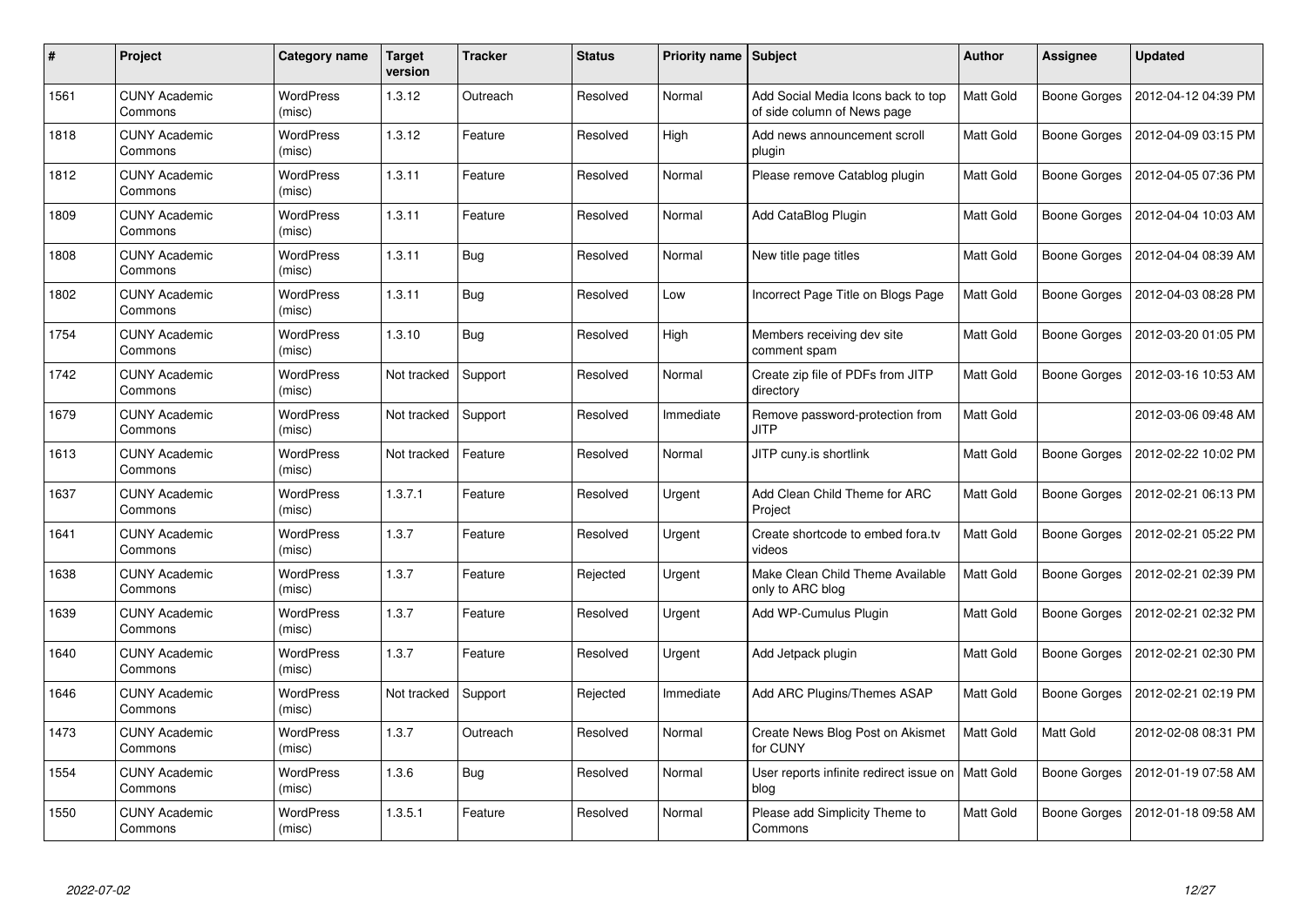| #    | Project                         | Category name              | <b>Target</b><br>version | <b>Tracker</b> | <b>Status</b> | Priority name Subject |                                                                                    | Author    | Assignee            | <b>Updated</b>                     |
|------|---------------------------------|----------------------------|--------------------------|----------------|---------------|-----------------------|------------------------------------------------------------------------------------|-----------|---------------------|------------------------------------|
| 1551 | <b>CUNY Academic</b><br>Commons | WordPress<br>(misc)        | 1.3.5                    | <b>Bug</b>     | Resolved      | Normal                | Create Front-Page SOPA Protest<br>page                                             | Matt Gold | <b>Boone Gorges</b> | 2012-01-17 09:32 PM                |
| 1549 | <b>CUNY Academic</b><br>Commons | <b>WordPress</b><br>(misc) | 1.3.5                    | <b>Bug</b>     | Resolved      | Normal                | Add SOPA Protest Plugin                                                            | Matt Gold | Boone Gorges        | 2012-01-17 06:19 PM                |
| 1547 | <b>CUNY Academic</b><br>Commons | <b>WordPress</b><br>(misc) | 1.3.5                    | <b>Bug</b>     | Resolved      | High                  | Spam Registrations                                                                 | Matt Gold | <b>Boone Gorges</b> | 2012-01-16 08:23 PM                |
| 1472 | <b>CUNY Academic</b><br>Commons | <b>WordPress</b><br>(misc) | 1.3.2                    | Feature        | Resolved      | Normal                | Update/Activate Akismet with newly<br>purchased cuny-wide key                      | Matt Gold | <b>Boone Gorges</b> | 2012-01-14 08:59 AM                |
| 1541 | <b>CUNY Academic</b><br>Commons | WordPress<br>(misc)        | 1.3.4                    | Feature        | Resolved      | Normal                | Add UserVoice embed code                                                           | Matt Gold | Boone Gorges        | 2012-01-13 10:17 AM                |
| 1531 | <b>CUNY Academic</b><br>Commons | WordPress<br>(misc)        | 1.3.4                    | <b>Bug</b>     | Resolved      | Urgent                | Commons Only Viewable to<br>Logged-In Viewers                                      | Matt Gold | Boone Gorges        | 2012-01-12 12:50 AM                |
| 1483 | <b>CUNY Academic</b><br>Commons | WordPress<br>(misc)        | 1.3.3                    | <b>Bug</b>     | Resolved      | Normal                | News page not showing posts from<br>News blog                                      | Matt Gold | Boone Gorges        | 2012-01-10 06:55 PM                |
| 1482 | <b>CUNY Academic</b><br>Commons | WordPress<br>(misc)        | 1.3.3                    | <b>Bug</b>     | Resolved      | Normal                | News page twitter feed error                                                       | Matt Gold | Boone Gorges        | 2012-01-10 06:53 PM                |
| 1477 | <b>CUNY Academic</b><br>Commons | WordPress<br>(misc)        | 1.3.3                    | Feature        | Resolved      | Normal                | Expand recent blog post listing on<br>homepage                                     | Matt Gold | Boone Gorges        | 2012-01-10 06:09 PM                |
| 1501 | <b>CUNY Academic</b><br>Commons | <b>WordPress</b><br>(misc) | Not tracked              | Support        | Resolved      | Normal                | Help MALS Journal set up a domain<br>alias                                         | Matt Gold | <b>Boone Gorges</b> | 2012-01-05 01:18 PM                |
| 1434 | <b>CUNY Academic</b><br>Commons | WordPress<br>(misc)        | Not tracked              | Outreach       | Resolved      | Normal                | Add Converge Article to Commons<br>Buzz                                            | Matt Gold | scott voth          | 2011-12-31 03:54 PM                |
| 1459 | <b>CUNY Academic</b><br>Commons | WordPress<br>(misc)        | 1.3.1                    | Feature        | Resolved      | Normal                | Create "no image" option for<br>featured blog posts on featured<br>homepage widget | Matt Gold | Boone Gorges        | 2011-12-19 11:25 AM                |
| 1439 | <b>CUNY Academic</b><br>Commons | WordPress<br>(misc)        | 1.3.1                    | Feature        | Resolved      | Normal                | Add WP Hide Post Plugin                                                            | Matt Gold | Boone Gorges        | 2011-12-15 02:50 PM                |
| 1438 | <b>CUNY Academic</b><br>Commons | WordPress<br>(misc)        | 1.3.1                    | Feature        | Resolved      | Normal                | Add WP-Print Plugin                                                                | Matt Gold | Boone Gorges        | 2011-12-15 02:49 PM                |
| 1440 | <b>CUNY Academic</b><br>Commons | <b>WordPress</b><br>(misc) | 1.3.1                    | Feature        | Resolved      | Normal                | Add Custom Sidebar Plugin                                                          | Matt Gold | Boone Gorges        | 2011-12-15 02:46 PM                |
| 1329 | <b>CUNY Academic</b><br>Commons | <b>WordPress</b><br>(misc) | 1.3                      | Feature        | Resolved      | Normal                | Create Plugin to Make it Easier to<br>Add Users to a Blog                          | Matt Gold | <b>Boone Gorges</b> | 2011-12-15 08:43 AM                |
| 1437 | <b>CUNY Academic</b><br>Commons | WordPress<br>(misc)        | $1.3$                    | Feature        | Resolved      | Normal                | Add FD Footnotes Plugin                                                            | Matt Gold |                     | Boone Gorges   2011-12-14 01:00 PM |
| 1385 | <b>CUNY Academic</b><br>Commons | WordPress<br>(misc)        | Not tracked              | Outreach       | Resolved      | Normal                | New Commons Buzz Posts                                                             | Matt Gold | scott voth          | 2011-12-14 12:51 PM                |
| 1397 | <b>CUNY Academic</b><br>Commons | WordPress<br>(misc)        | Not tracked              | Outreach       | Resolved      | Normal                | Single Aggregation Post on<br>Commons Buzz for Commons in a<br>Box feedback        | Matt Gold | scott voth          | 2011-12-14 12:50 PM                |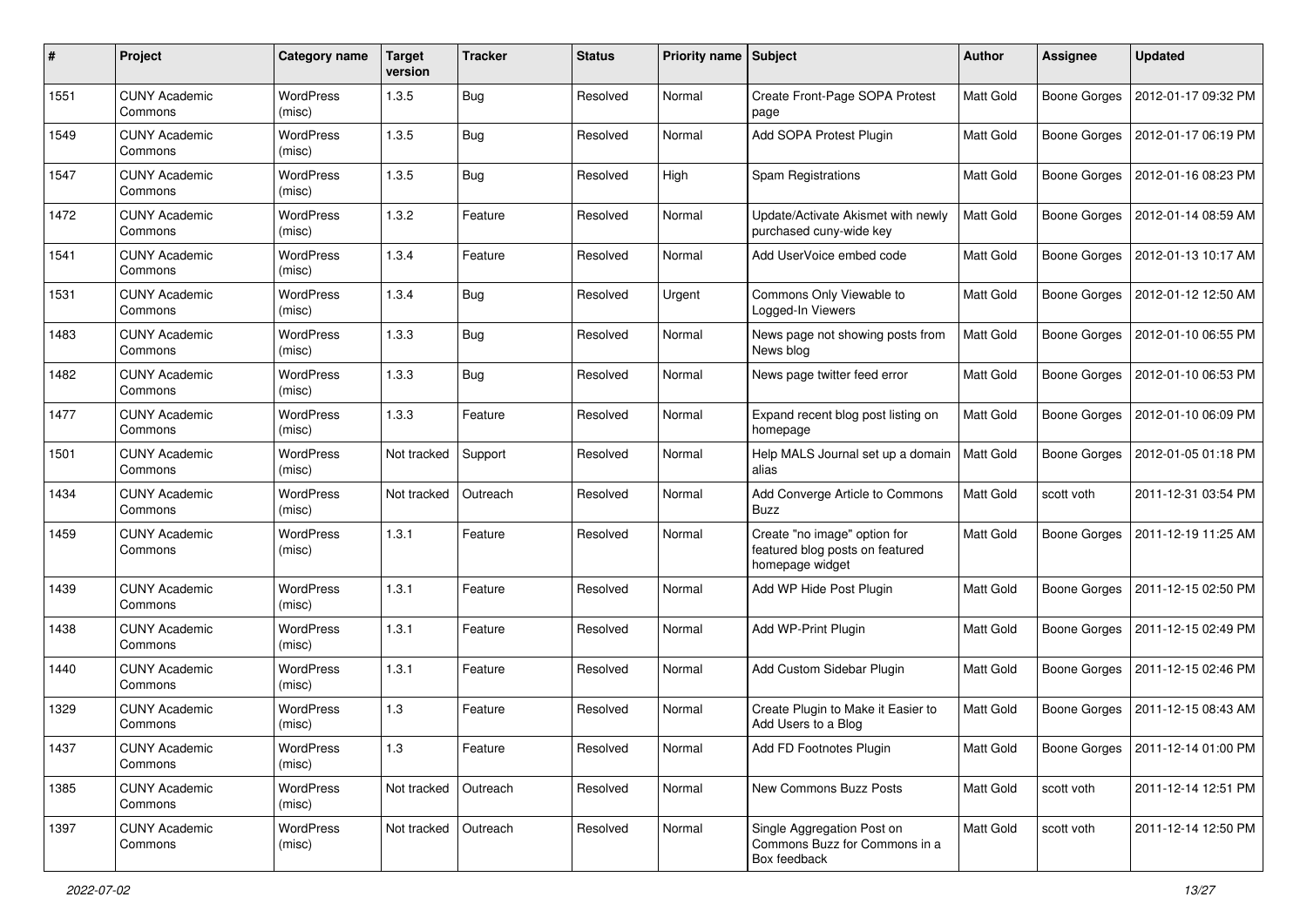| #    | <b>Project</b>                  | Category name              | <b>Target</b><br>version | <b>Tracker</b> | <b>Status</b> | <b>Priority name</b> | <b>Subject</b>                                                             | <b>Author</b>    | Assignee            | <b>Updated</b>      |
|------|---------------------------------|----------------------------|--------------------------|----------------|---------------|----------------------|----------------------------------------------------------------------------|------------------|---------------------|---------------------|
| 1134 | <b>CUNY Academic</b><br>Commons | WordPress<br>(misc)        | 1.3                      | Feature        | Resolved      | Normal               | <b>Build Flexibility for Image Choices</b><br>into Featured Content Widget | Matt Gold        | Boone Gorges        | 2011-11-30 02:27 AM |
| 1380 | <b>CUNY Academic</b><br>Commons | <b>WordPress</b><br>(misc) | 1.2.7                    | <b>Bug</b>     | Resolved      | Low                  | Page background color not set lon<br>login page                            | <b>Matt Gold</b> | Boone Gorges        | 2011-11-28 07:44 PM |
| 1146 | <b>CUNY Academic</b><br>Commons | <b>WordPress</b><br>(misc) | 1.3                      | Feature        | Resolved      | Normal               | Add Shaken Grid Theme to Site                                              | Matt Gold        | <b>Matt Gold</b>    | 2011-11-28 03:27 PM |
| 1381 | <b>CUNY Academic</b><br>Commons | <b>WordPress</b><br>(misc) | Not tracked              | Support        | Resolved      | Normal               | Upload New Terms of Service                                                | <b>Matt Gold</b> | <b>Matt Gold</b>    | 2011-11-27 09:16 PM |
| 1362 | <b>CUNY Academic</b><br>Commons | <b>WordPress</b><br>(misc) | Not tracked              | <b>Bug</b>     | Resolved      | High                 | Google Malware Warning                                                     | <b>Matt Gold</b> |                     | 2011-11-23 12:15 PM |
| 1371 | <b>CUNY Academic</b><br>Commons | WordPress<br>(misc)        | 1.2.6                    | Support        | Resolved      | Normal               | Not allowed to create accounts for<br>Non-CUNY Members                     | Matt Gold        | Boone Gorges        | 2011-11-21 02:49 PM |
| 1365 | <b>CUNY Academic</b><br>Commons | <b>WordPress</b><br>(misc) | Not tracked              | Support        | Resolved      | Normal               | Revisions Screen Options not<br>checkable by non-admins?                   | <b>Matt Gold</b> | Boone Gorges        | 2011-11-21 09:12 AM |
| 593  | <b>CUNY Academic</b><br>Commons | WordPress<br>(misc)        | Future<br>release        | Feature        | Duplicate     | Normal               | Create intuitive interface for adding<br>site members to subdomain blogs   | Matt Gold        | <b>Boone Gorges</b> | 2011-11-21 07:55 AM |
| 1132 | <b>CUNY Academic</b><br>Commons | <b>WordPress</b><br>(misc) | 1.3                      | Feature        | Rejected      | Normal               | Consider adding a forum plugin for<br>blogs                                | Matt Gold        | Boone Gorges        | 2011-11-17 10:51 PM |
| 1258 | <b>CUNY Academic</b><br>Commons | WordPress<br>(misc)        | Not tracked              | Feature        | Resolved      | Normal               | Add links to CAC Social Media<br><b>Accounts in Footer</b>                 | Matt Gold        | Boone Gorges        | 2011-11-16 12:28 PM |
| 1352 | <b>CUNY Academic</b><br>Commons | <b>WordPress</b><br>(misc) | Not tracked              | <b>Bug</b>     | Resolved      | Normal               | Members listed as Authors on Main<br><b>Blog</b>                           | Matt Gold        | Boone Gorges        | 2011-11-16 09:15 AM |
| 1106 | <b>CUNY Academic</b><br>Commons | <b>WordPress</b><br>(misc) | 1.3                      | Feature        | Resolved      | Normal               | <b>Extended Super Admins</b>                                               | Matt Gold        | Boone Gorges        | 2011-11-15 02:06 PM |
| 1325 | <b>CUNY Academic</b><br>Commons | <b>WordPress</b><br>(misc) | 1.2.5                    | Feature        | Resolved      | Normal               | Remove hard-coded copyright<br>notice from WooThemes                       | <b>Matt Gold</b> | Boone Gorges        | 2011-11-15 08:49 AM |
| 1178 | <b>CUNY Academic</b><br>Commons | WordPress<br>(misc)        | 1.2.5                    | Feature        | Resolved      | Normal               | Add "Chunk" Theme to the<br>Commons                                        | <b>Matt Gold</b> | Boone Gorges        | 2011-11-14 08:25 PM |
| 1188 | <b>CUNY Academic</b><br>Commons | <b>WordPress</b><br>(misc) | 1.2.5                    | Feature        | Resolved      | Normal               | Add Text Expander Plugin                                                   | <b>Matt Gold</b> | Boone Gorges        | 2011-11-14 08:21 PM |
| 1144 | <b>CUNY Academic</b><br>Commons | WordPress<br>(misc)        | 1.2.5                    | Feature        | Resolved      | Normal               | Install Brunelleschi Theme                                                 | Matt Gold        | Matt Gold           | 2011-11-14 08:16 PM |
| 1069 | <b>CUNY Academic</b><br>Commons | WordPress<br>(misc)        | 1.2.5                    | Feature        | Resolved      | Normal               | Install ThreatToCreativity Theme                                           | Matt Gold        | <b>Matt Gold</b>    | 2011-11-14 08:14 PM |
| 1130 | <b>CUNY Academic</b><br>Commons | WordPress<br>(misc)        | 1.2.5                    | Feature        | Resolved      | Normal               | <b>Add PressWork Theme</b>                                                 | <b>Matt Gold</b> | Boone Gorges        | 2011-11-14 08:11 PM |
| 1324 | <b>CUNY Academic</b><br>Commons | <b>WordPress</b><br>(misc) | 1.2.5                    | Feature        | Resolved      | Normal               | Change link on main nav bar for<br>"Help"                                  | <b>Matt Gold</b> | Boone Gorges        | 2011-11-04 12:08 PM |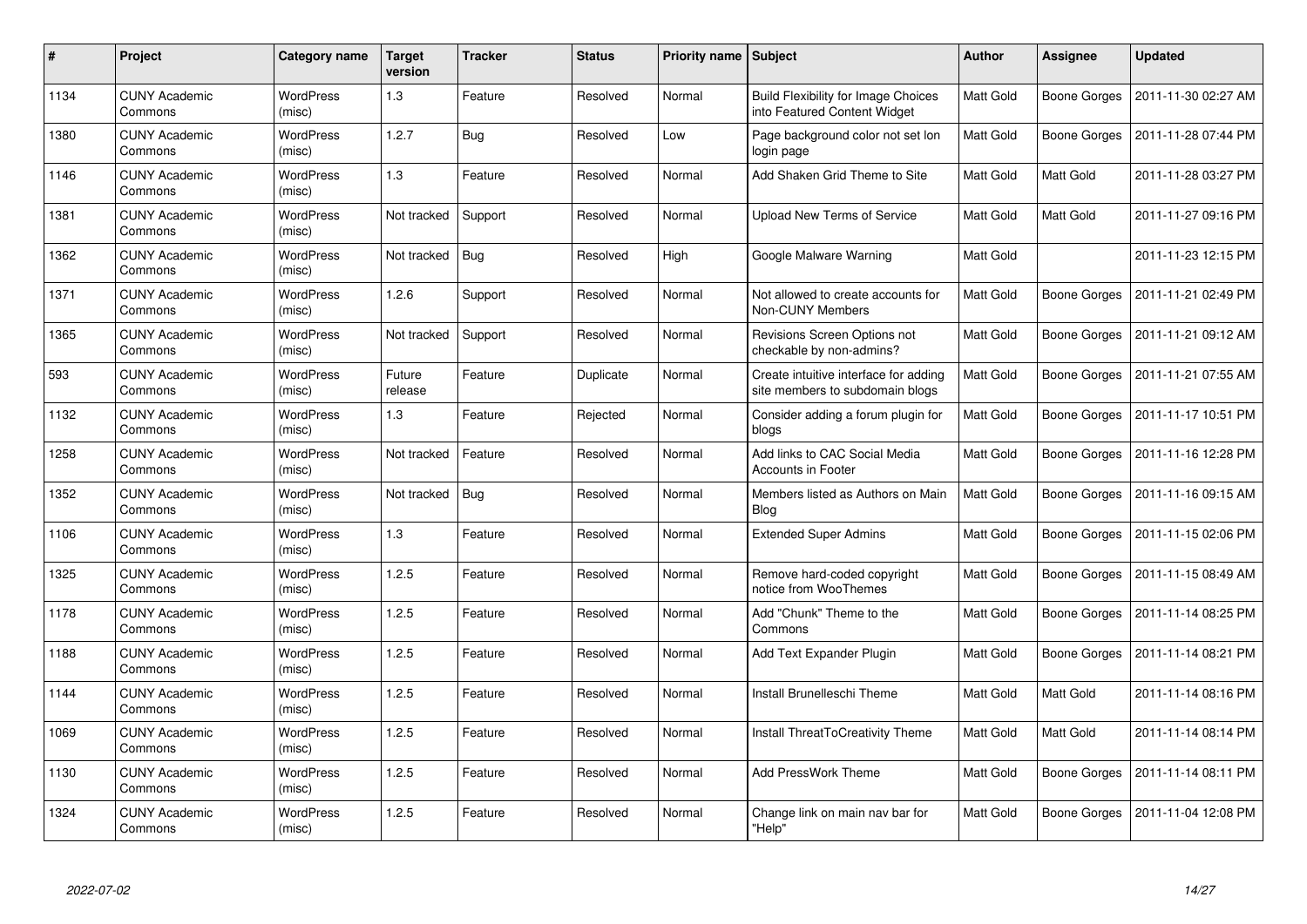| #    | Project                         | Category name              | <b>Target</b><br>version | <b>Tracker</b> | <b>Status</b> | Priority name Subject |                                                                      | Author    | <b>Assignee</b>     | <b>Updated</b>      |
|------|---------------------------------|----------------------------|--------------------------|----------------|---------------|-----------------------|----------------------------------------------------------------------|-----------|---------------------|---------------------|
| 597  | <b>CUNY Academic</b><br>Commons | <b>WordPress</b><br>(misc) | Not tracked              | Support        | Resolved      | Normal                | Assist Lehman Project with Account<br>Registrations                  | Matt Gold | Matt Gold           | 2011-11-03 10:20 PM |
| 773  | <b>CUNY Academic</b><br>Commons | <b>WordPress</b><br>(misc) | 1.2.4.2                  | Feature        | Resolved      | Low                   | Adjust Featured Content Widget<br>Default Images                     | Matt Gold | Boone Gorges        | 2011-11-02 01:44 AM |
| 1104 | <b>CUNY Academic</b><br>Commons | <b>WordPress</b><br>(misc) | 1.2.4.2                  | Bug            | Resolved      | Normal                | Remove WordPress Counter Plugin                                      | Matt Gold | <b>Boone Gorges</b> | 2011-10-31 11:00 AM |
| 823  | <b>CUNY Academic</b><br>Commons | WordPress<br>(misc)        | Not tracked              | Feature        | Resolved      | Normal                | Point cuny is domain to gc site                                      | Matt Gold | Matt Gold           | 2011-10-24 10:02 AM |
| 1231 | <b>CUNY Academic</b><br>Commons | <b>WordPress</b><br>(misc) | Not tracked              | <b>Bug</b>     | Duplicate     | High                  | Inaccessible Site on the Commons                                     | Matt Gold |                     | 2011-10-13 08:56 AM |
| 1221 | <b>CUNY Academic</b><br>Commons | <b>WordPress</b><br>(misc) | Not tracked              | <b>Bug</b>     | Resolved      | Normal                | <b>Update CAC Featured Content</b><br>Plugin on WP Repo              | Matt Gold | Boone Gorges        | 2011-10-11 09:32 AM |
| 764  | <b>CUNY Academic</b><br>Commons | <b>WordPress</b><br>(misc) | 1.3                      | Feature        | Resolved      | Normal                | Install "Email Users" Plugin                                         | Matt Gold | <b>Boone Gorges</b> | 2011-09-13 11:35 AM |
| 1093 | <b>CUNY Academic</b><br>Commons | <b>WordPress</b><br>(misc) | 1.2.5                    | Feature        | Resolved      | Normal                | Add WP-SyntaxEvolved Plugin                                          | Matt Gold | <b>Boone Gorges</b> | 2011-09-12 06:13 PM |
| 1074 | <b>CUNY Academic</b><br>Commons | <b>WordPress</b><br>(misc) | 1.2.5                    | Feature        | Resolved      | Normal                | Add Facebook Page Photo Gallery<br>plugin                            | Matt Gold | Boone Gorges        | 2011-09-12 06:11 PM |
| 1075 | <b>CUNY Academic</b><br>Commons | <b>WordPress</b><br>(misc) | 1.2.5                    | Feature        | Resolved      | Normal                | Add Spam Free WordPress plugin                                       | Matt Gold | Boone Gorges        | 2011-09-12 06:08 PM |
| 1073 | <b>CUNY Academic</b><br>Commons | <b>WordPress</b><br>(misc) | 1.2.5                    | Feature        | Resolved      | Normal                | Add Google Plus One Plugin                                           | Matt Gold | Boone Gorges        | 2011-09-12 06:06 PM |
| 1116 | <b>CUNY Academic</b><br>Commons | <b>WordPress</b><br>(misc) | Not tracked              | Bug            | Resolved      | High                  | Image Upload Error                                                   | Matt Gold |                     | 2011-08-27 08:44 AM |
| 1094 | <b>CUNY Academic</b><br>Commons | <b>WordPress</b><br>(misc) | Not tracked              | Support        | Rejected      | Normal                | Blog privacy question                                                | Matt Gold | Boone Gorges        | 2011-08-04 12:01 PM |
| 1072 | <b>CUNY Academic</b><br>Commons | <b>WordPress</b><br>(misc) | Not tracked              | Feature        | Rejected      | Normal                | <b>New Plugins</b>                                                   | Matt Gold | Boone Gorges        | 2011-07-26 02:21 PM |
| 1067 | <b>CUNY Academic</b><br>Commons | WordPress<br>(misc)        | 1.2.5                    | Bug            | Rejected      | Normal                | <b>Install Disable Trackbacks</b>                                    | Matt Gold | Boone Gorges        | 2011-07-22 12:05 AM |
| 1068 | <b>CUNY Academic</b><br>Commons | WordPress<br>(misc)        | 1.2.5                    | <b>Bug</b>     | Rejected      | High                  | Notification of Update in a Private<br>Group Shows up in Public Feed | Matt Gold | Boone Gorges        | 2011-07-21 11:27 PM |
| 991  | <b>CUNY Academic</b><br>Commons | WordPress<br>(misc)        | 1.2.5                    | <b>Bug</b>     | Resolved      | Normal                | <b>Update FeedWordPress</b>                                          | Matt Gold | Boone Gorges        | 2011-07-19 11:37 AM |
| 809  | <b>CUNY Academic</b><br>Commons | WordPress<br>(misc)        | 1.2.4                    | <b>Bug</b>     | Resolved      | Low                   | Extra padding on bottom of footer                                    | Matt Gold | Boone Gorges        | 2011-07-12 03:23 PM |
| 842  | CUNY Academic<br>Commons        | WordPress<br>(misc)        | 1.2.4                    | Bug            | Resolved      | Normal                | Problems adding a user to a blog                                     | Matt Gold | Boone Gorges        | 2011-07-08 01:34 PM |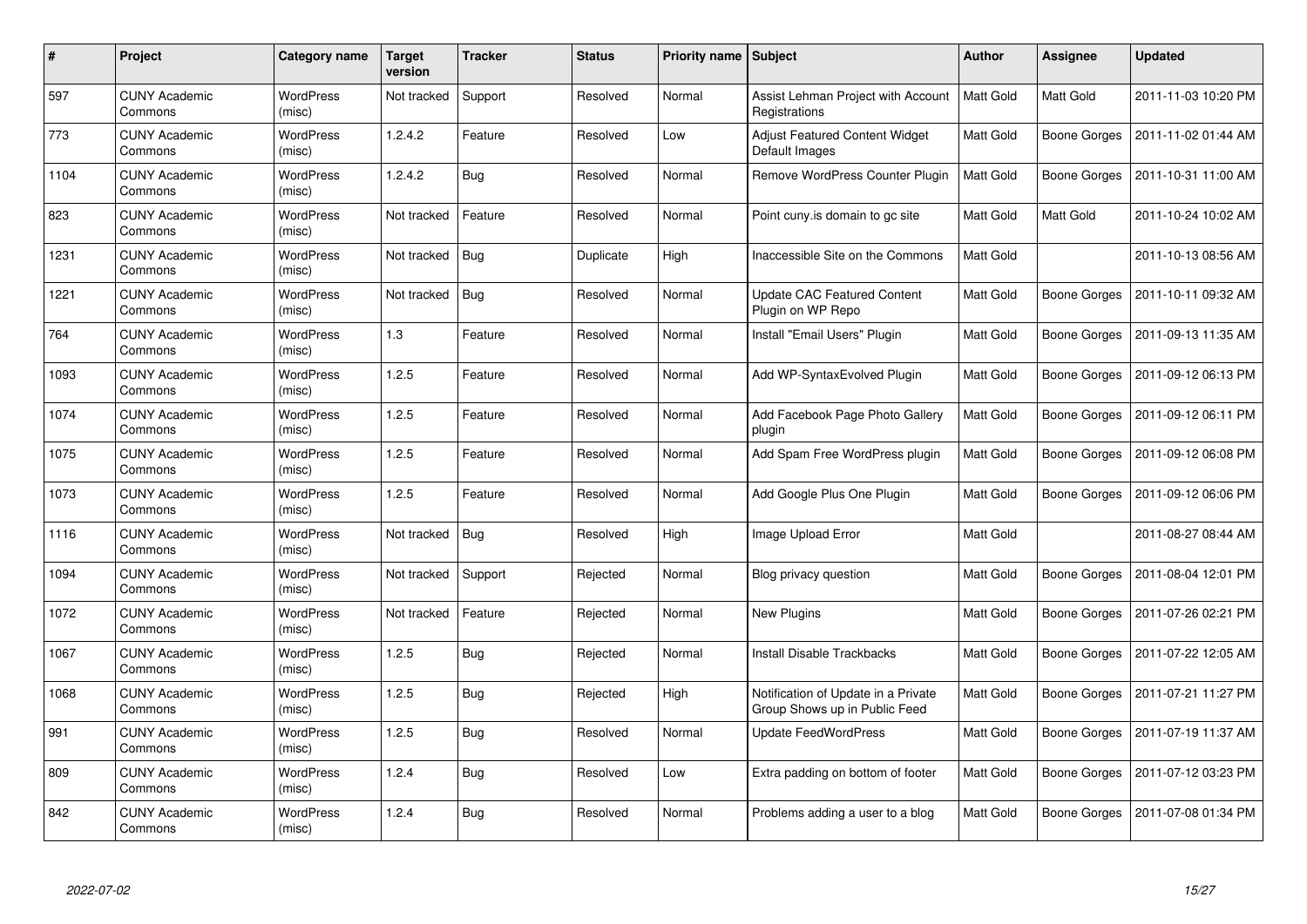| #   | Project                         | Category name              | <b>Target</b><br>version | <b>Tracker</b> | <b>Status</b> | <b>Priority name   Subject</b> |                                                                                    | <b>Author</b>    | Assignee     | <b>Updated</b>      |
|-----|---------------------------------|----------------------------|--------------------------|----------------|---------------|--------------------------------|------------------------------------------------------------------------------------|------------------|--------------|---------------------|
| 829 | <b>CUNY Academic</b><br>Commons | <b>WordPress</b><br>(misc) | Not tracked              | Feature        | Resolved      | Normal                         | Create CUNY Job Postings Blog                                                      | Matt Gold        | scott voth   | 2011-07-04 11:20 AM |
| 836 | <b>CUNY Academic</b><br>Commons | <b>WordPress</b><br>(misc) | Not tracked              | Feature        | Resolved      | Normal                         | Set order of articles on CUNY Buzz<br>to reverse chronological                     | <b>Matt Gold</b> | scott voth   | 2011-06-22 09:36 PM |
| 841 | <b>CUNY Academic</b><br>Commons | WordPress<br>(misc)        | Not tracked              | Feature        | Resolved      | Normal                         | Add wordpressthemeshock<br>accolade to Commons Buzz                                | <b>Matt Gold</b> | scott voth   | 2011-06-22 09:36 PM |
| 777 | <b>CUNY Academic</b><br>Commons | <b>WordPress</b><br>(misc) | Not tracked              | <b>Bug</b>     | Resolved      | Normal                         | Add Library Technology Journal<br>Article to Commons Buzz                          | Matt Gold        | scott voth   | 2011-06-19 01:00 PM |
| 786 | <b>CUNY Academic</b><br>Commons | <b>WordPress</b><br>(misc) | 1.2.3                    | <b>Bug</b>     | Resolved      | Normal                         | Hero Image Slider Overlay Display<br>on IE                                         | Matt Gold        | Boone Gorges | 2011-06-06 09:51 AM |
| 789 | <b>CUNY Academic</b><br>Commons | <b>WordPress</b><br>(misc) | 1.2.3                    | Bug            | Resolved      | Normal                         | Remove Sitemeter from Footer                                                       | Matt Gold        | Boone Gorges | 2011-06-06 09:41 AM |
| 761 | <b>CUNY Academic</b><br>Commons | WordPress<br>(misc)        | 1.3                      | <b>Bug</b>     | Resolved      | Normal                         | Implement "Send a Comment"<br>Function                                             | Matt Gold        | Boone Gorges | 2011-06-02 04:51 PM |
| 747 | <b>CUNY Academic</b><br>Commons | WordPress<br>(misc)        | 1.2.3                    | Feature        | Resolved      | Normal                         | Find rich-stats plugin for WordPress                                               | <b>Matt Gold</b> | Boone Gorges | 2011-06-02 09:19 AM |
| 775 | <b>CUNY Academic</b><br>Commons | <b>WordPress</b><br>(misc) | 1.2.2                    | <b>Bug</b>     | Rejected      | Normal                         | Hit Counter Plugin Problem                                                         | <b>Matt Gold</b> | Boone Gorges | 2011-05-28 08:42 AM |
| 487 | <b>CUNY Academic</b><br>Commons | <b>WordPress</b><br>(misc) | 1.3                      | <b>Bug</b>     | Resolved      | Normal                         | Replace Backtype Connect with<br>something that works                              | Matt Gold        | Boone Gorges | 2011-05-26 08:47 AM |
| 771 | <b>CUNY Academic</b><br>Commons | <b>WordPress</b><br>(misc) | 1.3                      | Feature        | Rejected      | Normal                         | Create Tool to Display Users in<br>Order of ID# in Dashboard                       | Matt Gold        | Boone Gorges | 2011-05-24 08:57 AM |
| 749 | <b>CUNY Academic</b><br>Commons | <b>WordPress</b><br>(misc) |                          | Feature        | Resolved      | Normal                         | Dev Blog Mention                                                                   | <b>Matt Gold</b> | scott voth   | 2011-05-12 09:41 PM |
| 745 | <b>CUNY Academic</b><br>Commons | <b>WordPress</b><br>(misc) | Not tracked              | Feature        | Resolved      | Normal                         | Add Radical Teacher Article to<br><b>Commons Buzz</b>                              | <b>Matt Gold</b> | scott voth   | 2011-05-12 09:40 PM |
| 657 | <b>CUNY Academic</b><br>Commons | <b>WordPress</b><br>(misc) | 1.2.1                    | <b>Bug</b>     | Resolved      | Normal                         | Problems with WordPress Wiki<br>Plugin                                             | Matt Gold        | Boone Gorges | 2011-05-11 11:29 AM |
| 710 | <b>CUNY Academic</b><br>Commons | WordPress<br>(misc)        | 1.2.1                    | <b>Bug</b>     | Resolved      | Normal                         | Flickr Photo Album Plugin Doesn't<br>Activate                                      | Matt Gold        | Boone Gorges | 2011-05-08 04:56 PM |
| 706 | <b>CUNY Academic</b><br>Commons | <b>WordPress</b><br>(misc) | 1.2.1                    | Feature        | Resolved      | Normal                         | Random Header Image                                                                | Matt Gold        | Boone Gorges | 2011-05-04 01:26 PM |
| 704 | <b>CUNY Academic</b><br>Commons | <b>WordPress</b><br>(misc) | 1.2.1                    | Feature        | Resolved      | Normal                         | Plugin Request: Widget that displays   Matt Gold<br>randomized images and captions |                  | Boone Gorges | 2011-05-04 11:22 AM |
| 707 | <b>CUNY Academic</b><br>Commons | WordPress<br>(misc)        | 1.2.1                    | Feature        | Resolved      | Normal                         | Simple Site Visit Counter Plugin for<br><b>Blogs</b>                               | Matt Gold        | Boone Gorges | 2011-05-04 11:13 AM |
| 711 | <b>CUNY Academic</b><br>Commons | <b>WordPress</b><br>(misc) | 1.2.1                    | Feature        | Resolved      | Normal                         | Add Twitter Blackbird Pie Plugin                                                   | <b>Matt Gold</b> | Boone Gorges | 2011-05-04 10:17 AM |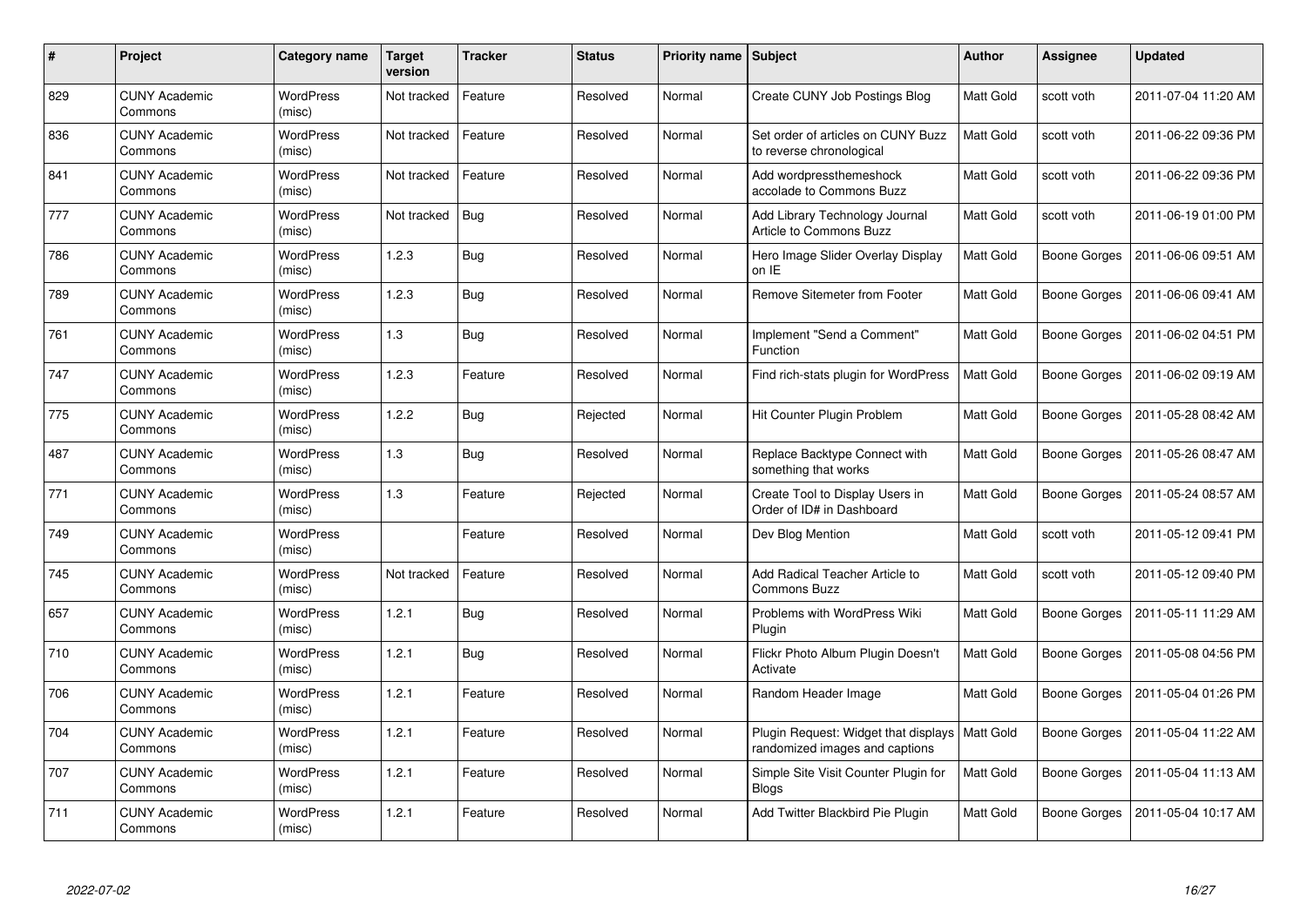| #   | Project                         | <b>Category name</b>       | <b>Target</b><br>version | <b>Tracker</b> | <b>Status</b> | Priority name   Subject |                                                                                            | <b>Author</b>    | <b>Assignee</b>     | <b>Updated</b>      |
|-----|---------------------------------|----------------------------|--------------------------|----------------|---------------|-------------------------|--------------------------------------------------------------------------------------------|------------------|---------------------|---------------------|
| 727 | <b>CUNY Academic</b><br>Commons | <b>WordPress</b><br>(misc) | 1.2.1                    | <b>Bug</b>     | Resolved      | Normal                  | Add The Erudite Theme                                                                      | Matt Gold        | Raymond Hoh         | 2011-05-01 05:02 AM |
| 709 | <b>CUNY Academic</b><br>Commons | <b>WordPress</b><br>(misc) | 1.2.1                    | Feature        | Rejected      | Low                     | Add Inspiration Theme to Site                                                              | Matt Gold        | Boone Gorges        | 2011-04-28 08:15 PM |
| 705 | <b>CUNY Academic</b><br>Commons | <b>WordPress</b><br>(misc) | 1.2.1                    | Feature        | Resolved      | Normal                  | A way to mass upload files?                                                                | Matt Gold        | <b>Boone Gorges</b> | 2011-04-27 12:04 AM |
| 425 | <b>CUNY Academic</b><br>Commons | <b>WordPress</b><br>(misc) | 1.2                      | Feature        | Resolved      | Normal                  | Edit "Not Found" text on new blogs                                                         | Matt Gold        | Raymond Hoh         | 2011-04-26 08:16 AM |
| 699 | <b>CUNY Academic</b><br>Commons | <b>WordPress</b><br>(misc) | 1.2                      | Feature        | Resolved      | Normal                  | Add BTCNew Plugin to the<br>Commons                                                        | Matt Gold        | Raymond Hoh         | 2011-04-24 04:15 PM |
| 526 | <b>CUNY Academic</b><br>Commons | <b>WordPress</b><br>(misc) | 1.2                      | <b>Bug</b>     | Resolved      | Low                     | Next/Previous Links Don't Appear<br>on All Hero Slides                                     | Matt Gold        | Raymond Hoh         | 2011-04-22 03:56 AM |
| 640 | <b>CUNY Academic</b><br>Commons | <b>WordPress</b><br>(misc) | 1.2                      | Feature        | Resolved      | Normal                  | Add Clean Home Theme to Site                                                               | Matt Gold        | Matt Gold           | 2011-04-20 06:55 PM |
| 596 | <b>CUNY Academic</b><br>Commons | <b>WordPress</b><br>(misc) | Not tracked              | Support        | Resolved      | Normal                  | Document Subscribe2<br>Plugin/Update Help Group Post                                       | Matt Gold        | scott voth          | 2011-04-17 11:34 AM |
| 647 | <b>CUNY Academic</b><br>Commons | <b>WordPress</b><br>(misc) | 1.2                      | Feature        | Resolved      | Normal                  | <b>Add Antisnews Theme</b>                                                                 | Matt Gold        | Boone Gorges        | 2011-03-26 07:58 PM |
| 409 | <b>CUNY Academic</b><br>Commons | <b>WordPress</b><br>(misc) | Future<br>release        | Feature        | Duplicate     | Normal                  | Simplify Process of adding members<br>to blogs                                             | <b>Matt Gold</b> | Boone Gorges        | 2011-03-25 11:25 AM |
| 639 | <b>CUNY Academic</b><br>Commons | <b>WordPress</b><br>(misc) | 1.1.11                   | Feature        | Resolved      | Low                     | <b>Consider WP Comment Remix</b><br>Plugin                                                 | Matt Gold        | Boone Gorges        | 2011-03-17 05:43 PM |
| 501 | <b>CUNY Academic</b><br>Commons | <b>WordPress</b><br>(misc) | 1.2                      | Feature        | Resolved      | Normal                  | Install WP Site Template Plugin                                                            | Matt Gold        | Boone Gorges        | 2011-03-16 03:31 PM |
| 504 | <b>CUNY Academic</b><br>Commons | WordPress<br>(misc)        | Not tracked              | Feature        | Resolved      | Normal                  | Create a page on the news blog to<br>highlight stories about the Commons                   | Matt Gold        | scott voth          | 2011-03-14 10:07 PM |
| 491 | <b>CUNY Academic</b><br>Commons | <b>WordPress</b><br>(misc) | Not tracked              | Support        | Resolved      | Normal                  | Create better/more visible<br>documentation for WooThemes                                  | Matt Gold        | scott voth          | 2011-03-12 12:27 PM |
| 492 | <b>CUNY Academic</b><br>Commons | <b>WordPress</b><br>(misc) | 1.2                      | Feature        | Resolved      | Normal                  | Upgrade CommentPress to latest<br>edition                                                  | Matt Gold        | Boone Gorges        | 2011-03-08 09:23 PM |
| 534 | <b>CUNY Academic</b><br>Commons | <b>WordPress</b><br>(misc) | 1.1.10                   | Feature        | Resolved      | Normal                  | Add an apple-touch-icon.pgn of the<br>CUNY Favicon.ico to the root<br>directory at 114x114 | Matt Gold        | Matt Gold           | 2011-03-08 07:34 AM |
| 553 | <b>CUNY Academic</b><br>Commons | <b>WordPress</b><br>(misc) | 1.1.10                   | Bug            | Rejected      | Normal                  | Wonky Hero Slide Overlays                                                                  | Matt Gold        | Boone Gorges        | 2011-02-28 05:44 PM |
| 567 | <b>CUNY Academic</b><br>Commons | <b>WordPress</b><br>(misc) | 1.1.10                   | Feature        | Resolved      | Normal                  | Add WPFolio and Bibliotype Themes                                                          | Matt Gold        | Matt Gold           | 2011-02-21 04:16 PM |
| 378 | <b>CUNY Academic</b><br>Commons | WordPress<br>(misc)        | 1.2                      | <b>Bug</b>     | Duplicate     | Normal                  | New blog post notification by email<br>for private blogs                                   | Matt Gold        | Boone Gorges        | 2011-02-18 01:46 PM |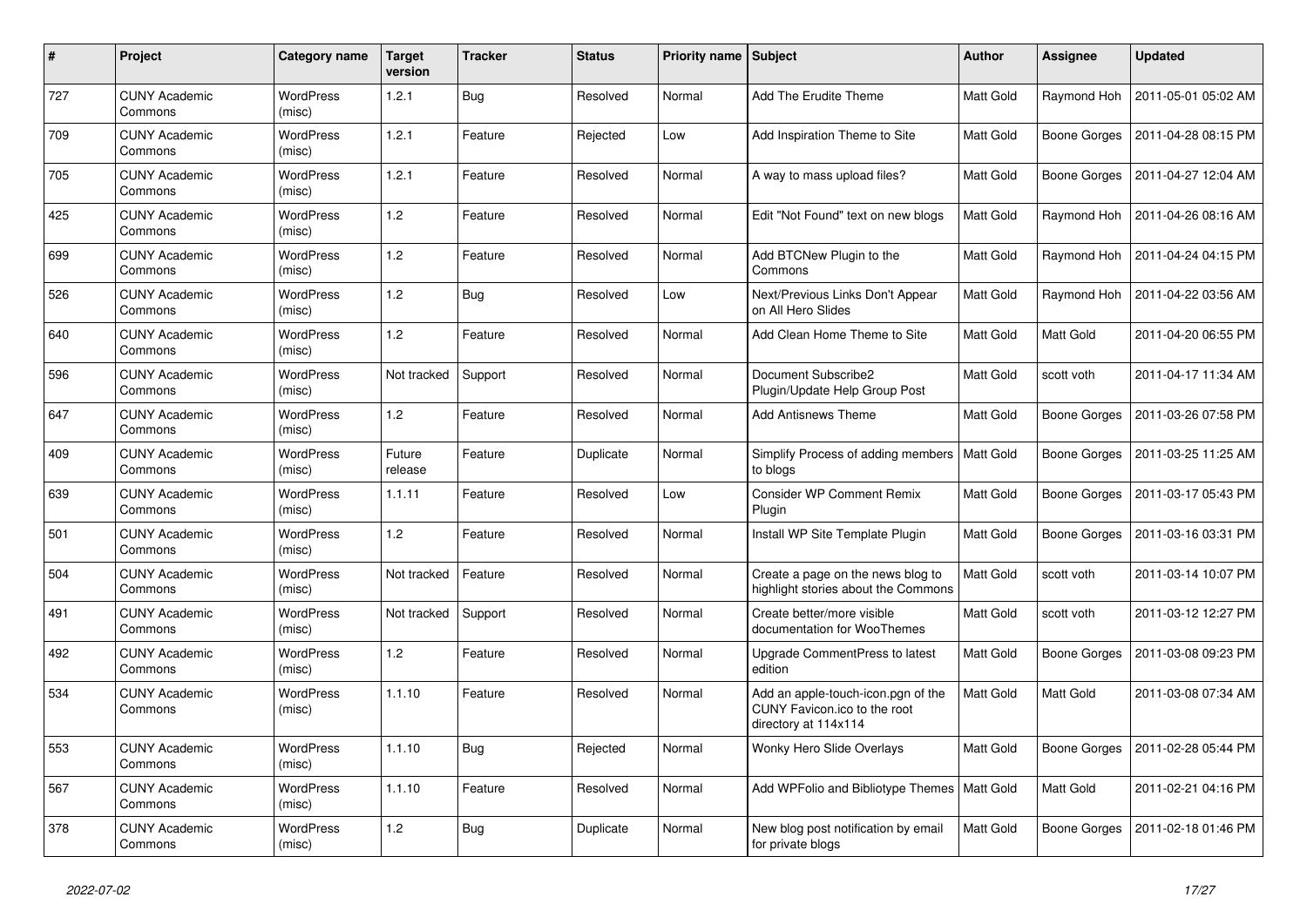| #   | Project                         | Category name              | <b>Target</b><br>version | <b>Tracker</b> | <b>Status</b> | <b>Priority name   Subject</b> |                                                                 | <b>Author</b> | <b>Assignee</b>  | <b>Updated</b>      |
|-----|---------------------------------|----------------------------|--------------------------|----------------|---------------|--------------------------------|-----------------------------------------------------------------|---------------|------------------|---------------------|
| 564 | <b>CUNY Academic</b><br>Commons | <b>WordPress</b><br>(misc) | 1.1.10                   | Feature        | Rejected      | Normal                         | Email Subscription Plugin for<br>WordPress blogs                | Matt Gold     | Boone Gorges     | 2011-02-18 12:04 AM |
| 566 | <b>CUNY Academic</b><br>Commons | WordPress<br>(misc)        | 1.1.10                   | Feature        | Resolved      | Normal                         | Add The Morning After Theme                                     | Matt Gold     | Matt Gold        | 2011-02-06 11:40 PM |
| 556 | <b>CUNY Academic</b><br>Commons | <b>WordPress</b><br>(misc) |                          | Bug            | Resolved      | Normal                         | Default Theme Broken after<br>Upgrade                           | Matt Gold     | <b>Matt Gold</b> | 2011-02-05 09:44 AM |
| 547 | <b>CUNY Academic</b><br>Commons | <b>WordPress</b><br>(misc) | 1.1.8                    | Feature        | Resolved      | Normal                         | Add new themes                                                  | Matt Gold     | Matt Gold        | 2011-01-27 01:52 PM |
| 545 | <b>CUNY Academic</b><br>Commons | <b>WordPress</b><br>(misc) | 1.1.8                    | Bug            | Resolved      | Normal                         | <b>Test Elegant Themes</b>                                      | Matt Gold     | <b>Matt Gold</b> | 2011-01-25 01:41 AM |
| 544 | <b>CUNY Academic</b><br>Commons | <b>WordPress</b><br>(misc) | 1.1.8                    | Feature        | Resolved      | Normal                         | Add Elegant Themes themepack to<br>site                         | Matt Gold     | Matt Gold        | 2011-01-25 01:40 AM |
| 509 | <b>CUNY Academic</b><br>Commons | <b>WordPress</b><br>(misc) | 1.1.7                    | <b>Bug</b>     | Resolved      | Low                            | User reports problem with Google<br>Calendar widget             | Matt Gold     | Boone Gorges     | 2011-01-04 06:17 PM |
| 513 | <b>CUNY Academic</b><br>Commons | WordPress<br>(misc)        | 1.1.7                    | Feature        | Resolved      | Low                            | Plugin Request: Install meebo me                                | Matt Gold     | Boone Gorges     | 2011-01-04 05:56 PM |
| 427 | <b>CUNY Academic</b><br>Commons | <b>WordPress</b><br>(misc) | 1.2                      | Feature        | Resolved      | Normal                         | Remove Ability to Post Status<br>Updates from Edit Profile Page | Matt Gold     | Boone Gorges     | 2010-12-22 12:16 PM |
| 499 | <b>CUNY Academic</b><br>Commons | <b>WordPress</b><br>(misc) | 1.1.6                    | Bug            | Resolved      | Normal                         | Help with Atahualpa Issues                                      | Matt Gold     | scott voth       | 2010-12-21 07:30 PM |
| 426 | <b>CUNY Academic</b><br>Commons | <b>WordPress</b><br>(misc) | Not tracked              | Feature        | Resolved      | Normal                         | Change default blog theme once<br>WooThemes are installed       | Matt Gold     | Matt Gold        | 2010-12-21 12:42 PM |
| 285 | <b>CUNY Academic</b><br>Commons | <b>WordPress</b><br>(misc) | Not tracked              | <b>Bug</b>     | Rejected      | Normal                         | Check Commons mailserver<br>configuration                       | Matt Gold     |                  | 2010-12-21 11:58 AM |
| 503 | <b>CUNY Academic</b><br>Commons | <b>WordPress</b><br>(misc) | 1.1.6                    | Bug            | Resolved      | Normal                         | <b>Explore and Possibly Remove</b><br><b>WP-Cron Reminder</b>   | Matt Gold     | Boone Gorges     | 2010-12-21 11:55 AM |
| 496 | <b>CUNY Academic</b><br>Commons | <b>WordPress</b><br>(misc) | 1.1.5                    | Feature        | Resolved      | Normal                         | Add wp-resume Plugin to Site                                    | Matt Gold     | Boone Gorges     | 2010-12-20 10:09 AM |
| 475 | <b>CUNY Academic</b><br>Commons | WordPress<br>(misc)        | 1.1.4                    | Feature        | Rejected      | Normal                         | Move Critical Plugins to mu-plugins                             | Matt Gold     | Boone Gorges     | 2010-12-18 08:56 PM |
| 489 | <b>CUNY Academic</b><br>Commons | <b>WordPress</b><br>(misc) | 1.1.4                    | Feature        | Resolved      | Normal                         | Drag and Drop Ordering on Gallery<br>Post Plugin                | Matt Gold     | Ron Rennick      | 2010-12-18 08:13 PM |
| 453 | <b>CUNY Academic</b><br>Commons | <b>WordPress</b><br>(misc) | 1.1.4                    | <b>Bug</b>     | Rejected      | Normal                         | Error with Sidebar Manager of "The<br><b>Station" WooTheme</b>  | Matt Gold     | Boone Gorges     | 2010-12-18 04:51 PM |
| 449 | <b>CUNY Academic</b><br>Commons | <b>WordPress</b><br>(misc) | 1.1.4                    | Bug            | Rejected      | Normal                         | WooThemes displaying category list<br>in nav                    | Matt Gold     | Chris Stein      | 2010-12-16 02:03 PM |
| 482 | <b>CUNY Academic</b><br>Commons | WordPress<br>(misc)        | 1.1.4                    | Bug            | Resolved      | Normal                         | BP Admin Bar Display Error                                      | Matt Gold     | Boone Gorges     | 2010-12-16 08:45 AM |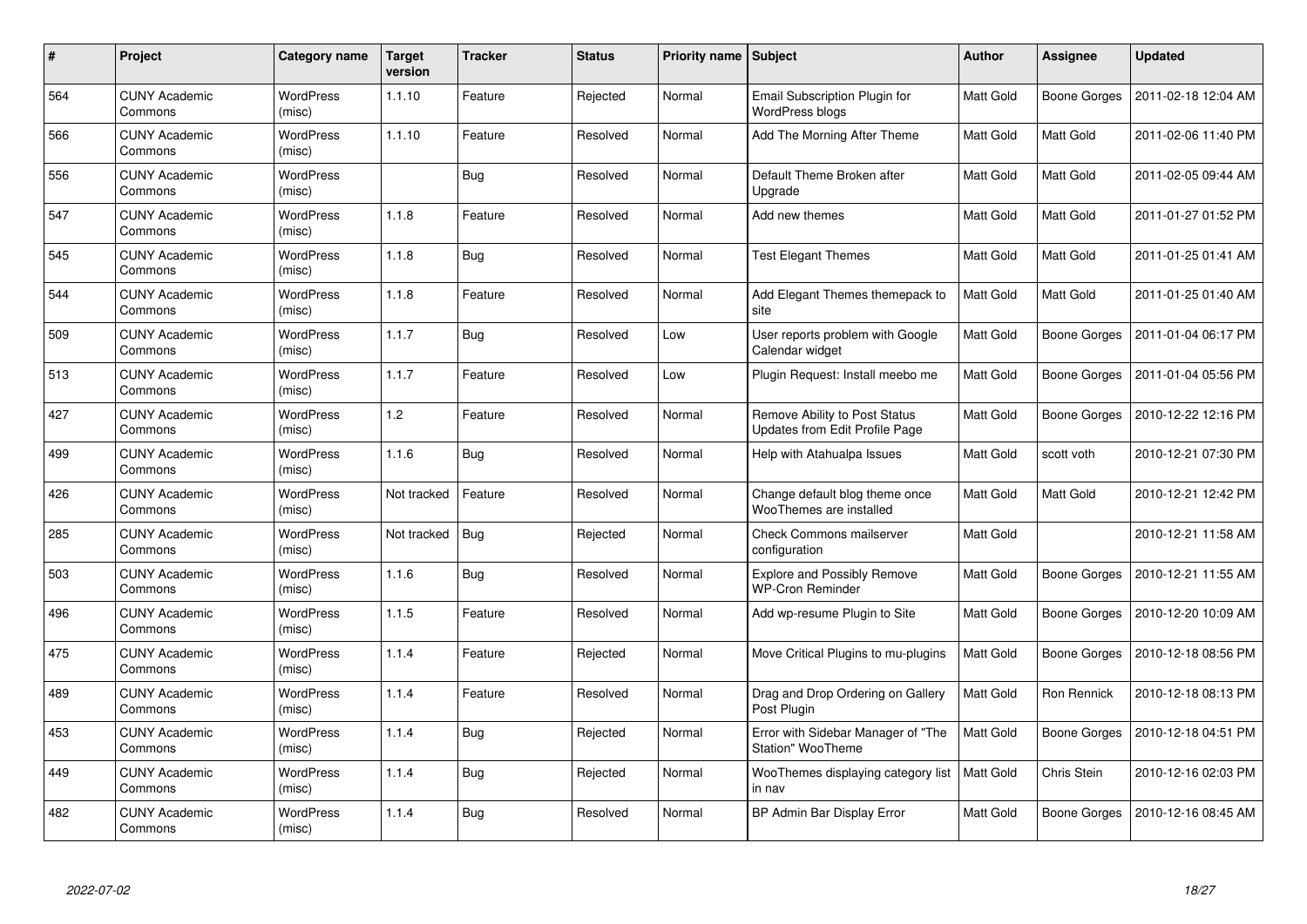| #   | Project                         | Category name              | <b>Target</b><br>version | <b>Tracker</b> | <b>Status</b> | Priority name Subject |                                                                    | <b>Author</b> | <b>Assignee</b>    | <b>Updated</b>      |
|-----|---------------------------------|----------------------------|--------------------------|----------------|---------------|-----------------------|--------------------------------------------------------------------|---------------|--------------------|---------------------|
| 476 | <b>CUNY Academic</b><br>Commons | <b>WordPress</b><br>(misc) | 1.1.3                    | <b>Bug</b>     | Resolved      | High                  | Limited Email Domains List Empty<br>After Site Upgrade             | Matt Gold     | Boone Gorges       | 2010-12-13 07:02 PM |
| 469 | <b>CUNY Academic</b><br>Commons | <b>WordPress</b><br>(misc) | Not tracked              | <b>Bug</b>     | Resolved      | High                  | Help with a blog using a deleted<br>theme                          | Matt Gold     | Boone Gorges       | 2010-12-13 05:09 PM |
| 472 | <b>CUNY Academic</b><br>Commons | <b>WordPress</b><br>(misc) | Not tracked              | Bug            | Resolved      | Normal                | Spelling Error in Email Notification                               | Matt Gold     | Boone Gorges       | 2010-12-13 02:56 PM |
| 470 | <b>CUNY Academic</b><br>Commons | WordPress<br>(misc)        | 1.0.3                    | <b>Bug</b>     | Duplicate     | Normal                | Atahualpa Theme problems<br>following site upgrade                 | Matt Gold     | Boone Gorges       | 2010-12-13 10:59 AM |
| 455 | <b>CUNY Academic</b><br>Commons | <b>WordPress</b><br>(misc) |                          | <b>Bug</b>     | Resolved      | High                  | Fix errors caused by More Privacy<br><b>Options Disabling</b>      | Matt Gold     | Boone Gorges       | 2010-12-08 10:47 PM |
| 440 | <b>CUNY Academic</b><br>Commons | <b>WordPress</b><br>(misc) | 1.1.1                    | <b>Bug</b>     | Resolved      | Normal                | Conflict between Image Uploader<br>and CAC Featured Content Plugin | Matt Gold     | CIC Michael        | 2010-12-08 02:25 PM |
| 444 | <b>CUNY Academic</b><br>Commons | <b>WordPress</b><br>(misc) | 1.1.1                    | <b>Bug</b>     | Resolved      | High                  | Hero Slides Not Showing Up in<br>Firefox                           | Matt Gold     | Boone Gorges       | 2010-12-08 08:41 AM |
| 419 | <b>CUNY Academic</b><br>Commons | <b>WordPress</b><br>(misc) | 1.1.1                    | <b>Bug</b>     | Resolved      | Normal                | <b>Blog/Blog Post Featured Content</b><br><b>Widget Errors</b>     | Matt Gold     | <b>CIC Michael</b> | 2010-12-07 08:14 AM |
| 286 | <b>CUNY Academic</b><br>Commons | <b>WordPress</b><br>(misc) | 1.1                      | Feature        | Resolved      | Normal                | Edit content of account activation<br>email                        | Matt Gold     | Boone Gorges       | 2010-12-06 02:03 PM |
| 236 | <b>CUNY Academic</b><br>Commons | <b>WordPress</b><br>(misc) | 1.1                      | Feature        | Resolved      | Normal                | Add WooThemes to Site                                              | Matt Gold     | Matt Gold          | 2010-12-03 08:00 AM |
| 424 | <b>CUNY Academic</b><br>Commons | <b>WordPress</b><br>(misc) | 1.1                      | Feature        | Resolved      | Normal                | Merge Newthemes branch with<br>Master branch on Git                | Matt Gold     | Boone Gorges       | 2010-12-03 07:27 AM |
| 380 | <b>CUNY Academic</b><br>Commons | <b>WordPress</b><br>(misc) | 1.1                      | Feature        | Resolved      | Normal                | Add New Themes to Site                                             | Matt Gold     | Matt Gold          | 2010-12-03 02:13 AM |
| 381 | <b>CUNY Academic</b><br>Commons | <b>WordPress</b><br>(misc) | 1.1                      | Bug            | Resolved      | Normal                | Cull old themes from site                                          | Matt Gold     | <b>Matt Gold</b>   | 2010-12-03 02:06 AM |
| 423 | <b>CUNY Academic</b><br>Commons | <b>WordPress</b><br>(misc) | 1.1                      | Feature        | Resolved      | Normal                | Remove Unfiltered-MU from<br><b>Commons Plugins</b>                | Matt Gold     | Boone Gorges       | 2010-12-02 04:24 PM |
| 296 | <b>CUNY Academic</b><br>Commons | <b>WordPress</b><br>(misc) | 1.1                      | Feature        | Resolved      | Normal                | Selective plugin activation                                        | Matt Gold     | Boone Gorges       | 2010-12-02 04:17 PM |
| 415 | <b>CUNY Academic</b><br>Commons | <b>WordPress</b><br>(misc) | 1.1                      | Feature        | Resolved      | Normal                | Add text sizer plugin to Commons                                   | Matt Gold     | Boone Gorges       | 2010-12-02 03:58 PM |
| 382 | <b>CUNY Academic</b><br>Commons | <b>WordPress</b><br>(misc) | 1.1                      | Feature        | Resolved      | Normal                | Install Category Page plugin on site                               | Matt Gold     | Matt Gold          | 2010-12-02 02:21 PM |
| 420 | <b>CUNY Academic</b><br>Commons | <b>WordPress</b><br>(misc) | 1.1                      | Feature        | Resolved      | Normal                | WP 3.0.2 Update                                                    | Matt Gold     | Boone Gorges       | 2010-12-02 02:04 PM |
| 399 | CUNY Academic<br>Commons        | <b>WordPress</b><br>(misc) | 1.1                      | Feature        | Resolved      | Normal                | Add Widgetize Google Plugin                                        | Matt Gold     | Boone Gorges       | 2010-11-23 05:40 PM |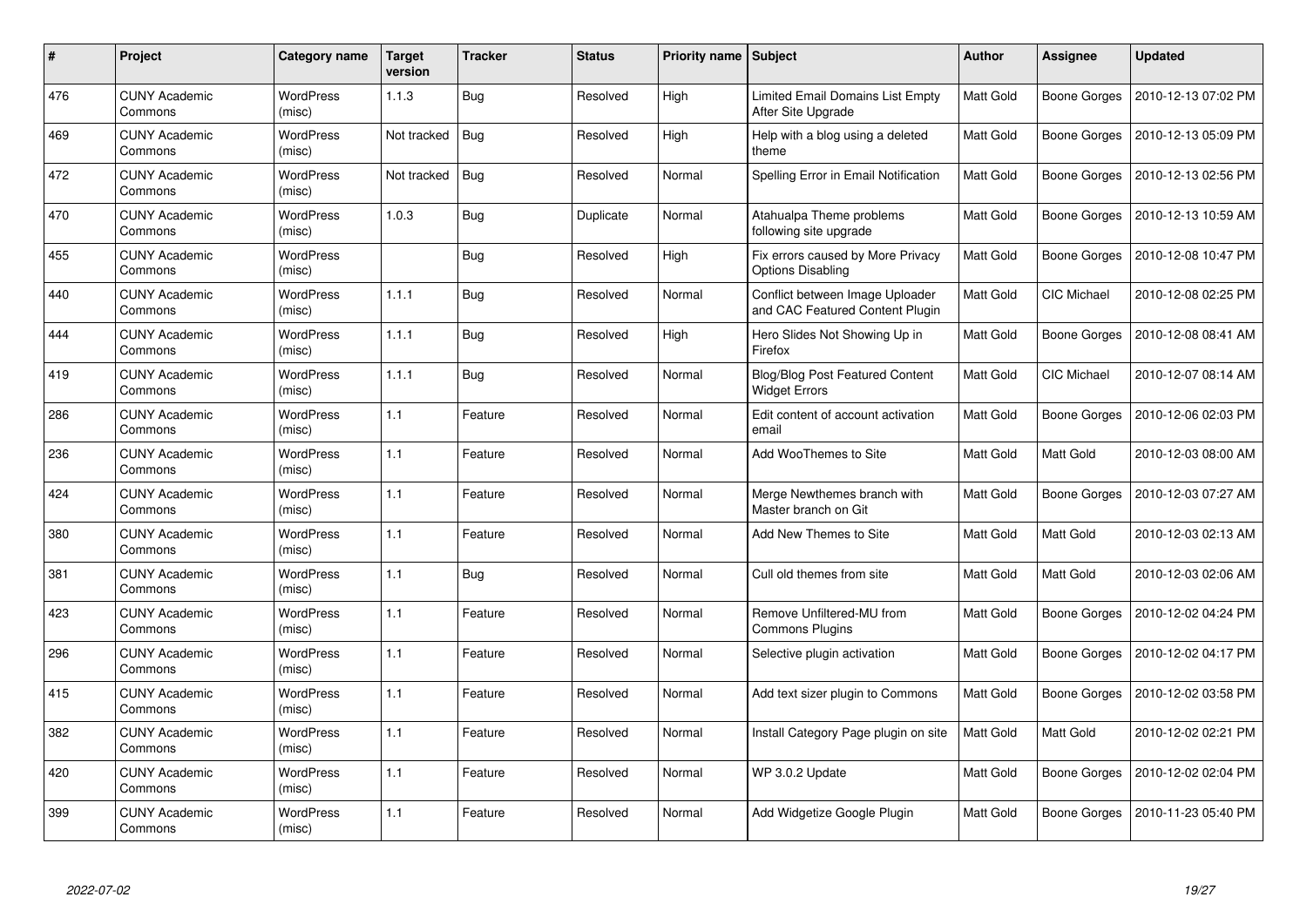| #   | Project                         | Category name              | <b>Target</b><br>version | <b>Tracker</b> | <b>Status</b> | Priority name Subject |                                                                      | <b>Author</b> | <b>Assignee</b>    | <b>Updated</b>      |
|-----|---------------------------------|----------------------------|--------------------------|----------------|---------------|-----------------------|----------------------------------------------------------------------|---------------|--------------------|---------------------|
| 410 | <b>CUNY Academic</b><br>Commons | <b>WordPress</b><br>(misc) | 1.1                      | Support        | Resolved      | Normal                | Problems embedding audio file                                        | Matt Gold     | Boone Gorges       | 2010-11-23 02:01 PM |
| 376 | <b>CUNY Academic</b><br>Commons | <b>WordPress</b><br>(misc) | 1.1                      | <b>Bug</b>     | Resolved      | Normal                | Errant Subscribe2 Global Posts<br>Notification                       | Matt Gold     | Boone Gorges       | 2010-11-16 04:59 PM |
| 393 | <b>CUNY Academic</b><br>Commons | <b>WordPress</b><br>(misc) | 1.1                      | Feature        | Resolved      | Normal                | Install Category Exlude plugin                                       | Matt Gold     | Chris Stein        | 2010-11-16 04:52 PM |
| 300 | <b>CUNY Academic</b><br>Commons | <b>WordPress</b><br>(misc) | Not tracked              | Feature        | Resolved      | Normal                | Release Featured Content Widget<br>as a Plugin                       | Matt Gold     | Zach Davis         | 2010-11-16 04:39 PM |
| 345 | <b>CUNY Academic</b><br>Commons | <b>WordPress</b><br>(misc) | 1.1                      | <b>Bug</b>     | Resolved      | Low                   | Order of Comments in Carrington<br>Theme                             | Matt Gold     | Boone Gorges       | 2010-11-16 04:31 PM |
| 379 | <b>CUNY Academic</b><br>Commons | <b>WordPress</b><br>(misc) | 1.0.4                    | Feature        | Resolved      | Normal                | <b>Install Featured Content Plugin</b>                               | Matt Gold     | Boone Gorges       | 2010-11-10 09:37 AM |
| 331 | <b>CUNY Academic</b><br>Commons | <b>WordPress</b><br>(misc) | 1.1                      | Feature        | Resolved      | Normal                | Edit confirmation page after user<br>sign up.                        | Matt Gold     | Chris Stein        | 2010-11-03 11:50 AM |
| 313 | <b>CUNY Academic</b><br>Commons | <b>WordPress</b><br>(misc) | 1.1                      | Feature        | Resolved      | Normal                | Create Plugin/Widget for Hero<br>Image Space on Commons<br>Homepage  | Matt Gold     | <b>Ron Rennick</b> | 2010-10-06 12:41 PM |
| 319 | <b>CUNY Academic</b><br>Commons | <b>WordPress</b><br>(misc) | 1.1                      | Feature        | Resolved      | Normal                | Remove "Forums" from Nav Bar                                         | Matt Gold     | Boone Gorges       | 2010-09-15 10:44 AM |
| 312 | <b>CUNY Academic</b><br>Commons | <b>WordPress</b><br>(misc) | 1.0.3                    | Feature        | Resolved      | Normal                | <b>Upgrade Plugins</b>                                               | Matt Gold     | Boone Gorges       | 2010-09-08 02:47 PM |
| 315 | <b>CUNY Academic</b><br>Commons | <b>WordPress</b><br>(misc) | 1.0.3                    | Bug            | Resolved      | Normal                | Can't upload images to gallery                                       | Matt Gold     | Boone Gorges       | 2010-09-08 02:24 PM |
| 305 | <b>CUNY Academic</b><br>Commons | <b>WordPress</b><br>(misc) | Not tracked              | <b>Bug</b>     | Resolved      | Normal                | Confirmation emails not received                                     | Matt Gold     | Boone Gorges       | 2010-09-08 11:00 AM |
| 232 | <b>CUNY Academic</b><br>Commons | <b>WordPress</b><br>(misc) | 1.0.1                    | Feature        | Resolved      | Normal                | Replace Photos on Homepage and<br><b>Add Credits to Text Overlay</b> | Matt Gold     | Matt Gold          | 2010-08-29 01:06 PM |
| 303 | <b>CUNY Academic</b><br>Commons | <b>WordPress</b><br>(misc) | 1.0.1                    | Feature        | Resolved      | Normal                | Special Request: Change links on<br>Maintenance slide                | Matt Gold     | Boone Gorges       | 2010-08-29 01:03 PM |
| 169 | <b>CUNY Academic</b><br>Commons | <b>WordPress</b><br>(misc) |                          | Feature        | Duplicate     | Normal                | Enable Plugins to Be Activated on a<br><b>Selective Basis</b>        | Matt Gold     | Boone Gorges       | 2010-08-26 02:47 PM |
| 298 | <b>CUNY Academic</b><br>Commons | WordPress<br>(misc)        |                          | Bug            | Resolved      | Normal                | User Reports Problem Uploading<br>Images to Blog                     | Matt Gold     |                    | 2010-08-25 12:10 PM |
| 295 | <b>CUNY Academic</b><br>Commons | <b>WordPress</b><br>(misc) | 1.0                      | Bug            | Resolved      | Normal                | Unable to change Featured Post                                       | Matt Gold     | Boone Gorges       | 2010-08-18 05:37 PM |
| 289 | <b>CUNY Academic</b><br>Commons | <b>WordPress</b><br>(misc) |                          | Bug            | Resolved      | Normal                | User encounters Blank Screen after<br>changing theme                 | Matt Gold     | Boone Gorges       | 2010-07-28 07:24 AM |
| 265 | <b>CUNY Academic</b><br>Commons | WordPress<br>(misc)        |                          | Bug            | Resolved      | Normal                | Site hanging                                                         | Matt Gold     | Boone Gorges       | 2010-07-15 05:26 PM |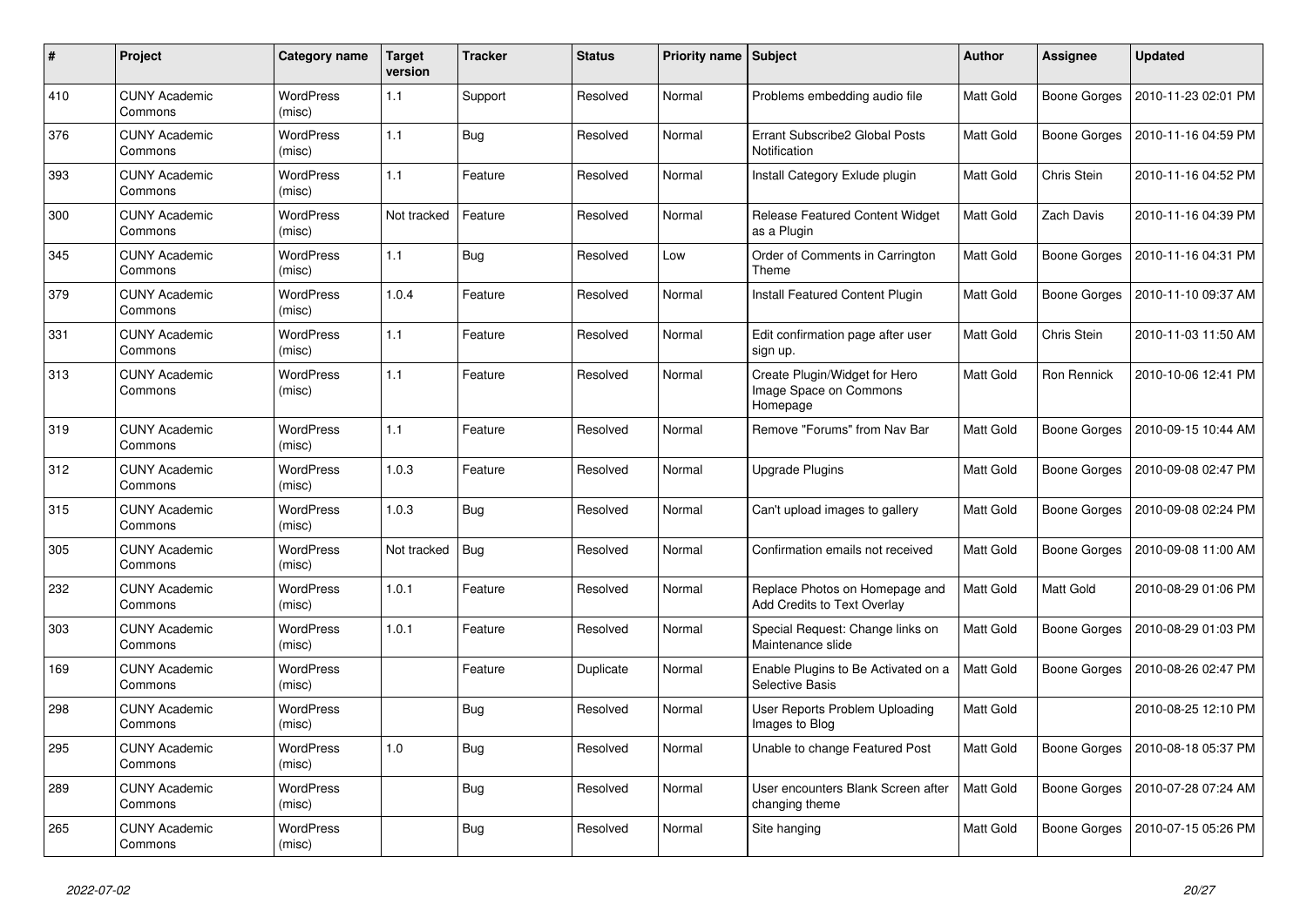| #              | Project                         | Category name              | <b>Target</b><br>version | <b>Tracker</b> | <b>Status</b> | <b>Priority name   Subject</b> |                                                          | Author    | <b>Assignee</b>     | <b>Updated</b>      |
|----------------|---------------------------------|----------------------------|--------------------------|----------------|---------------|--------------------------------|----------------------------------------------------------|-----------|---------------------|---------------------|
| 158            | <b>CUNY Academic</b><br>Commons | <b>WordPress</b><br>(misc) |                          | Feature        | Resolved      | High                           | Create Featured Group Widget for<br>Homepage             | Matt Gold | <b>Boone Gorges</b> | 2010-06-22 06:53 PM |
| 263            | <b>CUNY Academic</b><br>Commons | <b>WordPress</b><br>(misc) |                          | Bug            | Resolved      | Normal                         | site is slooooooow                                       | Matt Gold |                     | 2010-06-21 03:01 PM |
| 252            | <b>CUNY Academic</b><br>Commons | <b>WordPress</b><br>(misc) |                          | Feature        | Resolved      | Normal                         | Recent blog post listing                                 | Matt Gold | <b>CIC Michael</b>  | 2010-05-21 07:51 AM |
| 175            | <b>CUNY Academic</b><br>Commons | <b>WordPress</b><br>(misc) |                          | <b>Bug</b>     | Resolved      | Normal                         | Registration issues                                      | Matt Gold | <b>Boone Gorges</b> | 2010-05-20 12:38 PM |
| 163            | <b>CUNY Academic</b><br>Commons | <b>WordPress</b><br>(misc) |                          | Bug            | Resolved      | High                           | Missing plugins                                          | Matt Gold | Boone Gorges        | 2010-05-11 08:38 PM |
| 170            | <b>CUNY Academic</b><br>Commons | <b>WordPress</b><br>(misc) |                          | <b>Bug</b>     | Resolved      | Normal                         | Security Certificate Out of Date                         | Matt Gold |                     | 2010-05-11 05:28 PM |
| 166            | <b>CUNY Academic</b><br>Commons | <b>WordPress</b><br>(misc) |                          | Bug            | Resolved      | Normal                         | <b>Twitter Tools Posts Links to Tags</b><br><b>Blog</b>  | Matt Gold | <b>Boone Gorges</b> | 2010-05-11 05:25 PM |
| 219            | <b>CUNY Academic</b><br>Commons | WordPress<br>(misc)        |                          | Bug            | Resolved      | Low                            | Left Margin Padding on sign-in page                      | Matt Gold | Boone Gorges        | 2010-05-11 05:14 PM |
| 221            | <b>CUNY Academic</b><br>Commons | <b>WordPress</b><br>(misc) |                          | Bug            | Resolved      | Normal                         | Report a Bug link missing from<br>UserVoice feedback tab | Matt Gold | Matt Gold           | 2010-05-09 07:43 AM |
| 208            | <b>CUNY Academic</b><br>Commons | WordPress<br>(misc)        |                          | Feature        | Resolved      | Normal                         | Add slide to homepage                                    | Matt Gold | Boone Gorges        | 2010-05-05 07:07 PM |
| 162            | <b>CUNY Academic</b><br>Commons | <b>WordPress</b><br>(misc) |                          | <b>Bug</b>     | Resolved      | Normal                         | File Size Error on Upload                                | Matt Gold |                     | 2010-03-22 03:49 PM |
| 70             | <b>CUNY Academic</b><br>Commons | <b>WordPress</b><br>(misc) |                          | Feature        | Resolved      | Low                            | Add @cunycommons twitter feed to<br>News page sidebar    | Matt Gold | <b>Boone Gorges</b> | 2009-12-09 12:23 PM |
| 57             | <b>CUNY Academic</b><br>Commons | <b>WordPress</b><br>(misc) |                          | Bug            | Resolved      | Normal                         | User reports being blocked by spam<br>filter             | Matt Gold | Lucas<br>Thurston   | 2009-11-30 01:05 PM |
| 65             | <b>CUNY Academic</b><br>Commons | WordPress<br>(misc)        |                          | <b>Bug</b>     | Resolved      | Normal                         | Blogs not accepting doc and docx<br>files as extensions  | Matt Gold | Matt Gold           | 2009-11-17 10:04 PM |
| $\overline{4}$ | <b>CUNY Academic</b><br>Commons | WordPress<br>(misc)        |                          | <b>Bug</b>     | Resolved      | Normal                         | Site Loading Slowly at MEC                               | Matt Gold | Matt Gold           | 2009-10-18 12:00 AM |
| 6413           | <b>CUNY Academic</b><br>Commons | WordPress -<br>Media       |                          | Bug            | Duplicate     | Normal                         | Images not showing up                                    | Matt Gold | Boone Gorges        | 2016-10-24 10:16 AM |
| 9941           | <b>CUNY Academic</b><br>Commons | Wiki                       | Not tracked              | Support        | Assigned      | Normal                         | Wiki functionality                                       | Matt Gold | Boone Gorges        | 2018-06-26 10:57 AM |
| 1151           | <b>CUNY Academic</b><br>Commons | Wiki                       | Not tracked              | Feature        | Rejected      | High                           | Upgrade MediaWiki to latest                              | Matt Gold | Dominic Giglio      | 2016-12-12 10:46 AM |
| 6126           | <b>CUNY Academic</b><br>Commons | Wiki                       | Not tracked              | Bug            | Resolved      | Normal                         | <b>CUNY DHI Guide</b>                                    | Matt Gold | <b>Boone Gorges</b> | 2016-10-09 02:59 PM |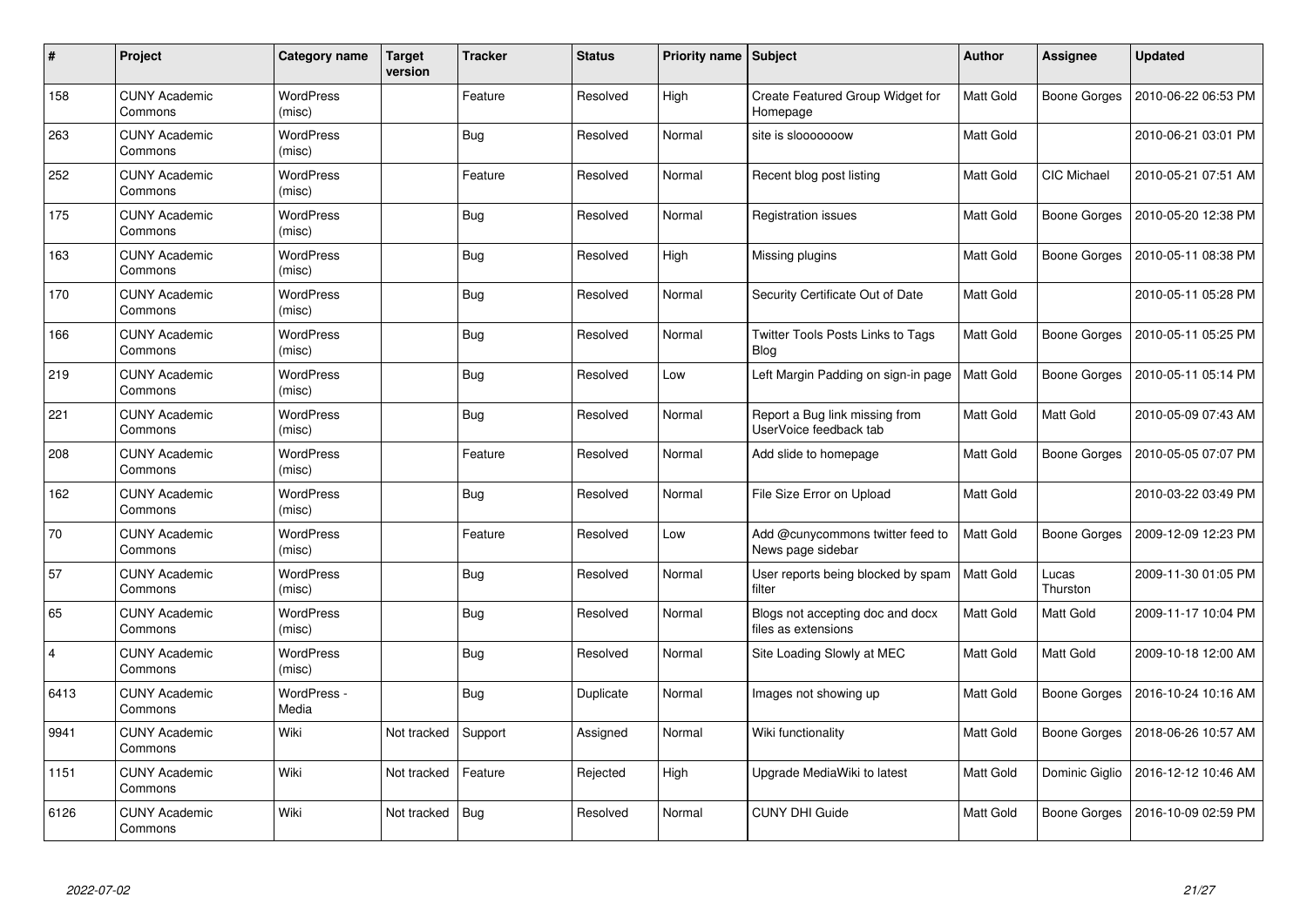| #    | Project                         | <b>Category name</b> | <b>Target</b><br>version | <b>Tracker</b> | <b>Status</b> | <b>Priority name</b> | <b>Subject</b>                                                   | <b>Author</b> | <b>Assignee</b>   | <b>Updated</b>      |
|------|---------------------------------|----------------------|--------------------------|----------------|---------------|----------------------|------------------------------------------------------------------|---------------|-------------------|---------------------|
| 335  | <b>CUNY Academic</b><br>Commons | Wiki                 |                          | <b>Bug</b>     | Rejected      | Normal               | Link attribute on images is stripped<br>when MW pages are edited | Matt Gold     | Boone Gorges      | 2016-05-31 12:17 PM |
| 598  | <b>CUNY Academic</b><br>Commons | Wiki                 | Not tracked              | Feature        | Rejected      | Normal               | Get wiki redesign info to CIC                                    | Matt Gold     | <b>Matt Gold</b>  | 2016-01-26 10:54 AM |
| 4648 | <b>CUNY Academic</b><br>Commons | Wiki                 | 1.10                     | Feature        | Duplicate     | Normal               | Create plan for deprecating the wiki                             | Matt Gold     | Stephen Real      | 2016-01-06 12:35 PM |
| 5022 | <b>CUNY Academic</b><br>Commons | Wiki                 | 1.9.1                    | <b>Bug</b>     | Resolved      | High                 | Main nav bar different on wiki page                              | Matt Gold     | Boone Gorges      | 2015-12-11 09:31 PM |
| 54   | <b>CUNY Academic</b><br>Commons | Wiki                 |                          | Feature        | Rejected      | Normal               | Install MediaWiki Stat Extension                                 | Matt Gold     |                   | 2015-04-01 09:19 PM |
| 52   | <b>CUNY Academic</b><br>Commons | Wiki                 |                          | Feature        | Deferred      | Low                  | Upgrade FCK Editor to Latest<br>version                          | Matt Gold     |                   | 2015-04-01 09:18 PM |
| 344  | <b>CUNY Academic</b><br>Commons | Wiki                 | Not tracked              | <b>Bug</b>     | Resolved      | Low                  | Reports of Logout Problems with<br>WP-MW Single Sign On          | Matt Gold     | Lucas<br>Thurston | 2014-05-01 09:35 AM |
| 1419 | <b>CUNY Academic</b><br>Commons | Wiki                 | 1.3                      | <b>Bug</b>     | Rejected      | Normal               | Ajax autosuggest on wiki tags not<br>working                     | Matt Gold     | Boone Gorges      | 2011-12-12 03:51 PM |
| 1418 | <b>CUNY Academic</b><br>Commons | Wiki                 | 1.3                      | <b>Bug</b>     | Resolved      | High                 | Don't see BP Admin Bar on cdev<br>Wiki page                      | Matt Gold     | Boone Gorges      | 2011-12-09 08:58 AM |
| 343  | <b>CUNY Academic</b><br>Commons | Wiki                 | 1.3                      | <b>Bug</b>     | Resolved      | Low                  | <b>FCKEditor Preferences</b>                                     | Matt Gold     | Boone Gorges      | 2011-11-30 11:55 AM |
| 1149 | <b>CUNY Academic</b><br>Commons | Wiki                 | Not tracked              | Support        | Resolved      | Normal               | Question about our MediaWiki setup                               | Matt Gold     | Boone Gorges      | 2011-09-01 09:21 AM |
| 795  | <b>CUNY Academic</b><br>Commons | Wiki                 | Not tracked              | <b>Bug</b>     | Resolved      | Normal               | Add Links to Other Articles to<br>Wikipedia Page                 | Matt Gold     | scott voth        | 2011-06-19 01:00 PM |
| 796  | <b>CUNY Academic</b><br>Commons | Wiki                 | 1.2.4                    | Bug            | Resolved      | Normal               | BP Admin Bar Header Margin                                       | Matt Gold     | Raymond Hoh       | 2011-06-07 02:37 PM |
| 701  | <b>CUNY Academic</b><br>Commons | Wiki                 | Not tracked              | Feature        | Resolved      | Normal               | Create Wikipedia Page for the<br><b>CUNY Academic Commons</b>    | Matt Gold     | scott voth        | 2011-06-05 10:39 AM |
| 628  | <b>CUNY Academic</b><br>Commons | Wiki                 | 1.2.1                    | Bug            | Resolved      | Normal               | LaTeX support for MediaWiki                                      | Matt Gold     | Boone Gorges      | 2011-05-11 09:50 PM |
| 611  | <b>CUNY Academic</b><br>Commons | Wiki                 | Not tracked              | <b>Bug</b>     | Resolved      | Low                  | Remove references to the wire from<br>wiki support pages         | Matt Gold     | scott voth        | 2011-03-12 12:29 PM |
| 276  | <b>CUNY Academic</b><br>Commons | Wiki                 | 1.1.5                    | Feature        | Resolved      | Normal               | Install PDF_Book extension for<br>MediaWiki                      | Matt Gold     | Boone Gorges      | 2010-12-20 10:59 AM |
| 297  | <b>CUNY Academic</b><br>Commons | Wiki                 |                          | <b>Bug</b>     | Resolved      | Normal               | Lost write privileges to wiki images<br>directory                | Matt Gold     |                   | 2010-08-25 05:47 PM |
| 129  | <b>CUNY Academic</b><br>Commons | Wiki                 |                          | Feature        | Resolved      | Normal               | Change wiki admin                                                | Matt Gold     | Lucas<br>Thurston | 2010-05-11 09:57 PM |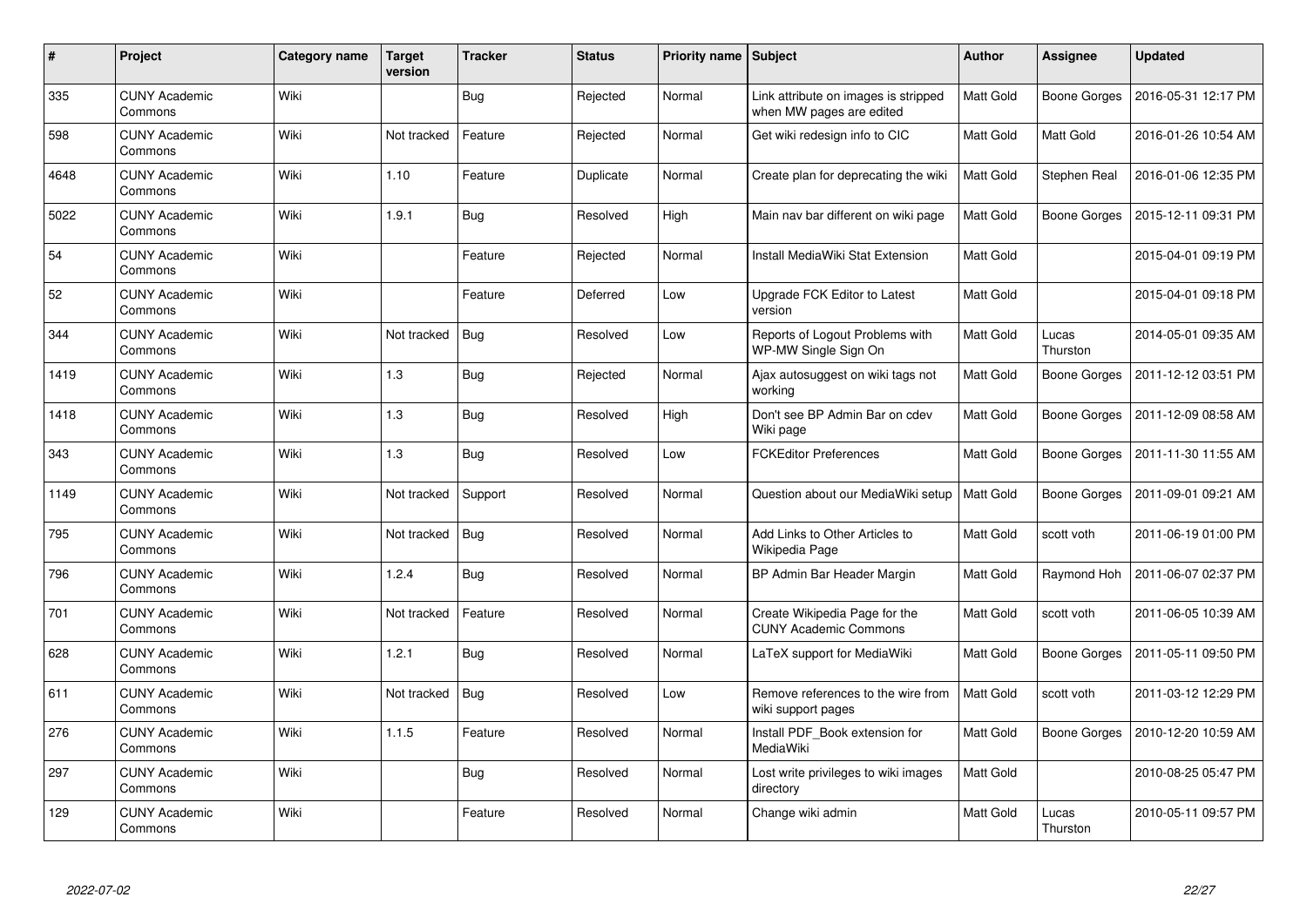| $\pmb{\#}$ | Project                         | <b>Category name</b>   | <b>Target</b><br>version | <b>Tracker</b> | <b>Status</b> | <b>Priority name</b> | Subject                                           | <b>Author</b>    | <b>Assignee</b>     | <b>Updated</b>      |
|------------|---------------------------------|------------------------|--------------------------|----------------|---------------|----------------------|---------------------------------------------------|------------------|---------------------|---------------------|
| 146        | <b>CUNY Academic</b><br>Commons | Wiki                   |                          | Feature        | Resolved      | Normal               | Upgrade WYSIWYG Editor on<br>MediaWiki            | Matt Gold        | Boone Gorges        | 2010-05-11 06:53 PM |
| 165        | <b>CUNY Academic</b><br>Commons | Wiki                   |                          | <b>Bug</b>     | Resolved      | Urgent               | White Screen of Death on Commons<br>MediaWiki     | <b>Matt Gold</b> | Boone Gorges        | 2010-02-28 12:44 PM |
| 98         | <b>CUNY Academic</b><br>Commons | Wiki                   |                          | <b>Bug</b>     | Resolved      | High                 | CICDev Authentication request on<br>wiki          | Matt Gold        | Lucas<br>Thurston   | 2009-12-03 11:45 AM |
| 5316       | <b>CUNY Academic</b><br>Commons | User Experience        | Future<br>release        | Feature        | Assigned      | Normal               | Prompt user email address updates                 | Matt Gold        | Stephen Real        | 2016-12-21 03:30 PM |
| 6298       | <b>CUNY Academic</b><br>Commons | <b>User Experience</b> | Not tracked              | Design/UX      | Assigned      | Normal               | Examine data from survey                          | Matt Gold        | Margaret<br>Galvan  | 2016-10-14 12:16 PM |
| 4244       | <b>CUNY Academic</b><br>Commons | User Experience        | 1.9                      | Design/UX      | Resolved      | Normal               | Posting to multiple groups                        | Matt Gold        | Daniel Jones        | 2015-11-12 05:20 PM |
| 4661       | <b>CUNY Academic</b><br>Commons | User Experience        | Future<br>release        | <b>Bug</b>     | Assigned      | Normal               | Simplify Events text                              | <b>Matt Gold</b> | Samantha<br>Raddatz | 2015-10-02 09:06 PM |
| 4197       | <b>CUNY Academic</b><br>Commons | User Experience        | 1.8.4                    | Bug            | Resolved      | Normal               | Open help link in same window                     | Matt Gold        | Boone Gorges        | 2015-06-26 03:01 PM |
| 3564       | <b>CUNY Academic</b><br>Commons | User Experience        |                          | Design/UX      | Rejected      | Normal               | Consider repositioning Forum link in<br>group nav | <b>Matt Gold</b> | Chris Stein         | 2015-04-13 04:32 PM |
| 122        | <b>CUNY Academic</b><br>Commons | Upgrades               | Not tracked              | Feature        | Rejected      | Normal               | Create Single Sign on for UserVoice               | <b>Matt Gold</b> | Zach Davis          | 2016-01-26 10:50 AM |
| 94         | <b>CUNY Academic</b><br>Commons | Upgrades               |                          | Feature        | Deferred      | Normal               | Create new favicon                                | Matt Gold        | Matt Gold           | 2015-04-01 09:20 PM |
| 1452       | <b>CUNY Academic</b><br>Commons | Upgrades               |                          | <b>Bug</b>     | Rejected      | Normal               | Styling of UserVoice button                       | Matt Gold        | Chris Stein         | 2014-05-01 03:15 PM |
| 79         | <b>CUNY Academic</b><br>Commons | Upgrades               |                          | Bug            | Rejected      | Low                  | IE6 Compatibility                                 | <b>Matt Gold</b> | <b>CIC Michael</b>  | 2014-05-01 09:14 AM |
| 1467       | <b>CUNY Academic</b><br>Commons | Upgrades               |                          | <b>Bug</b>     | Rejected      | Normal               | Have UserVoice Show "Report a<br>Bug" on pop-up   | Matt Gold        | Boone Gorges        | 2012-08-01 03:37 PM |
| 1464       | <b>CUNY Academic</b><br>Commons | Upgrades               | 1.3.1                    | <b>Bug</b>     | Rejected      | Normal               | UserVoice Account linked to wrong<br>account      | Matt Gold        | Boone Gorges        | 2011-12-19 09:40 AM |
| 595        | <b>CUNY Academic</b><br>Commons | Upgrades               | 1.2                      | Feature        | Resolved      | Normal               | Formalize Browser/OS Testing<br>procedures        | Matt Gold        | Boone Gorges        | 2011-04-20 06:40 PM |
| 76         | <b>CUNY Academic</b><br>Commons | Upgrades               | Not tracked              | Feature        | Resolved      | Low                  | <b>Image Credits</b>                              | Matt Gold        | Matt Gold           | 2010-09-01 12:17 PM |
| 318        | <b>CUNY Academic</b><br>Commons | Upgrades               | 1.0.1                    | Feature        | Resolved      | Normal               | Blog post on 1.01?                                | Matt Gold        | Boone Gorges        | 2010-08-31 09:40 AM |
| 123        | <b>CUNY Academic</b><br>Commons | Upgrades               |                          | Feature        | Resolved      | High                 | Install Bug Report code onto<br>Homepage          | Matt Gold        | <b>CIC Michael</b>  | 2010-05-20 05:42 PM |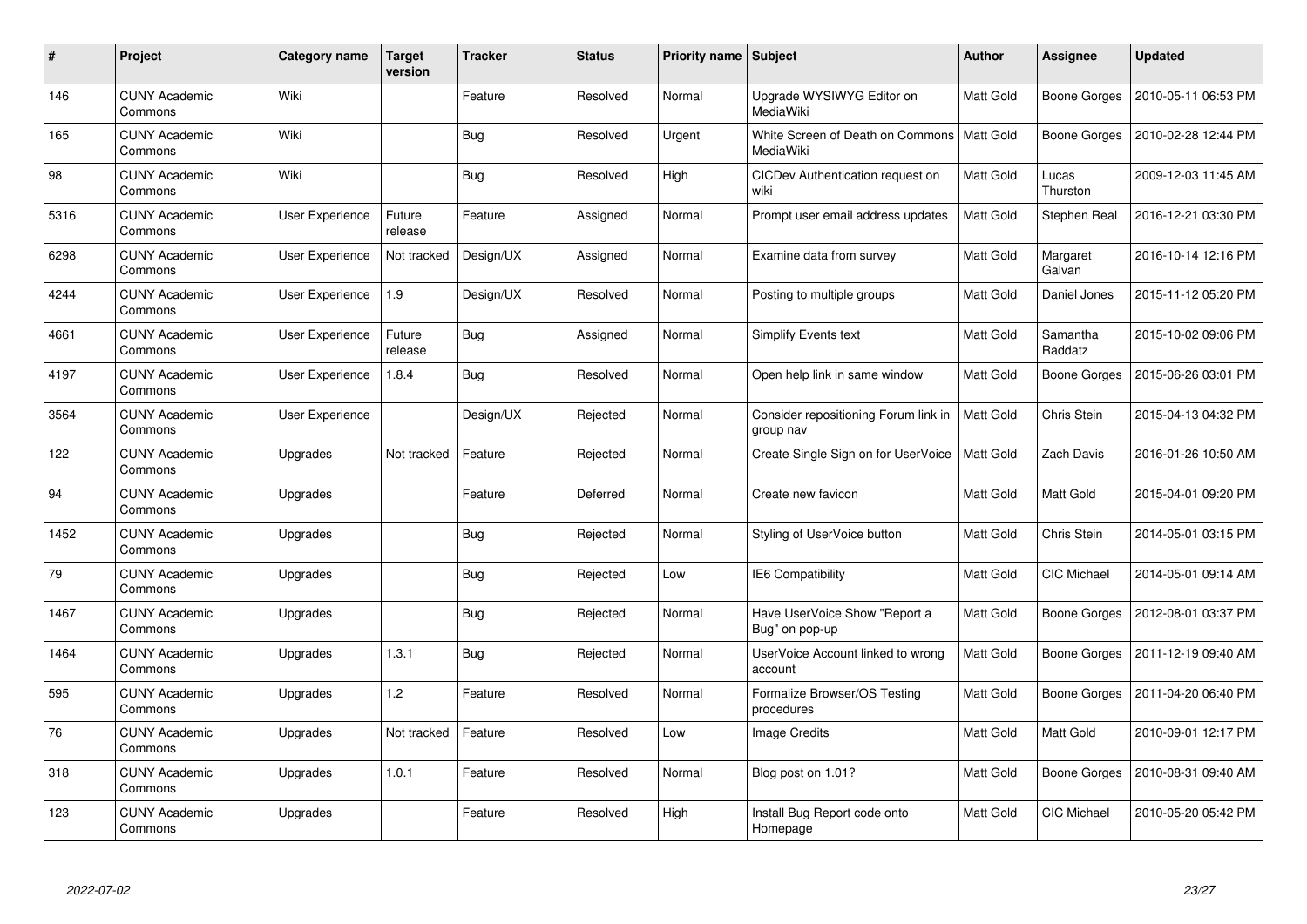| $\pmb{\#}$ | Project                         | Category name | <b>Target</b><br>version | <b>Tracker</b> | <b>Status</b> | Priority name Subject |                                                                          | <b>Author</b> | <b>Assignee</b>     | <b>Updated</b>      |
|------------|---------------------------------|---------------|--------------------------|----------------|---------------|-----------------------|--------------------------------------------------------------------------|---------------|---------------------|---------------------|
| 82         | <b>CUNY Academic</b><br>Commons | Upgrades      |                          | Bug            | Resolved      | Normal                | BP Admin Styles/Subdomain blogs                                          | Matt Gold     | <b>CIC Michael</b>  | 2010-05-20 03:10 PM |
| 105        | <b>CUNY Academic</b><br>Commons | Upgrades      |                          | <b>Bug</b>     | Resolved      | Low                   | Shift in Header upon Page Load                                           | Matt Gold     | <b>CIC Michael</b>  | 2010-05-20 03:05 PM |
| 93         | <b>CUNY Academic</b><br>Commons | Upgrades      |                          | Feature        | Resolved      | Normal                | Incorporate UserVoice into Site                                          | Matt Gold     | <b>Zach Davis</b>   | 2010-05-11 07:02 PM |
| 109        | <b>CUNY Academic</b><br>Commons | Upgrades      |                          | <b>Bug</b>     | Resolved      | Normal                | BP Admin Bar doesn't appear on<br>login screen                           | Matt Gold     | Boone Gorges        | 2010-05-11 05:21 PM |
| 91         | <b>CUNY Academic</b><br>Commons | Upgrades      |                          | <b>Bug</b>     | Resolved      | Normal                | <b>Check Plugin Styling</b>                                              | Matt Gold     | Chris Stein         | 2010-05-11 05:02 PM |
| 84         | <b>CUNY Academic</b><br>Commons | Upgrades      |                          | <b>Bug</b>     | Resolved      | Normal                | Additional QA round                                                      | Matt Gold     | Zach Davis          | 2010-05-11 04:54 PM |
| 74         | <b>CUNY Academic</b><br>Commons | Upgrades      |                          | <b>Bug</b>     | Resolved      | Low                   | Join/Login Link Weirdness                                                | Matt Gold     | CIC Michael         | 2010-05-11 04:42 PM |
| 89         | <b>CUNY Academic</b><br>Commons | Upgrades      |                          | <b>Bug</b>     | Resolved      | Normal                | Document Core Changes                                                    | Matt Gold     | Boone Gorges        | 2010-05-11 04:41 PM |
| 127        | <b>CUNY Academic</b><br>Commons | Upgrades      |                          | <b>Bug</b>     | Resolved      | Normal                | My-Groups Page Link on BP Admin<br><b>Bar Deadends</b>                   | Matt Gold     | CIC Michael         | 2010-05-11 04:41 PM |
| 119        | <b>CUNY Academic</b><br>Commons | Upgrades      |                          | Bug            | Resolved      | Normal                | Add "Create a Group" to BP Admin<br>bar at bottom of My Groups listing   | Matt Gold     | <b>CIC Michael</b>  | 2010-05-11 04:40 PM |
| 104        | <b>CUNY Academic</b><br>Commons | Upgrades      |                          | <b>Bug</b>     | Resolved      | Low                   | Forum Tag Cloud Problems                                                 | Matt Gold     | Boone Gorges        | 2010-05-11 04:32 PM |
| 110        | <b>CUNY Academic</b><br>Commons | Upgrades      |                          | <b>Bug</b>     | Resolved      | Normal                | New Password through BP Settings<br>Not Taking                           | Matt Gold     | Boone Gorges        | 2010-03-02 08:12 PM |
| 103        | <b>CUNY Academic</b><br>Commons | Upgrades      |                          | Bug            | Resolved      | Normal                | Repeat Forum Pagination at bottom                                        | Matt Gold     | Boone Gorges        | 2010-03-02 08:08 PM |
| 121        | <b>CUNY Academic</b><br>Commons | Upgrades      |                          | Feature        | Resolved      | Normal                | Create Domain Aliasing for<br>UserVoice Account                          | Matt Gold     |                     | 2010-03-01 12:34 PM |
| 111        | <b>CUNY Academic</b><br>Commons | Upgrades      |                          | Bug            | Resolved      | High                  | More Privacy Options and BP Feed                                         | Matt Gold     | <b>Boone Gorges</b> | 2010-02-25 12:24 PM |
| 92         | <b>CUNY Academic</b><br>Commons | Upgrades      |                          | Feature        | Resolved      | Low                   | Work on Default Page Template                                            | Matt Gold     | Boone Gorges        | 2009-12-13 06:27 PM |
| 124        | <b>CUNY Academic</b><br>Commons | Upgrades      |                          | Bug            | Resolved      | Low                   | Mulitple Wiki Edits Showing Up in<br>News Feed                           | Matt Gold     | Boone Gorges        | 2009-12-13 06:25 PM |
| 137        | <b>CUNY Academic</b><br>Commons | Upgrades      |                          | Bug            | Resolved      | High                  | Reports of Inability to<br>Attach/Download Attachments to<br>Forum Posts | Matt Gold     | Boone Gorges        | 2009-12-10 11:41 AM |
| 126        | <b>CUNY Academic</b><br>Commons | Upgrades      |                          | <b>Bug</b>     | Resolved      | Urgent                | Report of Lost Forum Attachments<br>after Upgrade                        | Matt Gold     | Boone Gorges        | 2009-12-09 03:23 PM |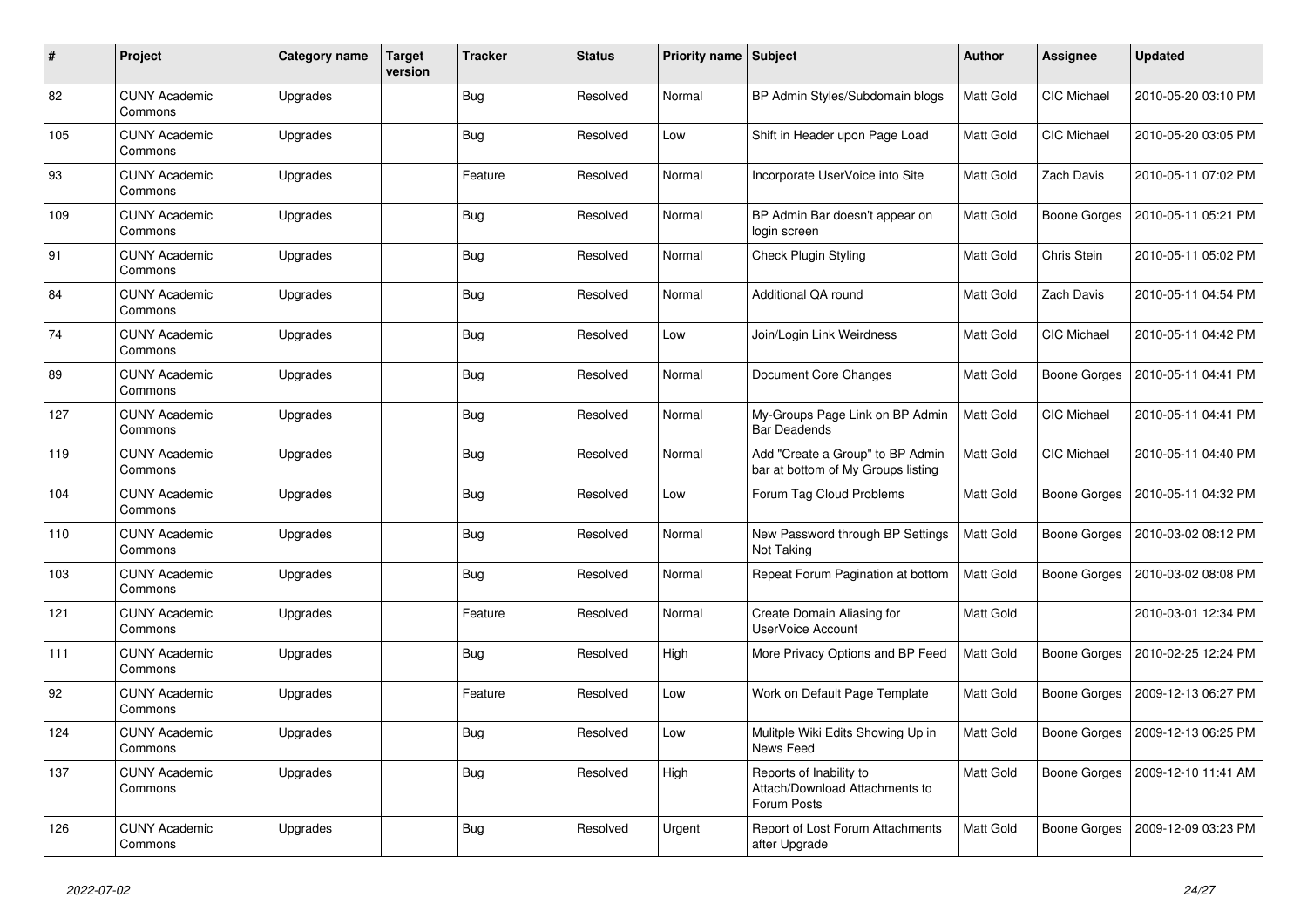| #   | Project                         | Category name | <b>Target</b><br>version | <b>Tracker</b> | <b>Status</b> | <b>Priority name</b> | Subject                                               | <b>Author</b>    | <b>Assignee</b>     | <b>Updated</b>      |
|-----|---------------------------------|---------------|--------------------------|----------------|---------------|----------------------|-------------------------------------------------------|------------------|---------------------|---------------------|
| 116 | <b>CUNY Academic</b><br>Commons | Upgrades      |                          | <b>Bug</b>     | Resolved      | Low                  | Comment Out Popular Listing of<br>Members on Homepage | Matt Gold        | Boone Gorges        | 2009-12-09 12:51 PM |
| 86  | <b>CUNY Academic</b><br>Commons | Upgrades      |                          | Bug            | Resolved      | Normal               | Fix width of feed column on news<br>page              | Matt Gold        | Boone Gorges        | 2009-12-09 12:26 PM |
| 95  | <b>CUNY Academic</b><br>Commons | Upgrades      |                          | <b>Bug</b>     | Resolved      | Normal               | Add News/Dev Blog feeds to News<br>Page               | Matt Gold        | <b>Boone Gorges</b> | 2009-12-09 12:23 PM |
| 101 | <b>CUNY Academic</b><br>Commons | Upgrades      |                          | Bug            | Resolved      | Normal               | Help Pages                                            | Matt Gold        | Matt Gold           | 2009-12-08 07:34 PM |
| 108 | <b>CUNY Academic</b><br>Commons | Upgrades      |                          | Feature        | Resolved      | Normal               | Note CUNY email address<br>requirement on signup page | Matt Gold        | Boone Gorges        | 2009-12-08 11:25 AM |
| 128 | <b>CUNY Academic</b><br>Commons | Upgrades      |                          | Bug            | Resolved      | Normal               | SPS Profile Field Description                         | Matt Gold        | Matt Gold           | 2009-12-07 08:55 AM |
| 115 | <b>CUNY Academic</b><br>Commons | Upgrades      |                          | <b>Bug</b>     | Resolved      | High                 | Alliw spreadsheet attachments on<br>forum posts       | Matt Gold        | Boone Gorges        | 2009-12-06 12:13 AM |
| 107 | <b>CUNY Academic</b><br>Commons | Upgrades      |                          | <b>Bug</b>     | Resolved      | High                 | Log In Problem                                        | Matt Gold        | Boone Gorges        | 2009-12-04 12:02 AM |
| 90  | <b>CUNY Academic</b><br>Commons | Upgrades      |                          | <b>Bug</b>     | Resolved      | Normal               | Reminder about div.content-header                     | <b>Matt Gold</b> | <b>CIC Michael</b>  | 2009-12-03 08:21 PM |
| 88  | <b>CUNY Academic</b><br>Commons | Upgrades      |                          | <b>Bug</b>     | Resolved      | Normal               | <b>Group Admin Screens</b>                            | Matt Gold        | CIC Michael         | 2009-12-03 08:20 PM |
| 106 | <b>CUNY Academic</b><br>Commons | Upgrades      |                          | Bug            | Resolved      | High                 | ITPF09 Forum Issue                                    | Matt Gold        | <b>Boone Gorges</b> | 2009-12-03 04:49 PM |
| 75  | <b>CUNY Academic</b><br>Commons | Upgrades      |                          | Feature        | Resolved      | Normal               | Create buttons for join/login/tour                    | Matt Gold        | <b>CIC Michael</b>  | 2009-12-03 04:29 PM |
| 80  | <b>CUNY Academic</b><br>Commons | Upgrades      |                          | Bug            | Resolved      | Normal               | Extra Wrap Element on Home Page<br>Groups Loader      | Matt Gold        | CIC Michael         | 2009-12-03 04:23 PM |
| 97  | <b>CUNY Academic</b><br>Commons | Upgrades      |                          | Feature        | Resolved      | Normal               | Edit<br>bp get create blog link custom                | <b>Matt Gold</b> | <b>CIC Michael</b>  | 2009-12-03 02:32 PM |
| 99  | <b>CUNY Academic</b><br>Commons | Upgrades      |                          | <b>Bug</b>     | Resolved      | Normal               | Wiki Fixes                                            | Matt Gold        | Boone Gorges        | 2009-12-03 09:31 AM |
| 100 | <b>CUNY Academic</b><br>Commons | Upgrades      |                          | Bug            | Resolved      | High                 | Unclickable title links on group forum                | Matt Gold        | Boone Gorges        | 2009-12-03 09:19 AM |
| 87  | <b>CUNY Academic</b><br>Commons | Upgrades      |                          | Bug            | Resolved      | High                 | Upgrade MediaWiki Skin                                | <b>Matt Gold</b> | Boone Gorges        | 2009-12-03 08:24 AM |
| 78  | <b>CUNY Academic</b><br>Commons | Upgrades      |                          | <b>Bug</b>     | Resolved      | Normal               | Slideshow links                                       | Matt Gold        | CIC Michael         | 2009-12-03 03:08 AM |
| 83  | <b>CUNY Academic</b><br>Commons | Upgrades      |                          | <b>Bug</b>     | Resolved      | Normal               | Static Pages under About (and Help<br>page)           | Matt Gold        | <b>CIC Michael</b>  | 2009-12-02 09:31 PM |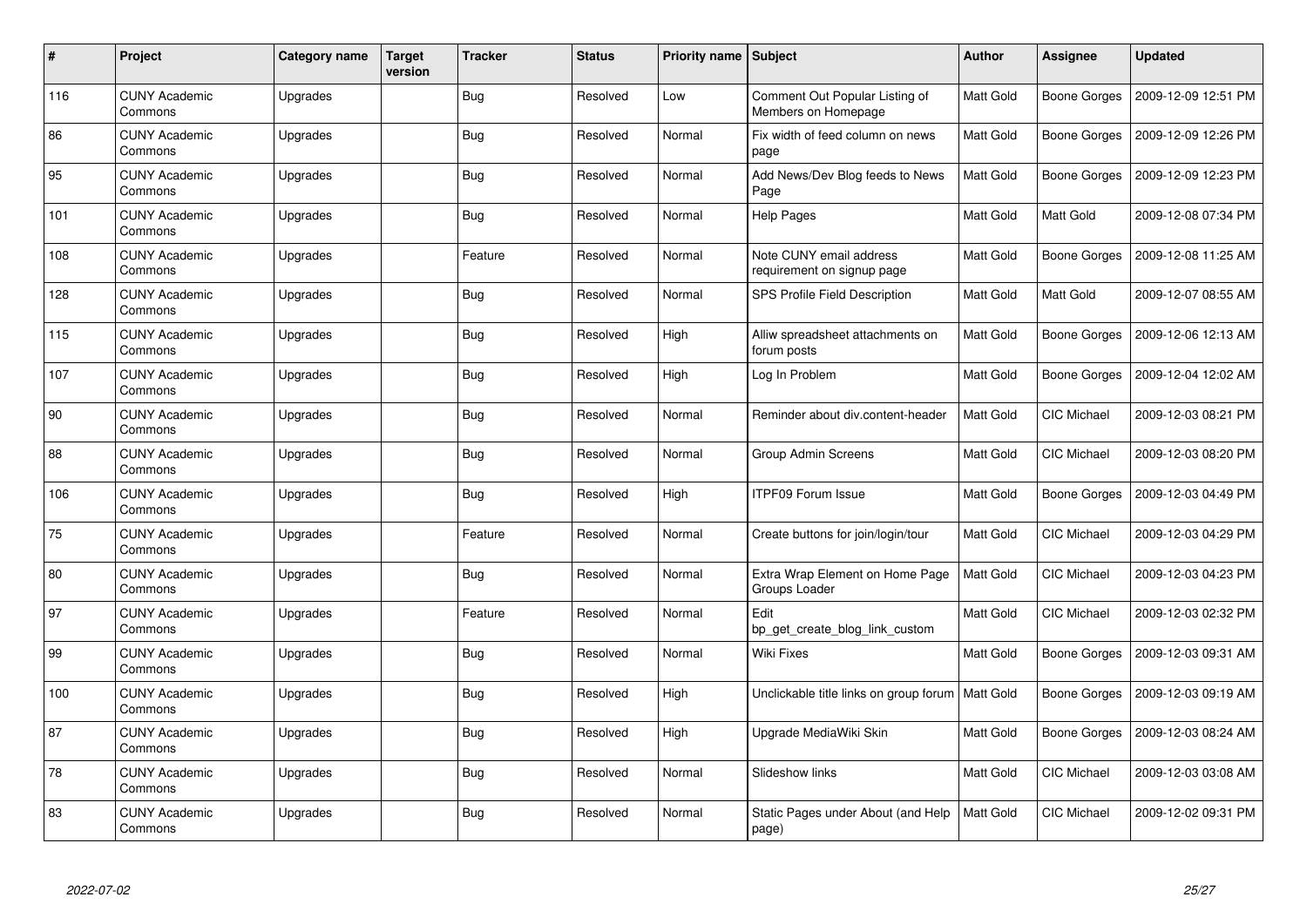| #     | Project                         | <b>Category name</b>    | <b>Target</b><br>version | <b>Tracker</b> | <b>Status</b> | Priority name Subject |                                                                     | <b>Author</b>    | <b>Assignee</b>     | <b>Updated</b>      |
|-------|---------------------------------|-------------------------|--------------------------|----------------|---------------|-----------------------|---------------------------------------------------------------------|------------------|---------------------|---------------------|
| 81    | <b>CUNY Academic</b><br>Commons | Upgrades                |                          | <b>Bug</b>     | Resolved      | Normal                | Create a blog template                                              | <b>Matt Gold</b> | <b>CIC Michael</b>  | 2009-12-02 08:17 PM |
| 72    | <b>CUNY Academic</b><br>Commons | Upgrades                |                          | Feature        | Resolved      | Low                   | Create Fifth Slide for News Post on<br>New Design and Features      | Matt Gold        | <b>CIC Michael</b>  | 2009-12-02 08:16 PM |
| 77    | <b>CUNY Academic</b><br>Commons | Upgrades                |                          | Feature        | Resolved      | Normal                | Add Help link to BP admin bar under<br><b>CUNY Academic Commons</b> | Matt Gold        | <b>CIC Michael</b>  | 2009-12-02 06:46 PM |
| 73    | <b>CUNY Academic</b><br>Commons | Upgrades                |                          | <b>Bug</b>     | Resolved      | Normal                | Take the Tour link                                                  | Matt Gold        | CIC Michael         | 2009-12-02 06:41 PM |
| 3090  | <b>CUNY Academic</b><br>Commons | Twitter page            | Future<br>release        | Feature        | Assigned      | Normal                | Prevent Retweets from showing up<br>on Commons twitter page         | Matt Gold        | <b>Tahir Butt</b>   | 2016-10-24 11:31 AM |
| 3428  | <b>CUNY Academic</b><br>Commons | Twitter page            | 1.6.14                   | <b>Bug</b>     | Resolved      | High                  | Fix typo on Twitter page                                            | Matt Gold        | Dominic Giglio      | 2014-09-01 08:53 PM |
| 15135 | <b>CUNY Academic</b><br>Commons | Toolbar                 | 1.19.1                   | <b>Bug</b>     | Resolved      | High                  | Header design spacing                                               | Matt Gold        | <b>Boone Gorges</b> | 2022-01-11 04:41 PM |
| 14776 | <b>CUNY Academic</b><br>Commons | Toolbar                 | 1.18.19                  | Bug            | Resolved      | Normal                | Top-level nav-bar drop-down nav<br>doesn't match navigation         | Matt Gold        | Raymond Hoh         | 2021-09-28 11:06 AM |
| 2765  | <b>CUNY Academic</b><br>Commons | Toolbar                 | 1.8                      | <b>Bug</b>     | Resolved      | Normal                | Scrolling/layer issue on admin bar                                  | Matt Gold        | Boone Gorges        | 2015-05-05 03:48 PM |
| 3991  | <b>CUNY Academic</b><br>Commons | Toolbar                 | 1.7.19                   | <b>Bug</b>     | Resolved      | Normal                | WP-Admin Bar positioning error on<br>mobile devices                 | Matt Gold        | Boone Gorges        | 2015-04-21 02:30 PM |
| 3151  | <b>CUNY Academic</b><br>Commons | Toolbar                 | 1.7                      | Feature        | Resolved      | Low                   | Add submenu items in Help section<br>of WP Admin Bar                | Matt Gold        | Daniel Jones        | 2014-07-11 08:14 PM |
| 1543  | <b>CUNY Academic</b><br>Commons | Toolbar                 |                          | <b>Bug</b>     | Rejected      | Normal                | Spacing on "My Groups" Dropdown                                     | Matt Gold        | Boone Gorges        | 2014-05-01 03:28 PM |
| 8666  | <b>CUNY Academic</b><br>Commons | Teaching                | Not tracked              | Documentation  | Assigned      | Normal                | Create Teaching on the Commons<br>Resource Page                     | Matt Gold        | Laurie Hurson       | 2019-09-23 03:16 PM |
| 6220  | <b>CUNY Academic</b><br>Commons | Support                 | Not tracked              | Documentation  | Resolved      | Normal                | Add password protection info to<br>privacy page                     | Matt Gold        | scott voth          | 2016-10-16 11:36 AM |
| 3679  | <b>CUNY Academic</b><br>Commons | Support                 | Not tracked              | Support        | Resolved      | Normal                | Outreach to hosting partners                                        | Matt Gold        | scott voth          | 2014-11-30 04:23 PM |
| 9489  | <b>CUNY Academic</b><br>Commons | Spam/Spam<br>Prevention | 1.12.11                  | Bug            | Resolved      | Normal                | Email spam possibly related to CAC<br>form                          | Matt Gold        | Raymond Hoh         | 2018-03-26 05:28 PM |
| 6426  | <b>CUNY Academic</b><br>Commons | Spam/Spam<br>Prevention | Future<br>release        | Feature        | Assigned      | Normal                | Force captcha on all comments?                                      | Matt Gold        | Tahir Butt          | 2016-10-24 02:06 PM |
| 15024 | <b>CUNY Academic</b><br>Commons | Social Paper            | 1.18.24                  | <b>Bug</b>     | Resolved      | Normal                | Erroneous social paper notifications                                | Matt Gold        | Raymond Hoh         | 2021-12-08 11:07 AM |
| 8898  | <b>CUNY Academic</b><br>Commons | Social Paper            | Not tracked              | Feature        | Assigned      | Normal                | Usage data on docs and social<br>paper                              | Matt Gold        | Matt Gold           | 2017-11-16 11:32 AM |